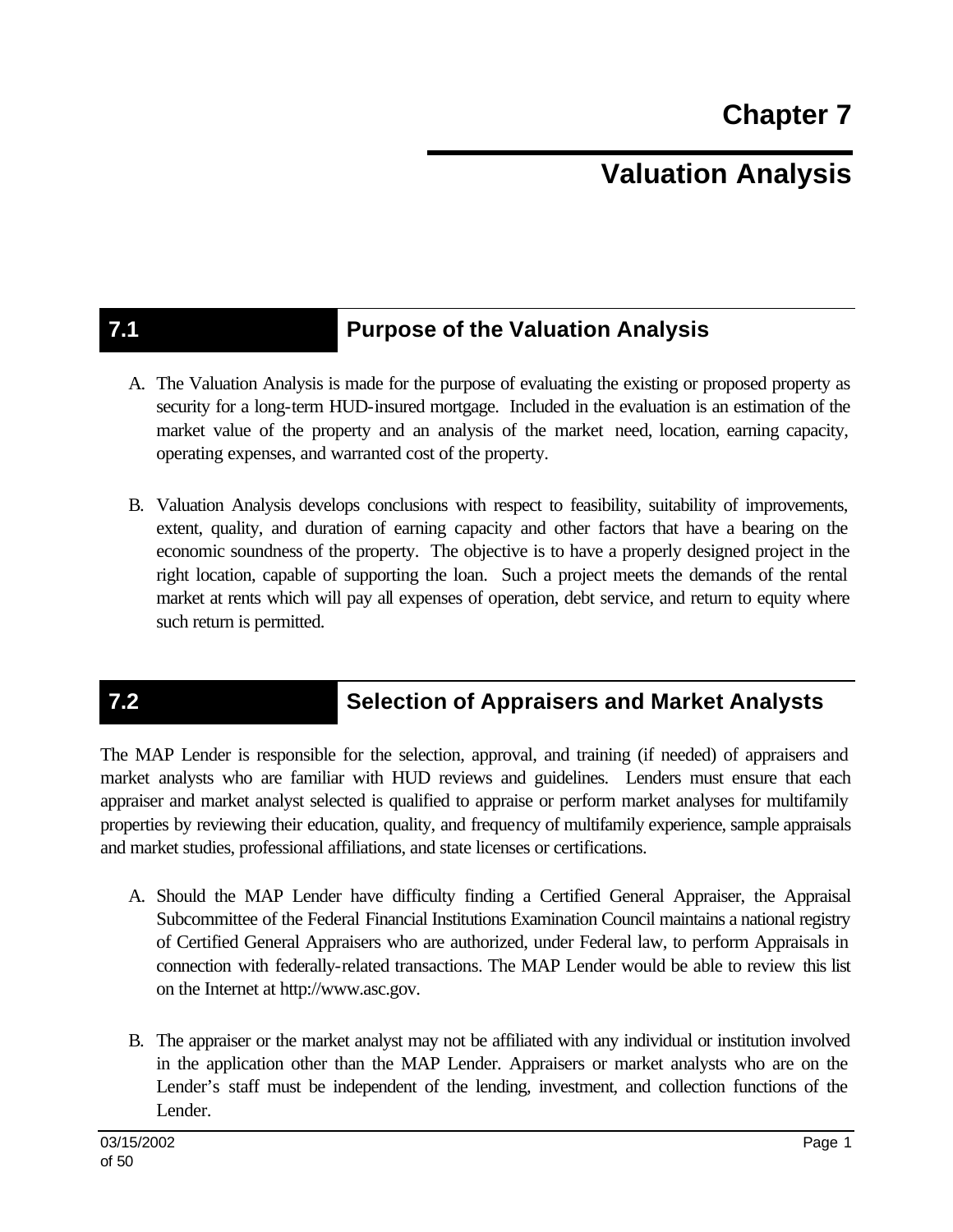C. The Department reserves the right to examine the credentials of all appraisers and market analysts hired by the Lender, and to reject any and all individuals that it considers unqualified

## **7.3 Appraiser and Market Analyst Qualifications**

- A. Each appraiser must meet the following minimum qualification requirements:
	- 1. Be a Certified General Appraiser under the appraiser certification requirements of the State in which the subject property is located,
	- 2. Be currently active and regularly engaged in the appraisal of multifamily properties,
	- 3. Meet all requirements of the Competency Rule described in Uniform Standards of Professional Appraisal Practice (USPAP), this applies to each certified appraiser who signs the report. If any of the persons involved in preparing the report is a trainee acting as an assistant only, this should be disclosed to the processing center.
	- 4. Have at least three years of income property appraisal experience,
	- 5. Be knowledgeable concerning current real estate market conditions and financing trends in the geographic market area where the subject property is located, and
	- 6. Be experienced in appraising multifamily properties with the complexity and characteristics similar to those of the subject property.

These requirements apply to EACH certified general appraiser signing the report. It is not permissible for an appraiser who is not certified in the appropriate jurisdiction to circumvent certification requirements by having a locally certified appraiser co-sign the report. Appraisers or appraisal assistants not certified in the appropriate jurisdiction may not perform the MAP required property inspections of the subject or comparable properties. If any of the persons involved in preparing the report are not certified general appraisers and are acting as an analyst, assistant or trainee, this must be disclosed to the processing center. Temporary certifications are permissible, however, competency requirements as defined above still apply.

- B. Each Market Analyst must meet the following minimum qualification requirements:
	- 1. Have at least three years of experience in performing market analysis for income producing property,
	- 2. Be currently active and regularly engaged in performing market studies for multifamily properties,
	- 3. Be knowledgeable concerning real estate market conditions and financing trends in the geographic market area where the property is located, and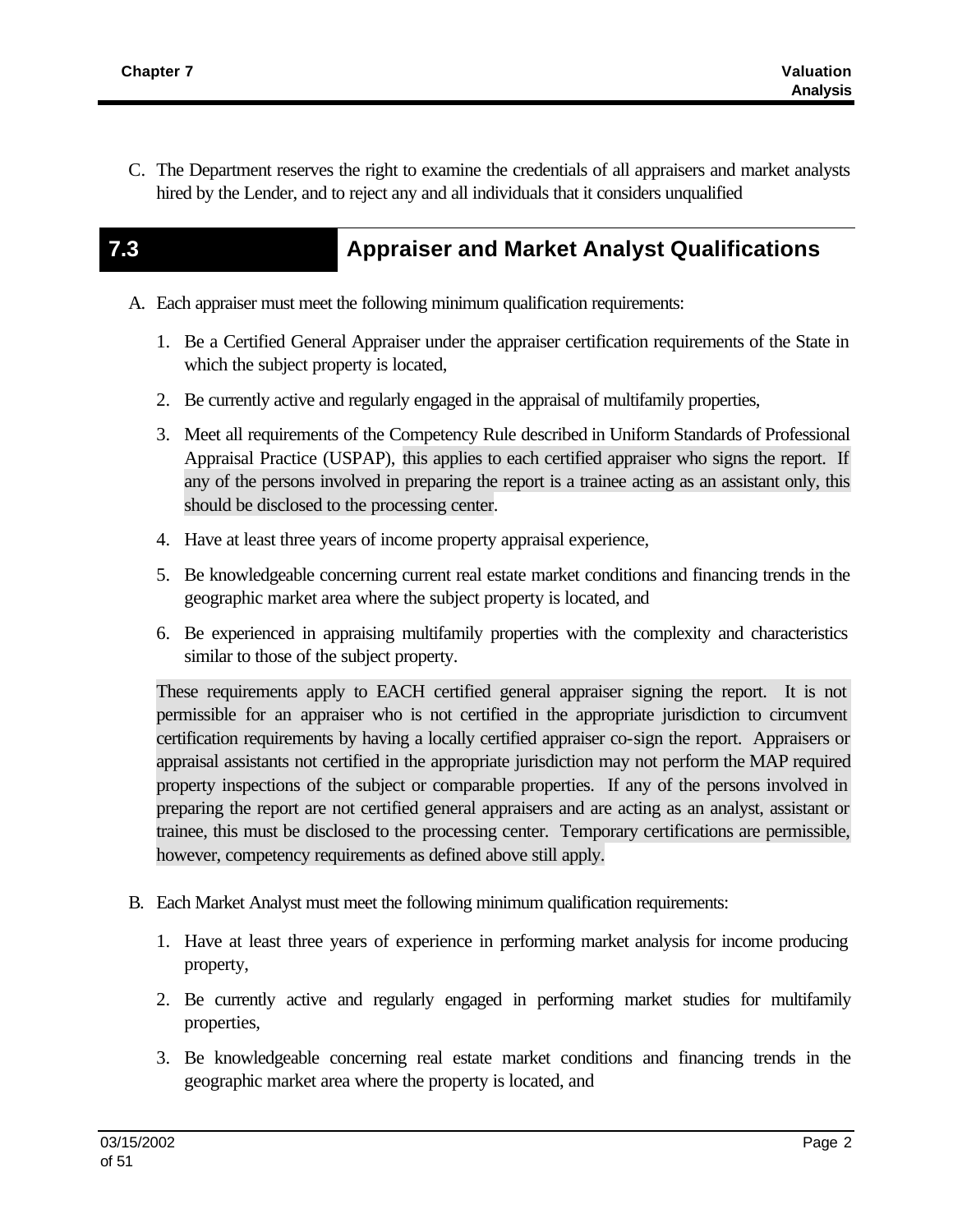- 4. Be experienced in performing market studies for multifamily properties with the complexity and characteristics similar to those of the subject property.
- C. The appraisal and the market analysis may be performed by the same person or entity.
- D. The Appraisal and market study must be complete and independent reports, even if prepared by the same person.
- E. If the processing center believes that a lender is contracting unqualified or unlicensed professionals, they should refer the specifics of the case to the Lender Qualifications and Monitoring Division in Headquarters.

# **7.4 Appraisal Requirements**

- A. Each appraisal must meet the following requirements:
	- 1. Be prepared for the Lender and paid for and initiated by the Lender.
	- 2. For value-based programs, Section 223(f), Section 232 and Section 232/223(f), each appraisal shall be a complete appraisal in accordance with all applicable requirements contained in USPAP Standards Rule 1 and in compliance with this guidebook. For Sections 220 and 221, the appraiser may prepare a limited appraisal as outlined in paragraph 7.4 A 4 below. The appraiser should reference the Jurisdictional Exception Rule where appropriate. The Departure Rule is not authorized. The appraisal report format must meet the specifications of Standards Rule 2-2a and be a Self-Contained Report. Form HUD-92264 (92264-HCF for

Section 232 projects) and. supporting forms, i.e., HUD-92264-A, HUD-92273 and HUD-92274 must be completed by the appraiser. The self contained report will be supportive of and consistent with the conclusions made on the forms

- 3. Adequately describe the geographic area, neighborhood, rental competition, sales comparables, site, and improvements.
- 4. Produce a fair market value supported by the reconciliation of the cost, income, and direct sales comparison approaches to value for Section 207/223(f), 232, and 232/223(f). The cost or summation approach must consider all applicable forms of depreciation for 223(f) and 232/223(f) cases. For this reason, the replacement cost approach shall not automatically set the upper limit of value for these programs. For New Construction and Substantial Rehabilitation pursuant to Section 232, the replacement cost or summation approach shall in all cases set the upper limit of value in the reconciliation process. This policy is not intended to negate the necessity of the final reconciliation of the three approaches. Section 232 remains a value-based program. It is rather an acknowledgment of the basic principle of substitution in that no prudent purchaser would pay more for a property than the cost to acquire a similar site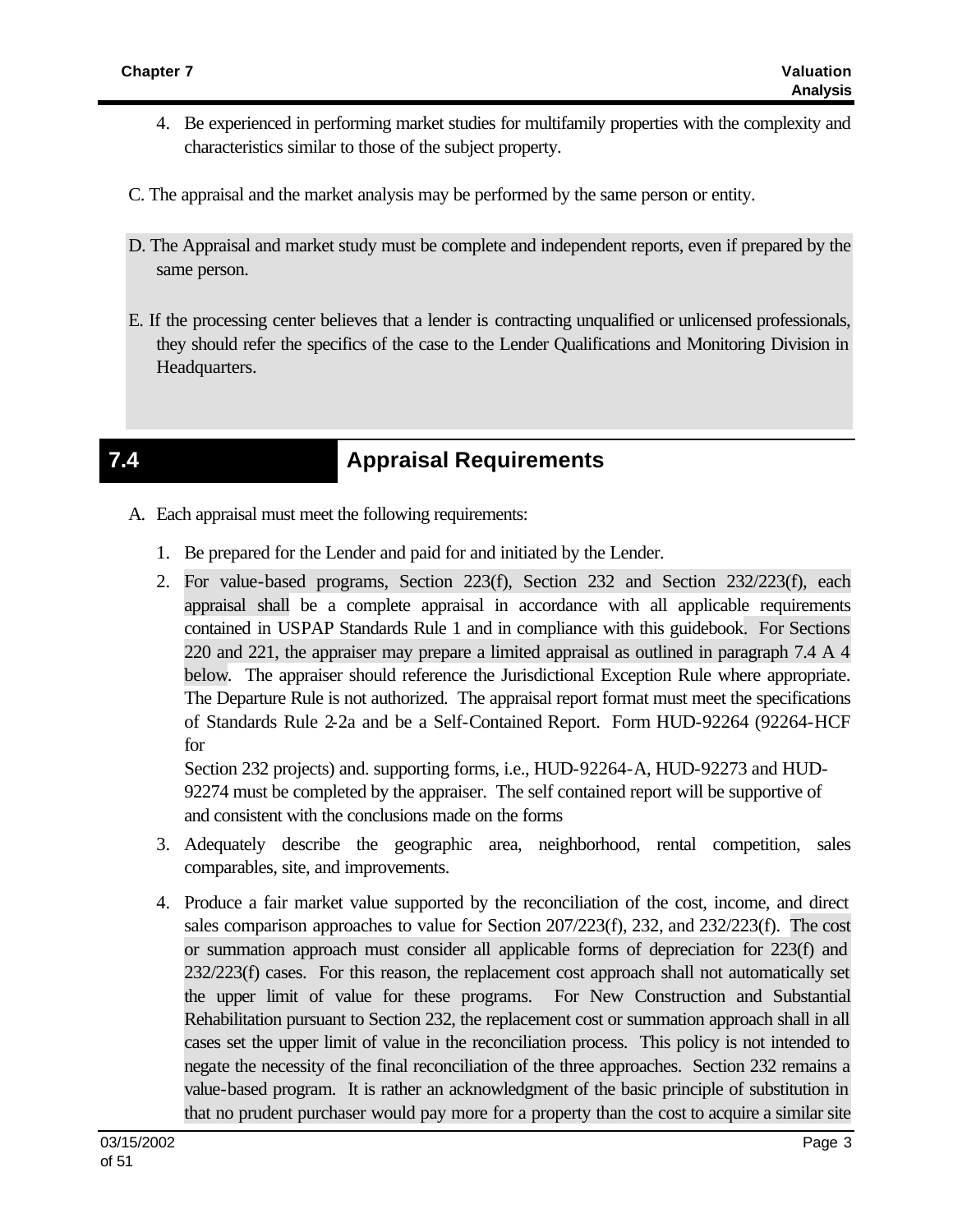and construct improvements of equal desirability and utility. A Limited appraisal using the Replacement Cost for projects insured through Sections 221(d) and 220 should be supported by the cost approach to value. Support "As Is" value in Substantial Rehabilitation by use of the income and direct sales comparison approaches to value.

- 5. Have an effective date within 120 days before the date the Firm Commitment application or pre-application package is delivered by the Lender to HUD. Updated appraisals can be submitted with the appraiser re-inspecting the subject property, re-surveying the rental comparables, and reviewing the market for any additional sales comparables.
- 6. Be prepared with the list of information supplied by the MAP Lender contained in Appendix 4.
- 7. Include appraiser's certification. See certification format in Chapter 11 of MAP Guide.
- 8. Under MAP the USPAP Departure Rule is not authorized. Instead, the appraiser shall invoke the USPAP Jurisdictional Exception Rule to fulfill MAP underwriting requirements. By definition, the Jurisdictional Exception Rule renders a specific portion of USPAP void and of no force or effect; therefore, for the purposes of that assignment, the excepted portion of USPAP does not exist and so cannot be subject to the Departure Rule. Pre-application valuation exhibits should be viewed as an Appraisal Consulting Assignment as defined in USPAP Standard 4, and are prepared as a precursor to the final report submitted at the firm commitment phase. For Section 223(f), Section 232 and Section 232/223(f), the appraisals should be a Complete Appraisal in accordance with all applicable requirements contained in USPAP Standards Rule 1, and in compliance with this guidebook. For Sections 220 and 221, the appraiser may prepare a Limited Appraisal as outlined in paragraph 7.4 A 4.
- 9. The primary appraiser designated by the Lender and approved by HUD must perform the property inspection AND sign the appraisal report and the supporting HUD forms
- 10. Photos of the subject, comparable sales and comparable rentals are required with all submissions.
- B. Discrimination in appraising. As the basis of determining value, the appraiser may not consider, analyze, or report any information that makes reference to race, color, sex, handicap, familial status, religion, or national origin of the geographic area, neighborhood, occupants, owners or prospective owners. HUD will reject any Firm Commitment application for mortgage insurance that considers any of these issues in the preparation of an appraisal.
- C. The Discounted Cash Flow (DCF) is not a permissible analysis technique under MAP or TAP for any HUD programs.

### **7.5 Market Study Requirements**

Each market study must meet the following requirements: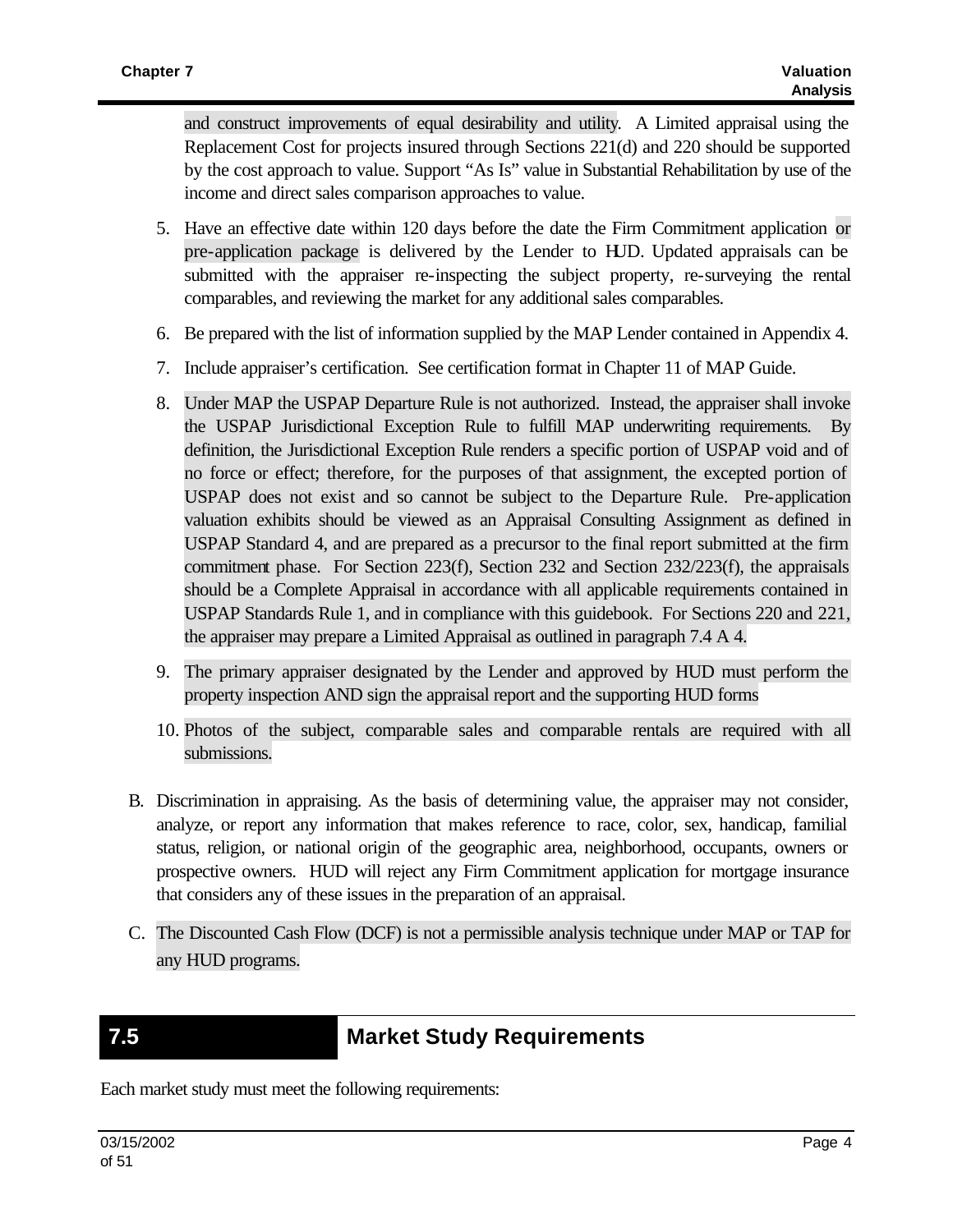- A. Be prepared for the Lender and paid for and initiated by the Lender. A market study that has already been prepared for the borrower by a third party market analyst and meets all other market study elements as stated in the MAP Guide is acceptable.
- B. Adequately describe the geographic boundaries and general characteristics of the market area, specific housing market conditions, characteristics of projects under construction and in the planning stages, and contain a demand estimate and analysis and estimated absorption time (absorption time is normally not applicable to refinance and purchase cases pursuant to Section  $223(f)$ ).
- C. Have an effective date within 120 days before the date the pre-application is delivered by the Lender to HUD or within 120 days before the Firm Commitment application is delivered for a 232/223(f).
- D. Be prepared with the list of information supplied by the MAP Lender described in Appendix 4.
- E. Be prepared in conformance to the market study format found in Appendix 7A.
- F. Both the appraiser and market analyst may be the same person or entity. If the same person does prepare the market study, it must be submitted as an independent exhibit.
- G. Include market analyst's certification. See certification format in Chapter 11 of MAP Guide.

## **7.6 Estimated Rental Income**

- A. Rental estimates. First the annual gross income of the subject project is estimated. The processing will include estimates of income from market comparables, rental concessions, and an assessment of the general health of the rental market. The gross income estimate assumes a 100 percent occupancy level and reflects rent levels current as of the appraisal date or date of the market study. Also, the effect that any proposed repairs to the project will have on rents, expenses, and net income must be considered. (Not all repairs increase rents, occupancy, net income, and/or decrease expenses.)
- B. Rent comparables. Market Rent by Comparison shall be estimated by the Lender's appraiser by completing HUD-92273. Note that use of HUD Form 97723-S8 is not authorized for FHA mortgage application processing. One HUD-92273 form is to be prepared for each type and size (if significantly different) of rental unit in the subject property. The rent comparables and units selected for comparison shall be as similar as possible to the subject property and units as they relate to location, structural type, number of bedrooms, and average unit size. Market rate units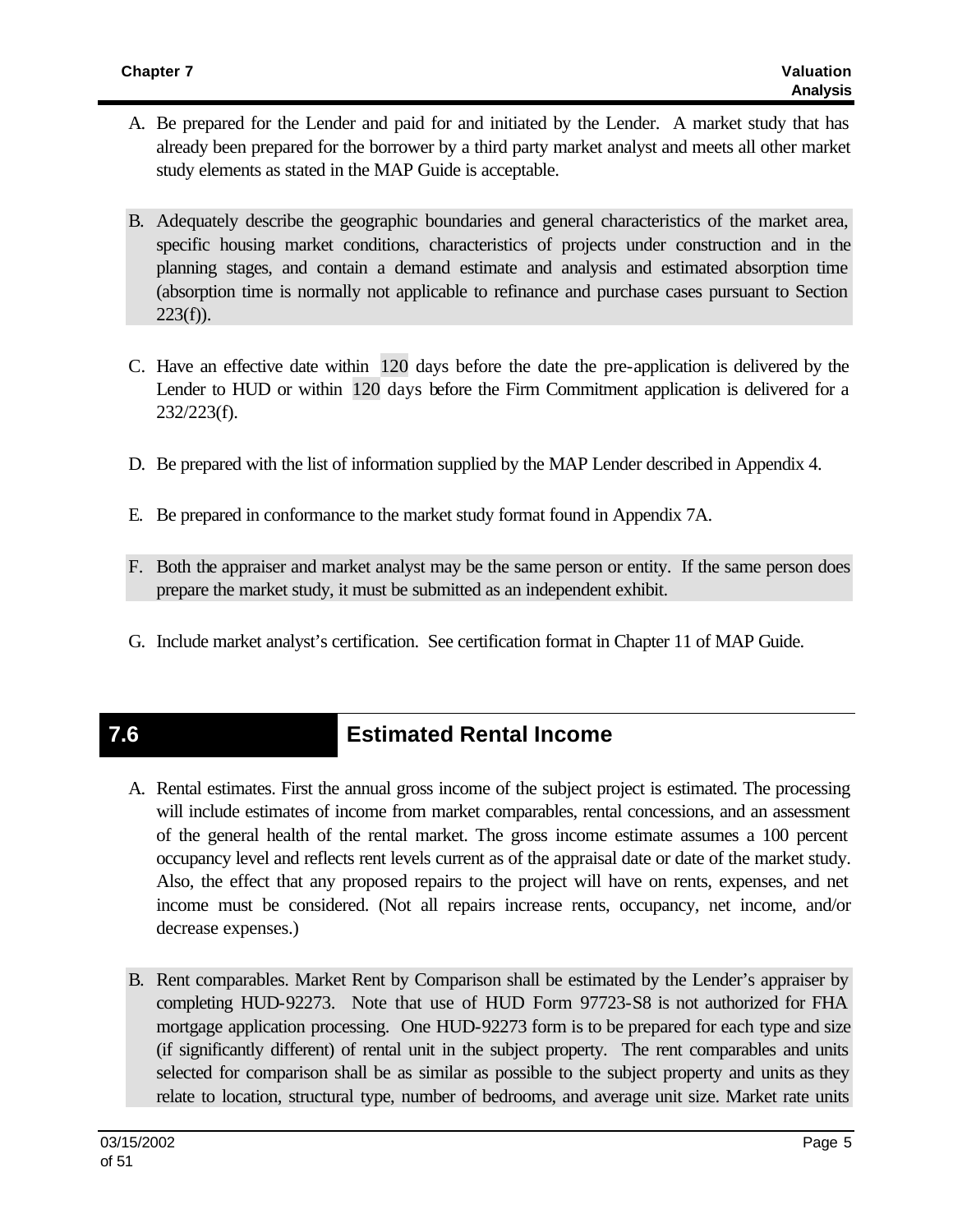from partially assisted projects can be used as rental comparables in the absence of better rental data. Consistent adjustments for significant differences between the comparables and the subject units shall be derived from the market and applied to the subject rent estimate. Rental adjustments are always made to the comparables for differences from the subject project. The Lender's appraiser should select the final rent estimate based on accepted correlation procedures. Generally, the indicated rent estimate will be from the central 60 percent of the rental range of the indicated rents. Just as the most appropriate rent comparable must receive more weight, the general health of the rental market must be recognized before relying upon one or two optimistic indicators. On tax credit and/or bond financed applications the appraiser should also complete the HUD-92264T in determining the appropriate processing rents.

- C. Rents as of the appraisal date or market study date. Rather than being trended to some future date, rental estimates shall be made as of the appraisal or market study date. Since rent estimates are made based upon street rents currently being obtained by the comparables, no time adjustment is needed for an estimate as of the appraisal or market study date. Medicaid reimbursement rates may be trended for proposed nursing homes and intermediate care facilities.
- D. Equipment and services. Equipment and services included in the subject rent must be identified– such as ranges, refrigerators, microwave ovens, air conditioning equipment and laundry facilities. Services frequently included are heat, air conditioning, water, trash removal services, etc. Comparable project equipment and services must correspond to the same items of equipment and services provided by the owner for the subject proposal. Differences between comparable equipment and services and those of the subject proposal must be reconciled by the adjustment process. Note: The above also applies to the expense analysis.
- E. Vacancy and collection losses.
	- 1. The Lender's appraiser must establish a factor for vacancy and collection loss when determining the effective gross annual income for the residential units. The factor must consider both historical and current data (applicable for existing properties) of the subject property, the rental comparables, and any anticipated changes in the market. The factor selected must reflect long-term occupancy rates that are expected to continue.
	- 2. The vacancy and collection loss rate used by the Lender's appraiser may not be less than 5 percent and must be adjusted upward if property and/or market conditions require. This requirement applies to all programs, 221(d), 223(f), and 232 under MAP.
- F. Commercial income. Where commercial facilities are included in a project, a separate analysis must be made of the effect that the commercial operation will have on the project. The Lender must calculate income, vacancy and collection loss, operating expenses, and replacement reserves attributable to commercial space separately from the residential. An individual analysis should be performed for each type space using the HUD Form 92273 or a similar format to summarize appropriate adjustments to comparable data. These studies can be incorporated in the overall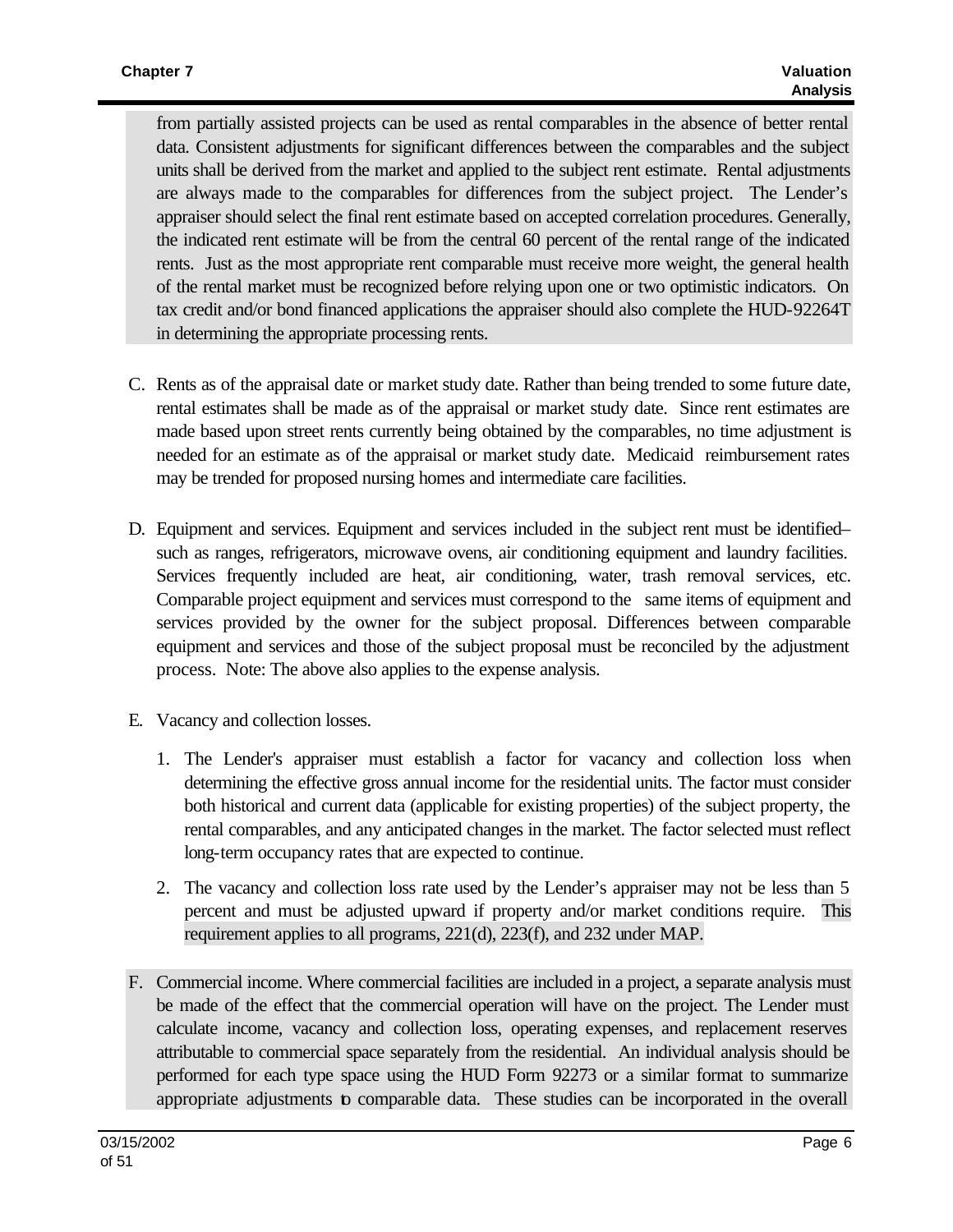residential market study submitted at the pre-application or firm stages, depending on the program requirements. In addition to the following requirements, the study should also comply with Appendix 7A. Care should be taken in reviewing the allowable square footage and income percentage attributable to the commercial/office space. These requirements vary by program. See Chapter 3, Sections 3.4 I, 3.8 N, and 3.9 F for a more complete synopsis of space and income limitations.

- 1. The Lender's appraiser must: Conduct a complete analysis of at least three commercial income and expense comparables. Provide for each comparable the name of the tenant, the type and address of business, square feet, rent, vacancy, any concessions and major lease terms. Provide data to support the subject's commercial vacancy rate in relation to the overall market commercial vacancy rate and review the rollover risk and cost of tenant improvements to re-lease space. Use a vacancy factor of not less than 10 percent for Section 223(f) and 232/223(f); 20 percent for Section 221, 220 and 232 new construction/substantial rehabilitation to obtain effective gross commercial income for underwriting purposes. Provide for each lease, the term, commencement date, expiration date, name of the tenant, square footage, calculation of gross rents, expenses, reimbursement of expenses, cancellation clauses, and renewal clauses.
- 2. Limitations on the amount of commercial space and income vary by program. (See Chapter 3.)
- 3. The project expense estimate must include all commercial expenses payable by the project owner. The analysis of all commercial income and expenses must be reflected on Form HUD-92264 with all the supporting data attached to the form.
- G. Project rent concessions. Rent concessions in a comparable must be included in the data and an appropriate adjustment made to the rent from that comparable unit. In all cases, adjustment should reflect the actual impact on gross annual income resulting from the comparable rental concession.
- H. Occupancy. When the occupancy rate in a comparable project is less than the long-term occupancy rate estimated for the subject, a downward adjustment shall be made to the comparable's rent
	- I. Utilities/Services. All of the items for consideration under this heading refer to the cost of the services of water, sewer, gas and electricity included in the rent. In some cases, even though both the subject and the comparable units have the same service included in the rent, an adjustment may still be warranted to bring the comparable in line with the subject, due to size, equipment, utility rate, type of utility, etc. If included in the comparable rent, but not in the subject, enter a minus adjustment reflecting the portion of the comparable's rent attributable to the inclusion of the service. If excluded from the comparable rent, but included in the subject rent, enter a plus adjustment reflecting the estimated increase in rental value attributable to including the service in the subject's rent.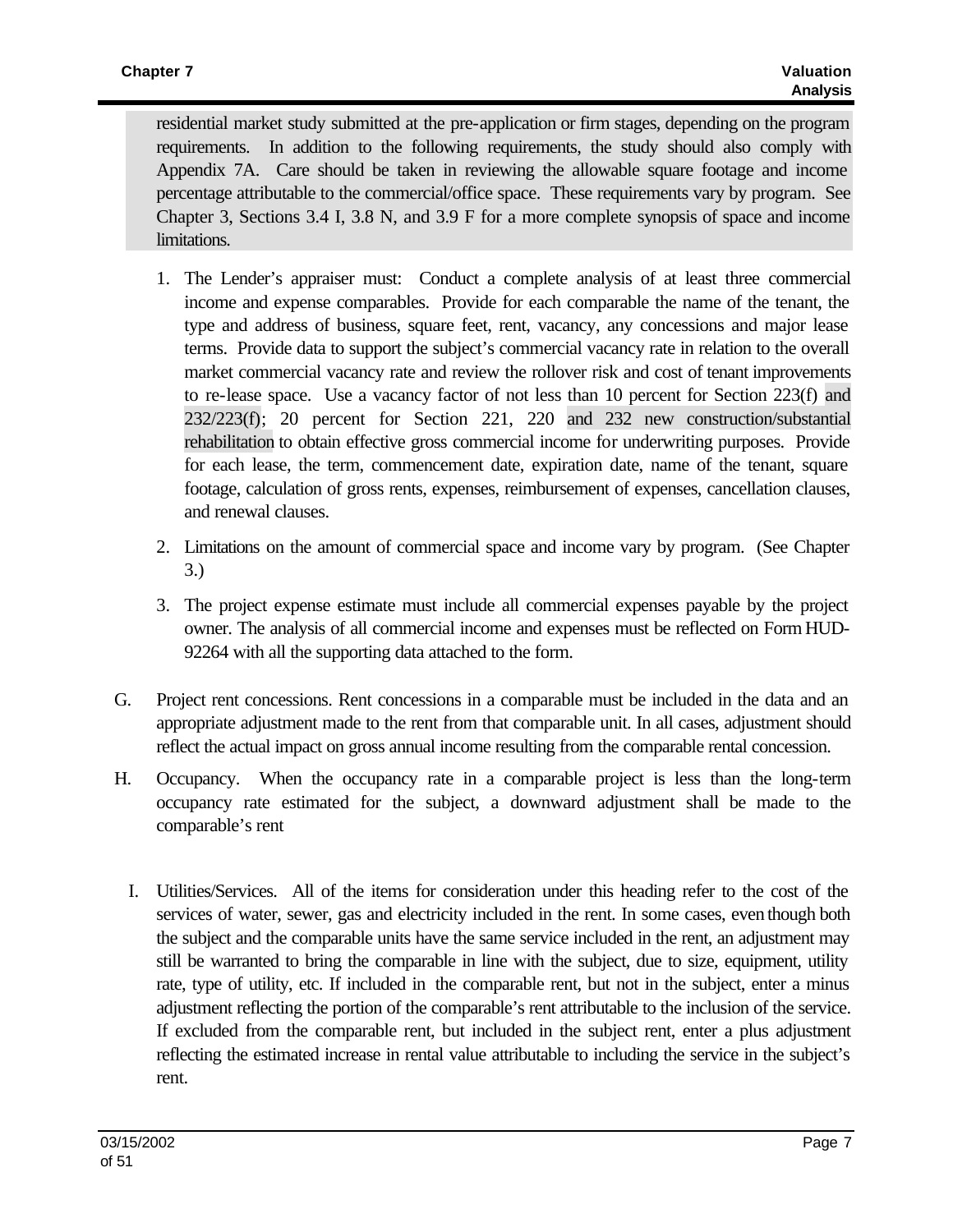- J. Project location. Consider the subject location relative to distance from shopping, recreational, social, medical and employment centers, neighborhood desirability, transportation, special hazards and nuisances.
- K. Project amenities.
	- 1. Among those "other" items that may be considered herein, are the following:
		- a. Livability–reflect good or poor room sizes, layout adequacy of closets, lighting, elevators and laundry facilities, etc.
		- b. Condition of improvements–reflect lack of maintenance, soundproofing, etc.
		- c. Parking–reflect parking rates, adequacy of parking for visitors, proximity of parking to the units, inclusion/exclusion of parking space with unit rental, etc.
		- d. Project density–consider open space or crowding of units, if the degree of either is such that it would affect the level of attainable rental.
		- e. Unit location–reflect here features of location of unit within the project, such as view, proximity to swimming pool, tennis or other recreational facility, and/or other factors of this nature.
	- 2. Elevator rents. Only high-rise elevator comparables are to be compared with the subject elevator high-rise proposal. Mid-floor level rents of the comparables are compared with the mid-floor level of the subject project. Adjustments for heights of the comparables above and below the mid-floor level of the subject also must be made, as indicated by the market.
- L. Other income.
	- 1. The Lender may consider income from laundry facilities, parking, and other sources such as equipment rental, vending machines, pet fees, pool fees, cable fees, and forfeited security deposits in the calculation of income based on the operating history of the project, if applicable, and whether income from these sources are common in the market. The Lender can consider the net amount of this income based on the actual or projected (as appropriate) amount received, adjusted for vacancy and income loss. The analysis must be discussed in the Remarks Section of Form HUD-92264.
	- 2. The Lender should not include in the calculation of income any interest income or premiums for certain types of leases.
- 

## **7.7 Operating Expense Estimates**

A. Purpose. A determination is made of the portion of gross income, which must be used to maintain, operate, and repair the property and to defray the costs of ownership arising from it. An accurate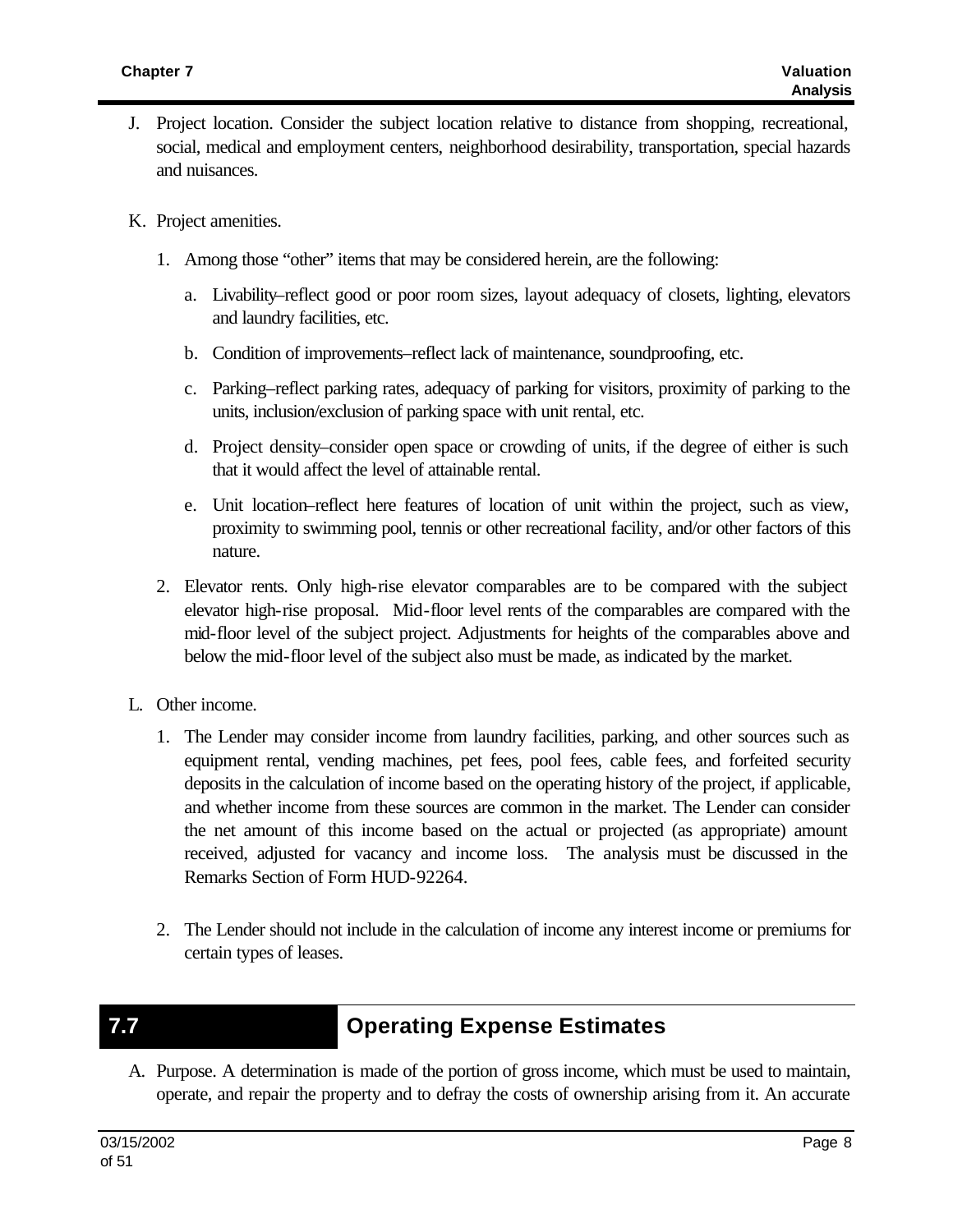analysis of operating expenses is essential in determining a realistic net income estimate for the project.

Form HUD-92274, Operating Expense Analysis Worksheet, is used for the development of project expense estimates for Section E of Form HUD-92264, Project Income Analysis and Appraisal. Form HUD-92274 will be prepared for all cases processed. It is included in the processing file as supporting documentation for Form HUD-92264. For Section 232 and board and care facilities, an equivalent expense analysis must be provided based on line items found in Form HUD-92264-HCF.

- B. Sources of expense data.
	- 1. For new construction projects, operating expenses must be estimated on the basis of comparable projects.
	- 2. For existing projects, operating expenses must be estimated on the basis of comparable projects, as well as tested against the past 3 years of operating experience for the subject project.
	- 3. For refinance transactions where the project may not have been of under the current ownership for the 3-year period financial statements for the entire 3 years may not be available. This is particularly true for bankruptcies or the acquisition of defaulted properties.
	- 4. Financial statements for the last 3 years are not required if there is satisfactory evidence that they are not obtainable because of circumstances beyond the mortgagor's control. However, the mortgagor must submit the project financial statements that are available including an owner-certified year-to-date balance sheet and operating statement. Furthermore, the mortgagor must submit a statement that explains why all the required records are not obtainable and a memorandum from the Lender stating that he has evaluated the mortgagor's statement and agrees that the information is not available.
	- 5. For special cases in purchase transactions, such as acquisition through adversarial action, not all the required information may be available for reasons beyond the purchaser's control. Consequently, in such unusual circumstances, the requirement will not apply, provided the mortgagor provides a statement that explains why the required records are not obtainable and the Lender provides a memorandum stating that he has evaluated the mortgagor's statement and agrees that the information is not available.
	- 6. Where the current owner has owned the project for 1 year or longer, an owner-certified yearto-date balance sheet and operating statement for the period since acquisition must be submitted.
	- 7. The current owner also must submit financial statements beyond the period covered by the owner's certified financial statements (up to 3 years), if available.
	- 8. Any owner-certified financial statement or owner-certified balance sheet and operating statement must include the following acknowledgment: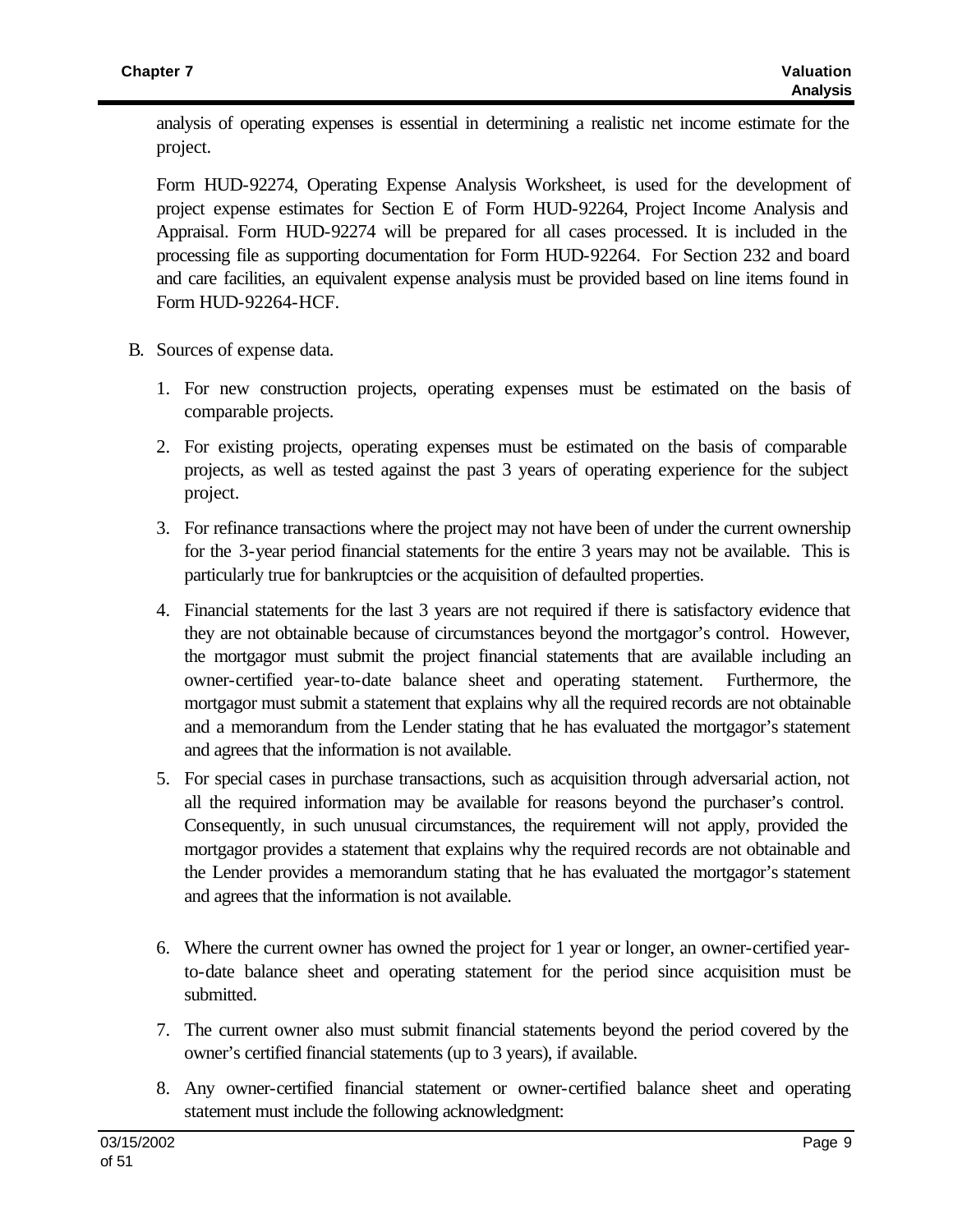WARNING: 18 U.S.C. 1001 provides, among other things, that whoever knowingly and willingly makes or uses a document or writing containing any false, fictitious, or fraudulent statement or entry, in any matter within jurisdiction of any department or agency of the United States, shall be fined not more than \$10,000 or imprisoned for not more than five years, or both.

- 9. It must be remembered that all projects must stand on their own and must not reflect shared expenses from nearby projects under the same management. If the nearby project should be subjected to foreclosure, the subject project would be adversely affected, thereby constituting an unacceptable underwriting risk. Furthermore, for the same reason, estimated expenses must reflect typical long-term operation and must not reflect a specific sponsor or management entity whose operation would not be typical.
- C. General: operating expense. Operating expenses are periodic expenses needed to maintain real property and to continue the production of its effective gross income. For appraisal purposes, an operating statement that conforms to the above definition of operating expenses may differ from statements prepared for accounting purposes. Current or historic statements prepared for a property being appraised are either on a cash or accrual basis. It is important to know the accounting basis for the operating statement, since project operating expenses for appraisal purposes must be reported on a cash basis. Typical categories of expenses are as follows:
	- 1. Fixed expenses. Fixed expenses are those that generally do not vary with occupancy and that has to be paid regardless of whether the property is occupied or vacant. Real estate taxes and insurance costs are typically included as fixed expenses. These expenses generally do not fluctuate greatly from year to year.
	- 2. Variable expenses. Variable expenses comprise operating expenses that generally vary with the level or occupancy or the intensity of property operation. Operating expenses for large properties frequently list many types of expense variables, but typical broad categories include the following:
		- a. Management charges.
		- b. Utilities electricity, gas, water, sewer charges.
		- c. Heating and air conditioning expenses.
		- d. General payroll and security expenses.
		- e. Cleaning expenses.
		- f. Maintenance and repairs.
		- g. Decorating expenses.
		- h. Grounds maintenance expenses.
		- i. Exterminating expense.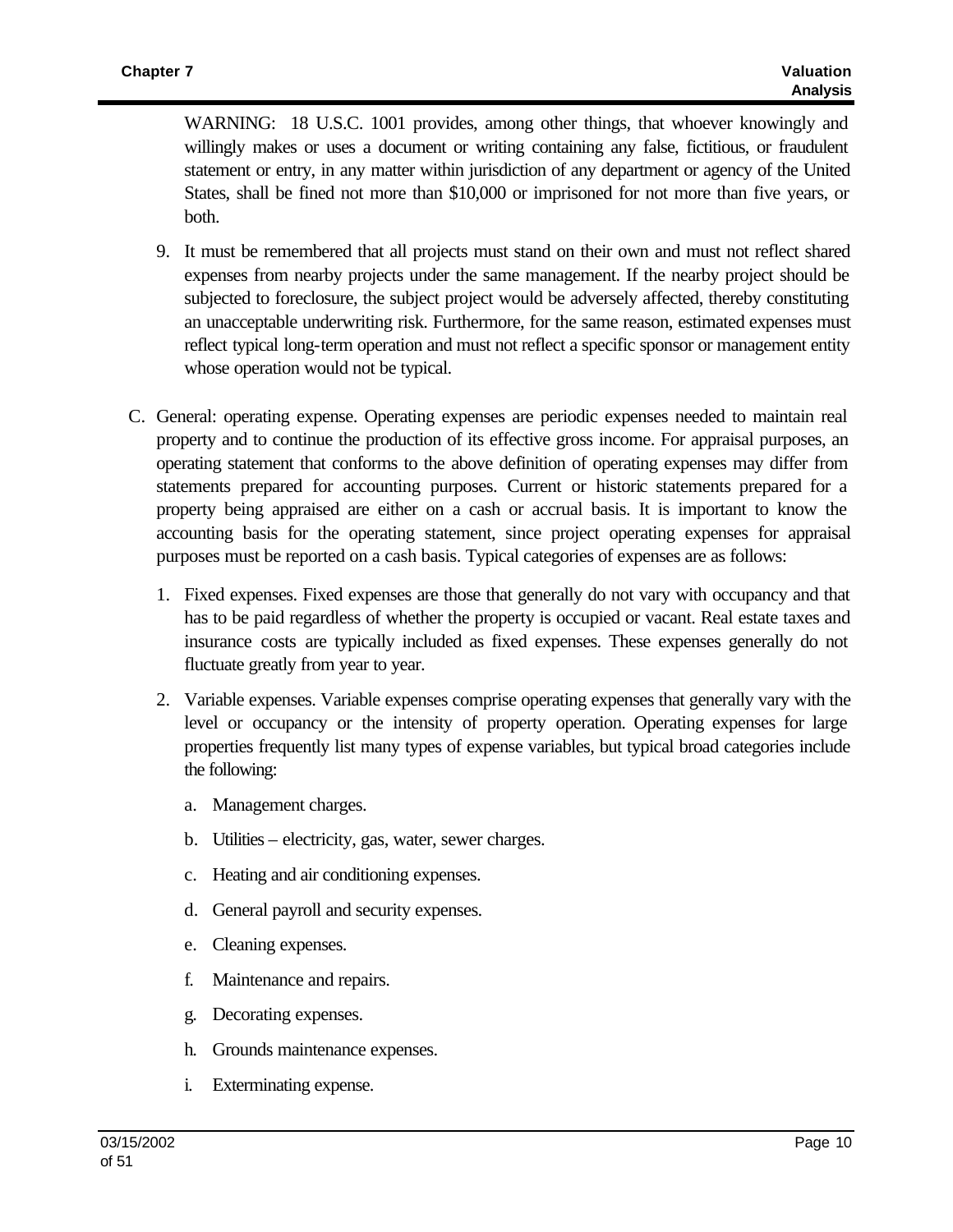- j. Trash removal expense.
- k. Miscellaneous expenses (supplies, etc.).
- 3. Reserve for replacements. This reserve category provides for the periodic replacement of the building components that wear out more rapidly than the building shell itself and must be replaced periodically during the building's economic life. These components may include among other things:
	- a. Roof covering.
	- b. Carpeting.
	- c. Kitchen, bath, and laundry equipment.
	- d. Compressors, furnaces and boilers.
- 4. Total operating expenses. Total operating expenses for residential properties are the sum of the fixed expenses and variable expenses updated to the appraisal date, plus the reserve for replacements.
- 5. Commercial facilities. Where commercial facilities are included in the subject project, a separate analysis must be made of the effect that the commercial operation will have on the project expense estimate.
- D. Estimate of operating expenses by units of comparison. Items of expense shown under each comparable and the expense items applicable to the subject proposal reflected in a suitable unit of comparison–such as expense per unit per annum (PUPA), expense per room per annum (PRPA), and expense per square foot of net rentable area per annum (PSFPA), or percent of effective gross income. The expense comparables and units selected must be as similar as possible to the subject project and units as they relate to the subject location, structural type, number of bedrooms, and average unit size.

For consistency purposes, expense components should be expressed in the same units of comparison so that the expenses for the subject proposal can be totaled. However, if the unit of comparison for a specific component is different from the basic unit of comparison for the other expense items, this different unit of comparison must be explained in the expense narrative. The dollar amount of the expense item can afterwards be converted to the same unit of comparison selected for the other expense components. Additional documentation should be submitted, as needed, for all component estimates that are not self-explanatory.

E. Expense adjustments. Project expenses must be expressed in the same units of comparison in order to ensure accurate adjustments and correct reporting of expense estimates. Consistent adjustments for significant differences between the comparables and the subject units shall be derived from the market and applied to the indicated subject expense estimate. The appraiser should enter the dollar amounts attributable to significant differences between the subject proposal and each of the expense comparables–such as for physical characteristics, equipment, services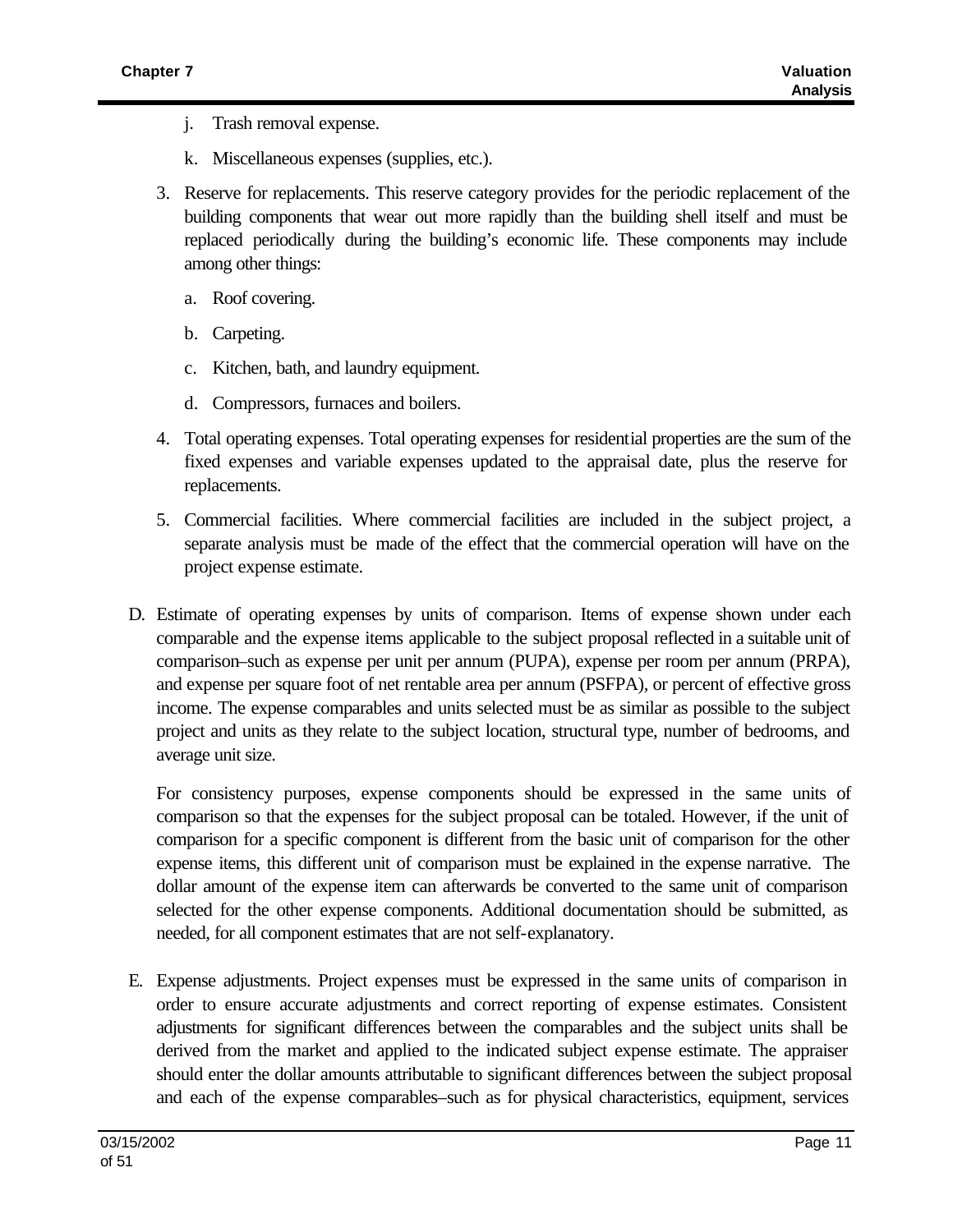provided, the level of management furnished to tenants and any differences in rates between tax and utility jurisdictions. Next, the process of correlation must be used to correlate the comparable expense for each component which is applicable to the subject project.

F. Updating procedures. It should be stressed that HUD no longer uses a "trended to" procedure to reflect a time adjustment from the effective date of the most recent expense comparable to the anticipated date of project occupancy following construction and initial endorsement. Expenses estimates should be effective as of the date of the appraisal. Income and expense estimates must reflect the same year of operation.

HUD does allow the appraiser to use an updating percentage to bring expense comparables up to the same date as the most current expense comparable in order to make a more creditable comparison. However, if all of the expense comparables have data from the same operating year, no updating percentage is necessary.

G. HUD has the right to request from the Lender's appraiser the names and addresses of any confidential expense comparables used in the expense analysis. The Confidentiality sub-section of the Ethics Rule, along with Standards 3.1.e and 3.2.f of the Uniform Standards of Professional Practice (USPAP) support this position. If the appraiser still refuses to provide this information, the HUD appraiser has the right to request from the contract appraiser additional non-confidential comparables.

## **7.8 Site Analysis**

Key analyses for consideration of site acceptability for a proposed project are as follows:

- A. Analysis of location. The analysis of location involves a determination of the desirability and utility of the site by reason of its location. The analysis of location requires a forecast of the changes likely to be experienced at the site due to probable future neighborhood trends in addition to an appraisal of the present situation. The pattern of appropriate improvements, the level of available rents, the level of warranted costs of construction, and the probable economic life of the structures are to a high degree determined by location factors.
- B.Specific location. The specific site is considered in relation to neighborhood and city-wide physical, social, and economic influences. Limitation of use imposed by zoning or deed restrictions are discovered. Trends of development, stability, decay, and rehabilitation are discovered. Availability of utilities, services, and centers appropriate for the intended use are identified. The many and varied influences operating on the site which affecting its market and income potential, when improved, are analyzed. This includes a review of the crime rate in the area, its impact on the proposal and how the impact, if any, can be addressed through design or staffing.
- C. Civic, social and commercial centers. When judging the desirability of a location, full consideration must be given to the sufficiency of community facilities as they relate to the needs of tenants of the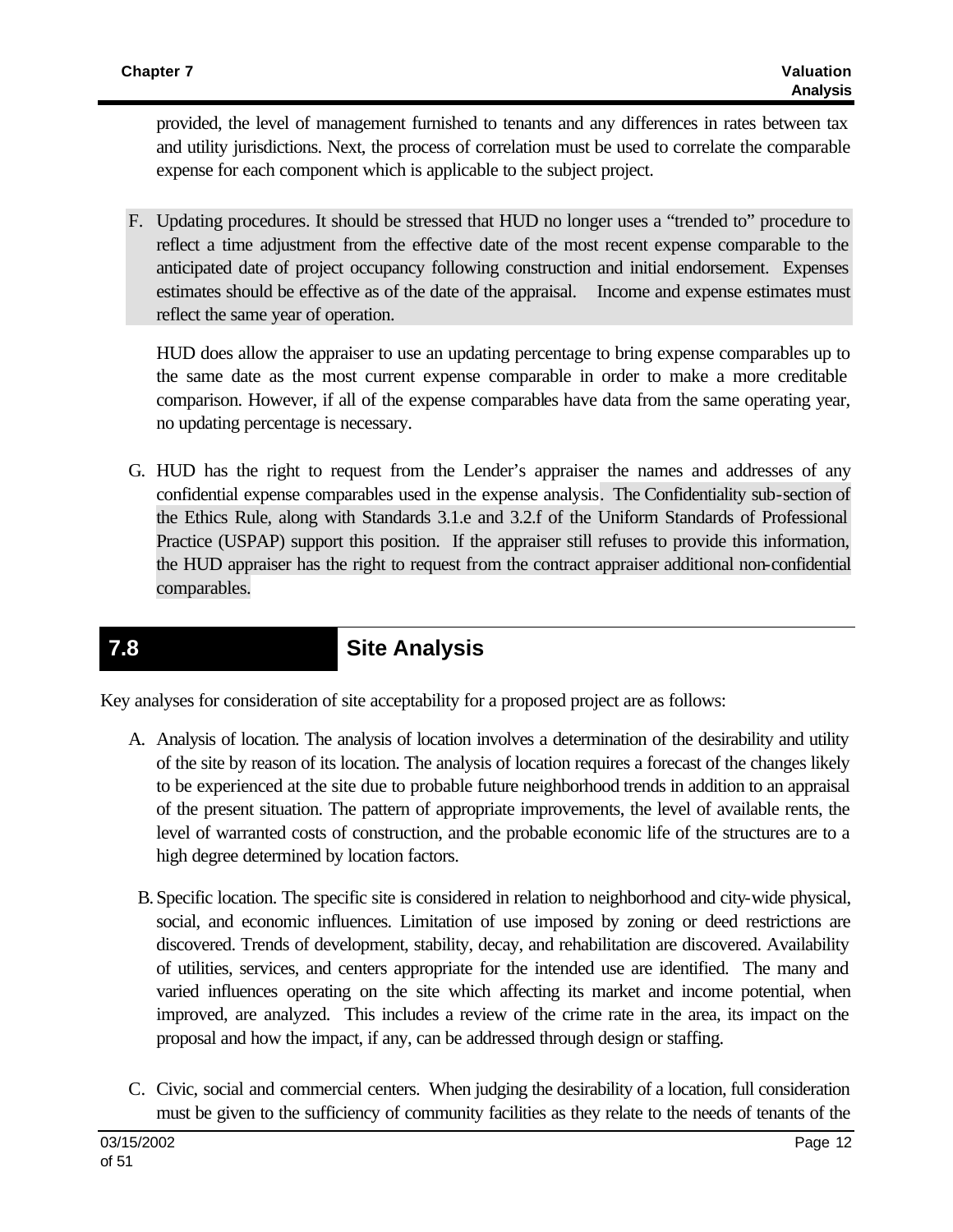proposed project. A location for a multifamily project must be adequately served by grade and high schools, neighborhood shopping centers, churches, playgrounds, parks, libraries, hospitals, and theaters.

- 1. Schools. Accessibility to schools will be judged by the time involved, utilizing the means provided, or available, rather than walking distance alone. Thus, if school bus service will be provided and the time involved is reasonable, the location is acceptable. Overcrowded schools are the responsibility of the community in the granting of permitting zoning and the issuance of building permits. A project which is otherwise feasible will not be rejected because the local schools are considered overcrowded. School accessibility will not be a factor in projects designed for the elderly.
- 2. Neighborhood shopping centers. The convenience of a shopping facility should be judged on the basis of time rather than distance. The importance of grocery, drug, and other neighborhood shopping facilities within a reasonable walking distance will generally increase with the number of tenants who do not have private transportation.
- 3. Religious and recreation centers. Ready access to religious and recreation centers is desirable. Projects designed for large families (predominantly three- and four-bedroom units) have a greater need for playgrounds and active recreation areas. Adequate on-site provisions for playgrounds and other recreation areas should be incorporated into the proposal where adequate facilities are not in close proximity to the project site and available to the occupants.
- D. Transportation. Convenient transportation to places of employment, major shopping districts and civic and social centers is a prerequisite to project location acceptability. In those communities where local public transportation is the principal means of commuting by the prospective tenants, the location of a project designed for such occupancy shall be within a reasonable walking distance to public transportation.
- E. Special hazards and nuisances. Such conditions include unusual topography, subsidence, flooding, unstable soils, unusual traffic hazards and noise, danger from fire and explosion, exposure to airport noise and low-flying airplanes, smoke, chemical fumes, noxious odors, stagnant ponds or marshes, and sewage disposal failure. Any of these, or similar conditions, if serious and infeasible to overcome, will render a specific location ineligible for mortgage insurance.
- F. Parking facilities. Consideration must be given to the effect on parking facilities in the neighborhood and on all-night parking, in particular, which would be caused by the additional number of cars of the tenants who would live in the proposed project. If the project site lacks adequate space for parking tenants' cars, the availability of other off-street parking space may be considered. An estimate shall be made of the number of parking spaces which would be required by the tenants of the proposed project and their guests and a recommendation shall be given as to the adequacy of the parking facilities to meet the estimated need.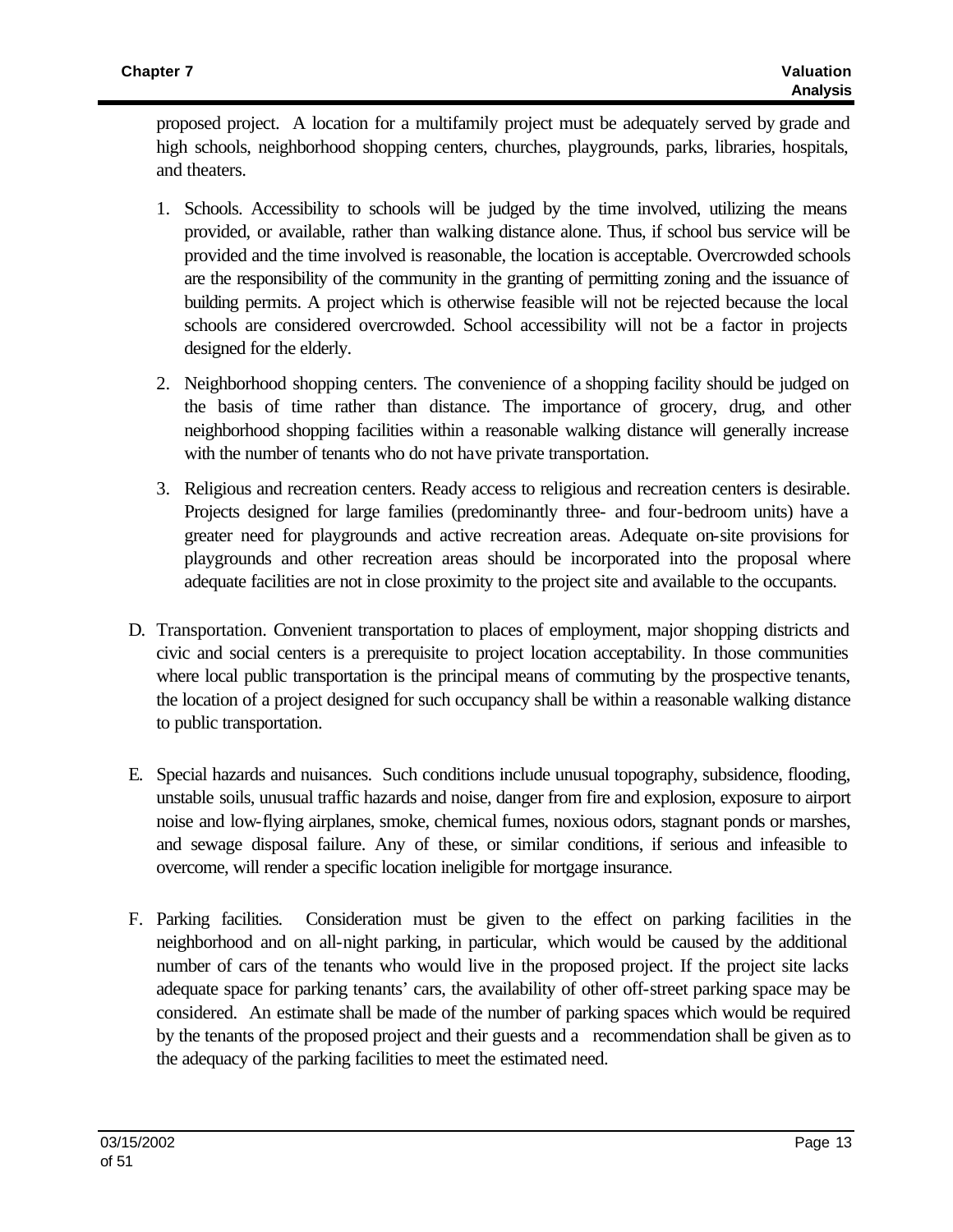- G. Site suitability. The site must be adequate in size, shape, exposure, and contour for the proposed project. Building height limitation, project unit size and numbers, necessary on-site parking and play areas must be considered.
- H. Sites Sold by a Public Body.
	- 1. Fair Market Value of Land Fully Improved. Where sites are sold by a public body to the developer for a specific re-use purpose, the Fair Market Value of Land Fully Improved is the lesser of:
		- a. The amount found by comparison with other sites having the improvements and amenities that the subject site will have upon completion.
		- b. The dollar amount paid by the purchaser as set forth under terms of the purchase contract with the public body, plus an estimate of those costs, if any, additionally imposed under its terms or by HUD-FHA. Costs referenced above are those to be borne by the purchaser because of terms of the purchase contract, e.g., real estate taxes and special assessments accruing from date of purchase to date of commitment, legal fees incident to the land purchase, re-zoning costs, installation of certain designated off-site improvements, interest on investment in site from date of purchase to date of appraisal, razing structures and clearance of the site (after allowance for any income to the purchaser). This is not a complete list of items covered but these will serve as a guide to such costs required by the purchase contract.
	- 2. "As-Is" Value of Land. The Assistant Secretary-FHA Commissioner's Estimated Value of Land "As is" for Cost Certification may include all of the items in paragraph 1.b above with the following exceptions: Installation of off-site improvements and cost of razing structures and clearing the site (less income received). This is intended to avoid duplication of costs that might be reflected in the Estimated Value of Land "As Is" and also allows for the sponsor to include them as separate items in Cost Certification which includes both off-site costs and demolition. The dollar amount of the land purchase contract plus a breakdown of the estimate of additional costs, must be fully itemized and documented.

### **7.9 Pre-Application Stage for Sections 221(d) and 220**

- A. Exhibits
	- 1. Application for Multifamily Housing Project, Form HUD-92013
	- 2. Location map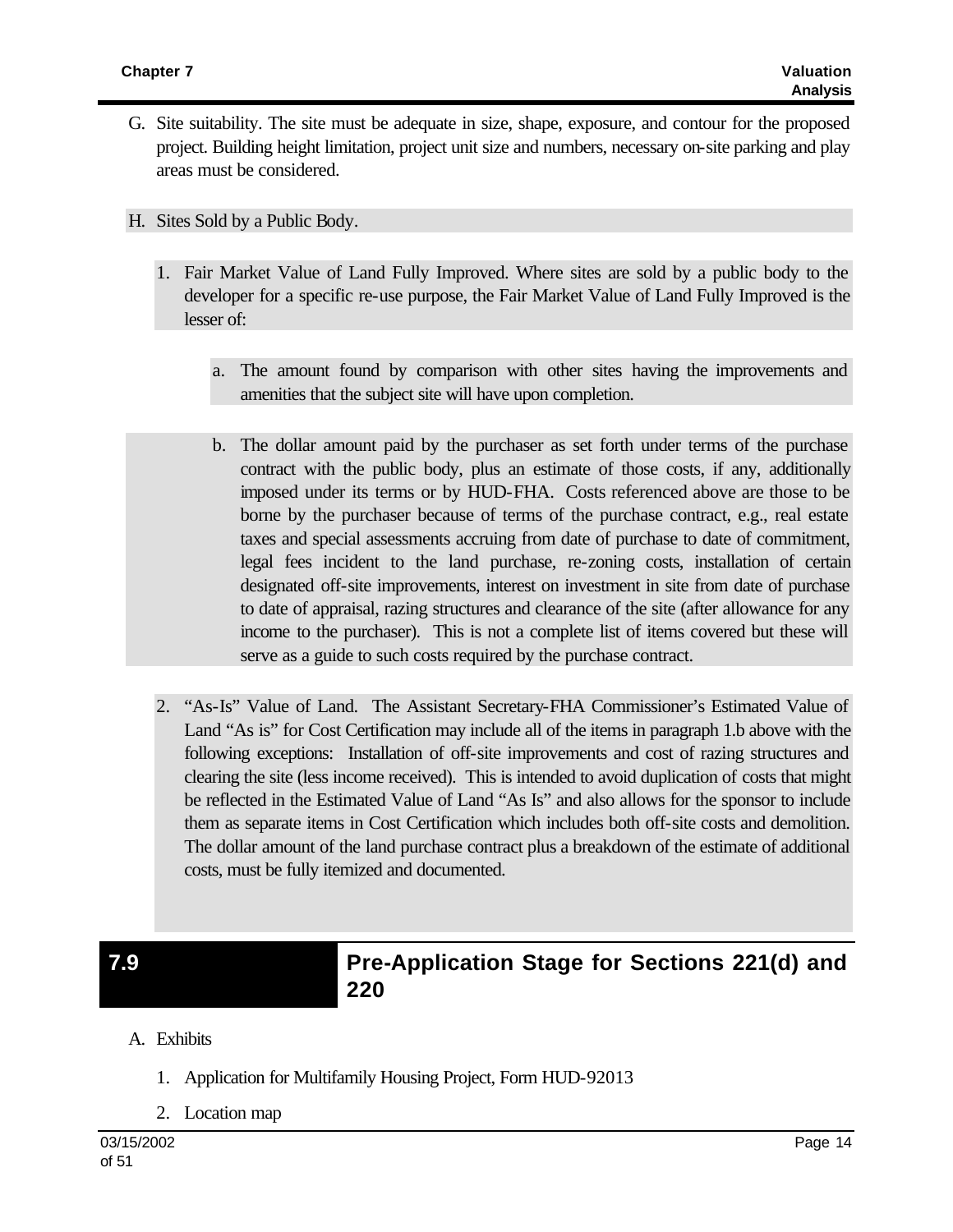- 3. Phase I Environmental Site Assessment (ESA) with a narrative environmental report. If the Phase I Assessment indicates a need for further study, a Phase II Assessment should also be submitted at this time.
- 4. Evidence of site control (deed, purchase agreement, or option)
- 5. Market study with comparables
- 6. Estimate of Market Rent by Comparison, HUD-92273
- 7. Photographs and location map of rental comparables used in the HUD-92273 analysis.
- 8. Operating Expense Analysis Worksheet, HUD-92274
- B. Lender's responsibilities
	- 1. Based upon the market study prepared by the Lender's market analyst Lender's appraiser and the rental income and expense estimates prepared by the Lender's appraiser, the Lender is responsible for making the following determinations before recommending the proposed project to HUD:
		- a. Determine the current occupancy levels, market absorption rates, and market demand for the number and type of units proposed.
		- b. Analyze site for acceptability in accordance with Section 7.8 of this chapter.
		- c. Determine market rents reflecting amenities, services, and equipment offered in accordance with Section 7.6 of this chapter.
		- d. Estimate project income utilizing the methodology in Section 7.6 of this chapter.
		- e. Estimate total operating expenses in accordance with Section 7.7 of this chapter.
		- f. Estimate mortgage amount based on HUD 92264-A, Criteria 5, Debt Service Ratio.
		- g. Make a determination of feasibility or non-feasibility of the sponsor's proposal.
	- 2. The MAP Lender will have the Phase I ESA and narrative report prepared in accordance with Chapter 9.
	- 3. The Lender's appraiser or market analyst will prepare the market study and project comparables in accordance with the requirements of Sections 7.5, 7.6, and 7.7 of this chapter.
	- 4. The Lender's appraiser will determine project rents, estimated rental income, and operating expenses by completing forms HUD-92273, Estimate of Market Rent by Comparison, and HUD-92274, Operating Expense Analysis Worksheet, in accordance with Section 7.6 and 7.7 of this chapter. The forms and specific instructions to complete the forms can be found in the Appendix. For projects receiving Substantial Rehabilitation the Lender's appraiser will complete the HUD-92273 and HUD-92274 forms based on the assumption that all proposed substantial rehabilitation to the project has been completed.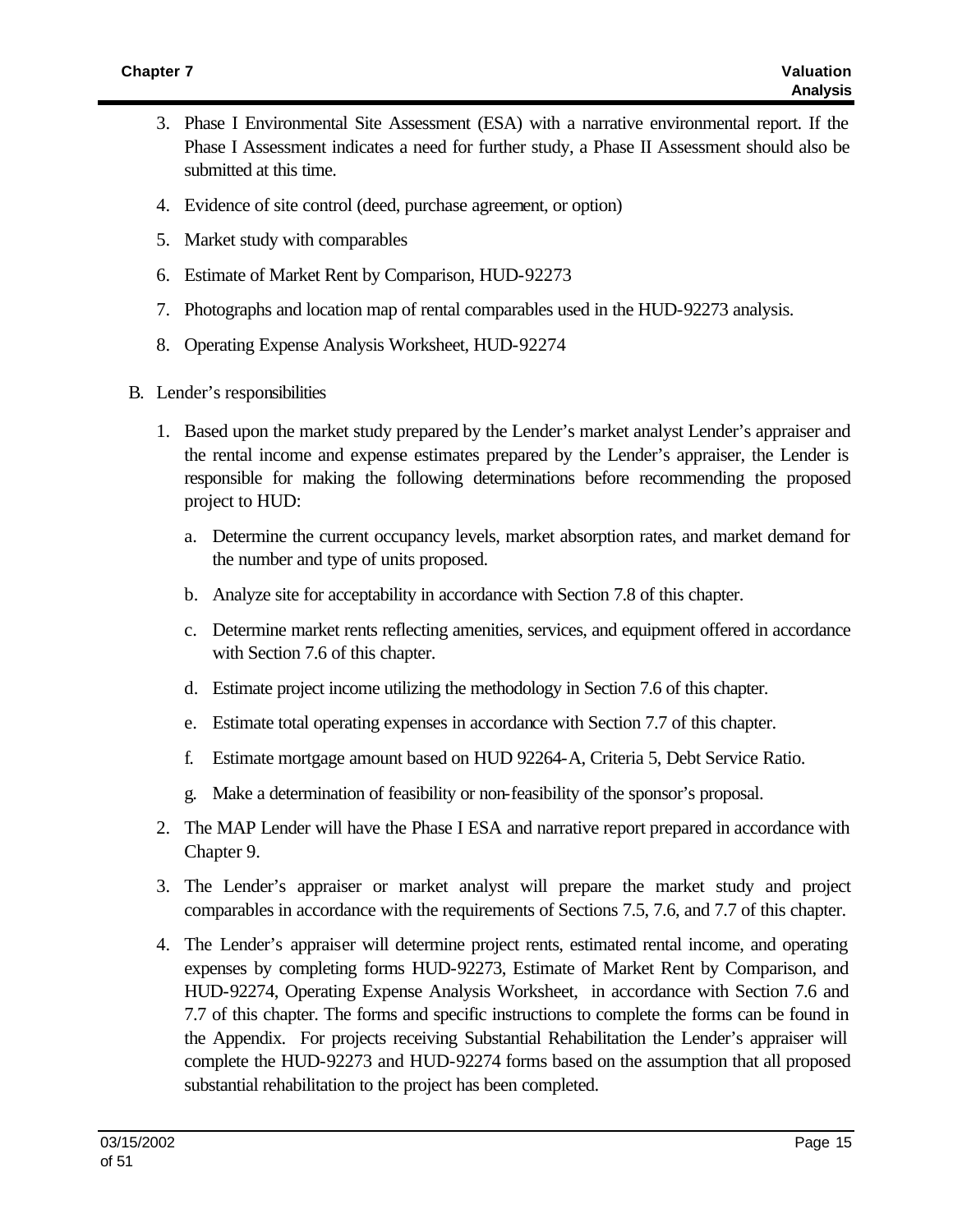- 5. The MAP Lender will utilize information and soft-cost and land cost information provided by the sponsor to calculate the total replacement cost. The Lender will compare its estimate of the total replacement cost with the mortgagor's amount.
- 6. The MAP Lender will also complete income, expenses, and total settlement portions of the HUD-92013 utilizing information from the comparables.
- 7. The Lender will compare the calculations on the HUD-92013 with those proposed by the mortgagor and either accept the mortgagor's proposal, recommend its modification, or reject it and advise the mortgagor that the project is infeasible.

#### C. HUD Review

- 1. The Lender will submit the exhibits listed in Section 7.9.A of this chapter to HUD.
- 2. The HUD appraiser and the EMAS economist will each provide a desk review of the market study submitted by the Lender. EMAS will not perform its own market analysis of a particular project. The EMAS advisor review would be provided to the team leader who would in turn provide it to the HUD appraiser. The HUD appraiser makes final recommendations to the team leader regarding market demand for the project.
- 3. The HUD appraiser will inspect the subject site and a reasonable number of the comparables used in the Lender's appraiser's HUD-92273 and HUD-92274 analyses.
- 4. In accordance with Chapter 9, the HUD appraiser will review the Lender-submitted Phase I ESA, prepare as much as possible HUD-4128, "Environmental Assessment and Compliance Findings for Related Laws" and the sample field notes checklist found in the MAP Form Book. The HUD appraiser will utilize procedures found in Chapter 9.
- 5. The HUD appraiser will review site characteristics for compliance to requirements found in Section 7.8 of this chapter. Based on the environmental analyses, and the site visits, the HUD appraiser will make a recommendation regarding site acceptability to the Team Leader.
- 6. The HUD appraiser will determine that the projects submitted as comparables to the subject property are acceptable comparables.
- 7. From a review of Forms HUD-92013, HUD-92273 and HUD-92274, and supporting information, the HUD appraiser will make a recommendation (Format in Appendix 7C ) to the Team Leader regarding:
	- a. The acceptability of proposed rents and estimated rental income and their compliance to requirements found in Section 7.6 of this chapter.
	- b. The acceptability of total operating expenses and compliance to requirements found in Section 7.7 of this chapter.

### **7.10 Firm Commitment Processing for Sections 221(d) and 220**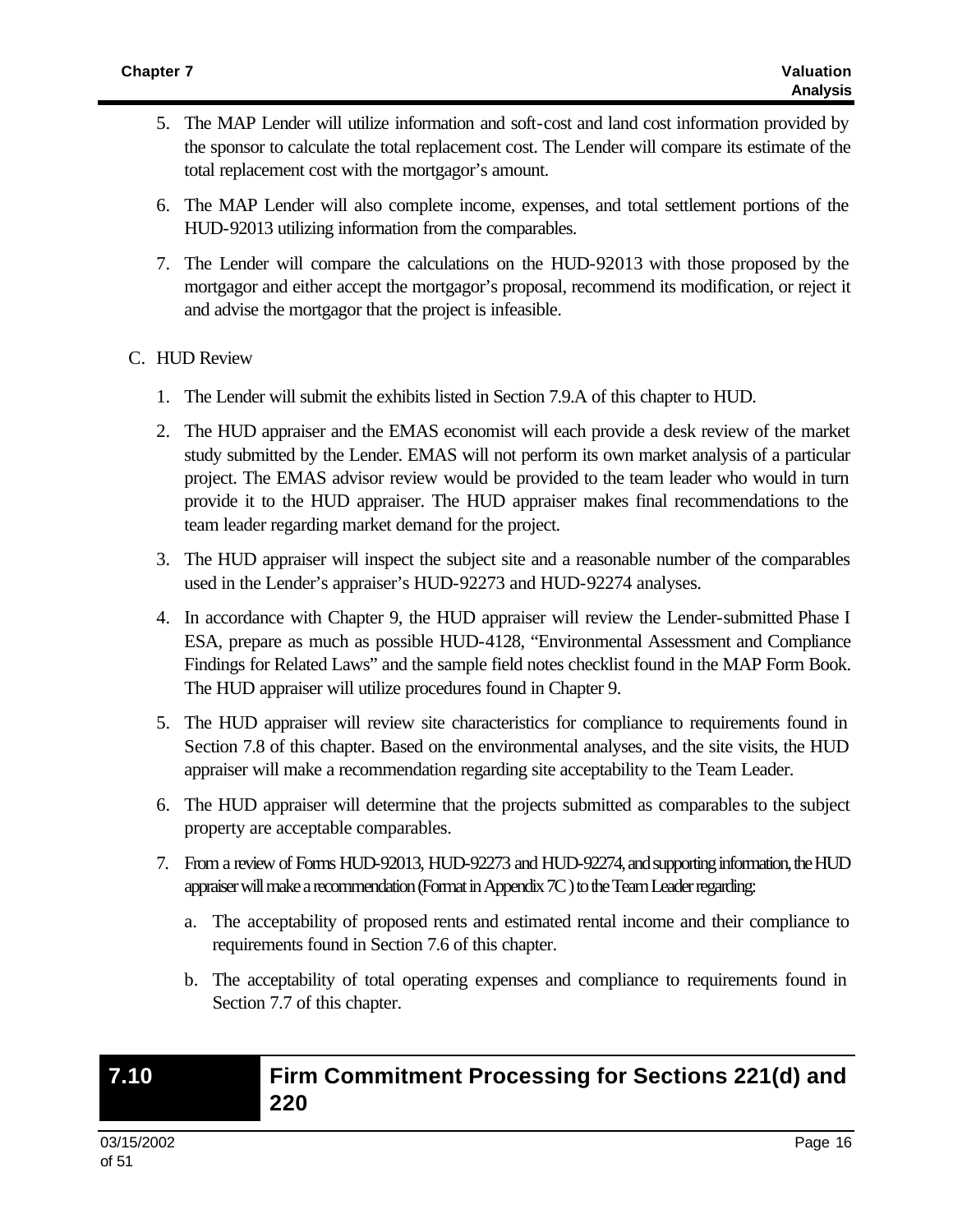#### A. Exhibits

- 1. Application for Multifamily Housing Project, Form HUD-92013
- 2. Evidence of permissive zoning
- 3. Evidence of last arms-length transaction and price
- 4. Appraisal as described in Section 7.4 of this chapter
- 5. Rental Housing Project Income Analysis and Appraisal Form, HUD-92264
- 6. Appraiser's trial, Supplement to Project Analysis, HUD-92264-A
- 7. Updated estimates of Market Rent by Comparison, HUD-92273
- 8. Updated operating Expense Analysis Worksheet, HUD-92274
- 9. All exhibits for HUD to complete the Environmental Assessment and Complete Findings for the Related Laws (HUD-4128)
- B. Lender's Responsibilities
	- 1. The MAP Lender's appraiser will complete an appraisal establishing the Replacement Cost for the project utilizing the cost approaches in accordance with requirements found in Section 7.4 of this chapter. Furthermore, the appraisal will update the HUD-92273 and 92274 analyses provided in the Pre-Application.
	- 2. The Lender's appraiser is also required to determine the "warranted price of the land" for new construction projects and the "As Is" value of the property for substantial rehabilitation projects in accordance with instructions in Section 7.13 of this chapter. In addition, for substantial rehabilitation projects, the Lender's appraiser must also determine the "value fully improved" of the project site.
	- 3. The MAP Lender will forward information prepared by its cost analyst and any soft-cost and land cost information provided by the sponsor to the Lender's appraiser to assistance in the calculation of the total replacement cost. The Lender will compare his estimate of the total replacement cost with the mortgagor's amount.
	- 4. The Lender's appraiser is to prepare certain sections of the Rental Housing Project Income Analysis and Appraisal, Form HUD-92264, found in the MAP Forms Book, in accordance with specific instructions found in MAP Forms Book, for the type of project proposed. Certain sections are solely the responsibility of the appraiser and others are done in cooperation with the lender's architect, cost analyst, and mortgage credit analyst.
	- 5. Principal HUD-92664 items to be calculated by the Lender's appraiser include:
		- a. Market rents and estimated income
		- b. Estimated total operating expenses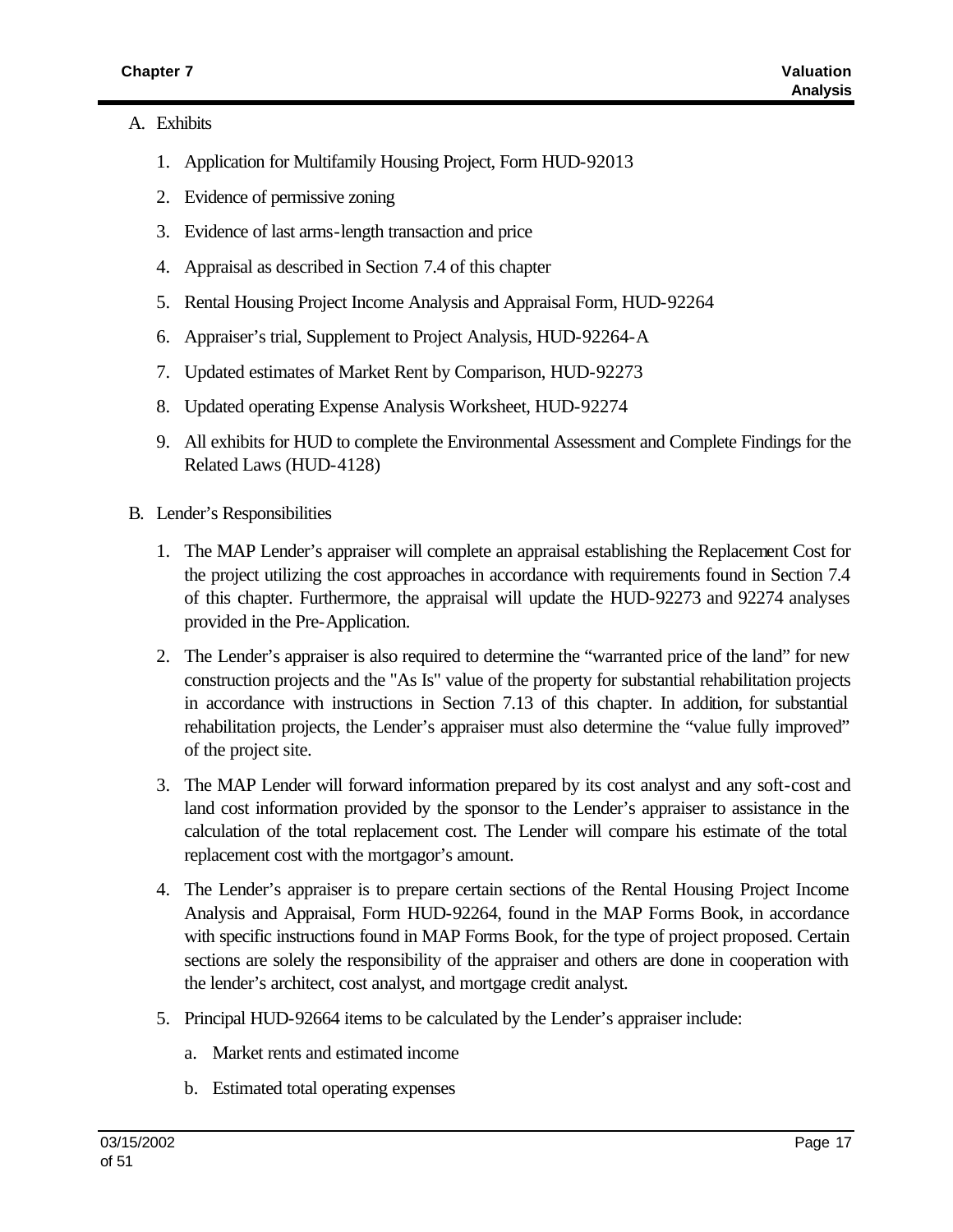- c. Total estimated replacement cost of the project
- d. "Warranted Price of the Land" for new construction projects and the "As Is" value for substantial rehabilitation projects
- e. Estimate of operating deficit and replacement reserve
- 6. The Lender must provide written explanations in the underwriter's narrative of any major changes to key project elements from those set at the pre-application stage.
- 7. The data provided in the Lender's HUD-92013 and HUD-92264 should be consistent. Moreover, any inconsistency between the data reported on the HUD-92264 prepared by the Lender's appraiser and the Lender's HUD-92264 must be explained in the Lender's Underwriting Summary.
- C. HUD Review
	- 1. The Lender will submit the Exhibits listed in Section 7.10.A of this chapter to HUD.
	- 2. The HUD appraiser will perform a thorough technical review of the appraisal submitted for the project, making sure that it meets the requirements of Section 7.4 of this chapter including all USPAP requirements.
	- 3. In accordance with Chapter 9, the HUD appraiser will complete Form HUD-4128 and the Sample Field Notes Checklist.
	- 4. The HUD appraiser must review and approve each of the following exhibits:
		- a. Rental Housing Project Income Analysis and Appraisal, HUD-92264
		- b. Estimates of Market Rent by Comparison, HUD-92273 (updated)
		- c. Operating Expenses Worksheet, HUD-92274 (updated)
		- d. Appraiser's trial, Supplemental to Project Analysis, HUD-92264-A

Within these forms, the HUD appraiser must focus on and approve major items including the estimated income, the total operating expenses, the total estimated replacement cost, the "Warranted Price of the Land" or the "As Is" value as appropriate, and the maximum insurable mortgage.

- 5. The HUD appraiser will issue a written report (Format in Appendix 7C) containing recommendations and forward a copy to the HUD Team Leader.
- 6. The HUD appraiser will review the Lender's Underwriting Summary, including justifications of discrepancies between Lender's and Lender's appraiser's conclusions.

## **7.11 Firm Commitment Processing for Section 223(f)**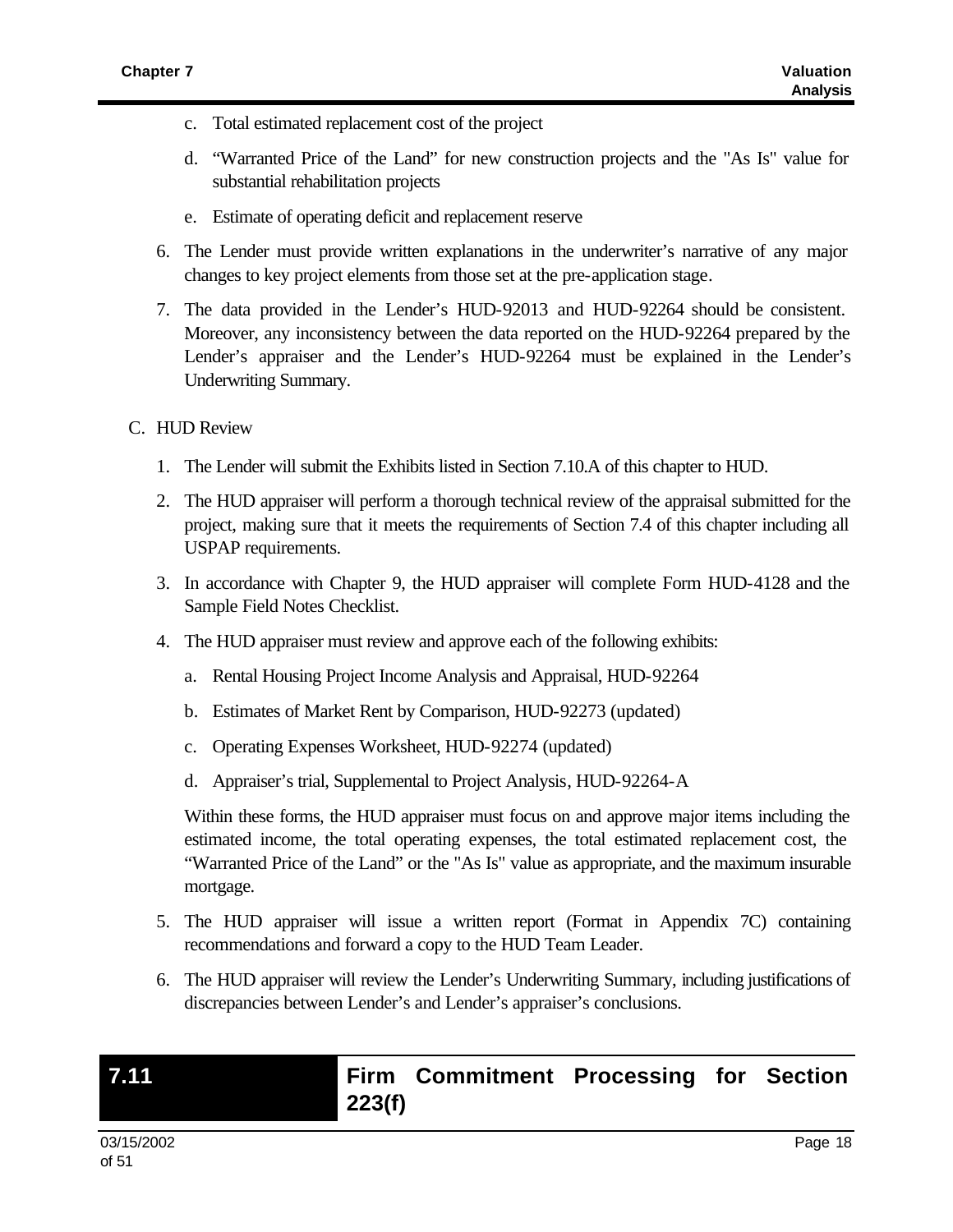#### A. Exhibits

- 1. Application for Multifamily Housing Project, Form HUD-92013
- 2. Location map
- 3. Evidence of permissive zoning
- 4. Evidence of site control (deed, purchase agreement, option)
- 5. Evidence of last arms-length transaction and price
- 6. Phase I Environmental Site Assessment (ESA) with a narrative environment report. A Phase II Environmental Site Assessment must also be submitted, should the Phase I Assessment disclose a need for further study.
- 7. Complete Self Contained Appraisal
- 8. Rental Housing Project Income Analysis and Appraisal, HUD-92264
- 9. Appraiser's trial, Supplement to Project Analysis, HUD-92264-A
- 10. Estimates of Market Rent by Comparison, HUD-92273
- 11. Operating Expenses Analysis Worksheet, HUD-92274
- 12. Balance sheets and operating statements in accordance with Section 7.7.B of this chapter.
- 13. Rent roll of the subject property
- 14. Project Capital Needs Assessment (See Appendix 5S)
- B. Lender's responsibilities
	- 1. The MAP Lender's appraiser will complete an appraisal of the property establishing market value utilizing the cost, income, and market approaches in accordance with requirements found in Section 7.4 of this chapter. Market studies for Section 223(f) apartment projects would only be required in special circumstances, such as proposed changes in the type of occupancy or high project vacancy rates.
	- 2. The Lender's appraiser participates in the inspection of the property with the Lender's Needs Assessor as described in Appendix 5M. The appraiser considers the eligibility of the project, checks the project occupancy level, and verifies the owner's rent roll during the inspection process. When the appraiser established that the owner's rent roll is correct, the actual occupancy, based on the owner's rent roll, is entered in the Remarks Section of form HUD-92264. The appraiser must also determine whether the apartments are furnished or unfurnished.
	- 3. The Lender's appraiser will analyze the property for acceptability in accordance with Section 7.8 of this chapter utilizing the prepared appraisal.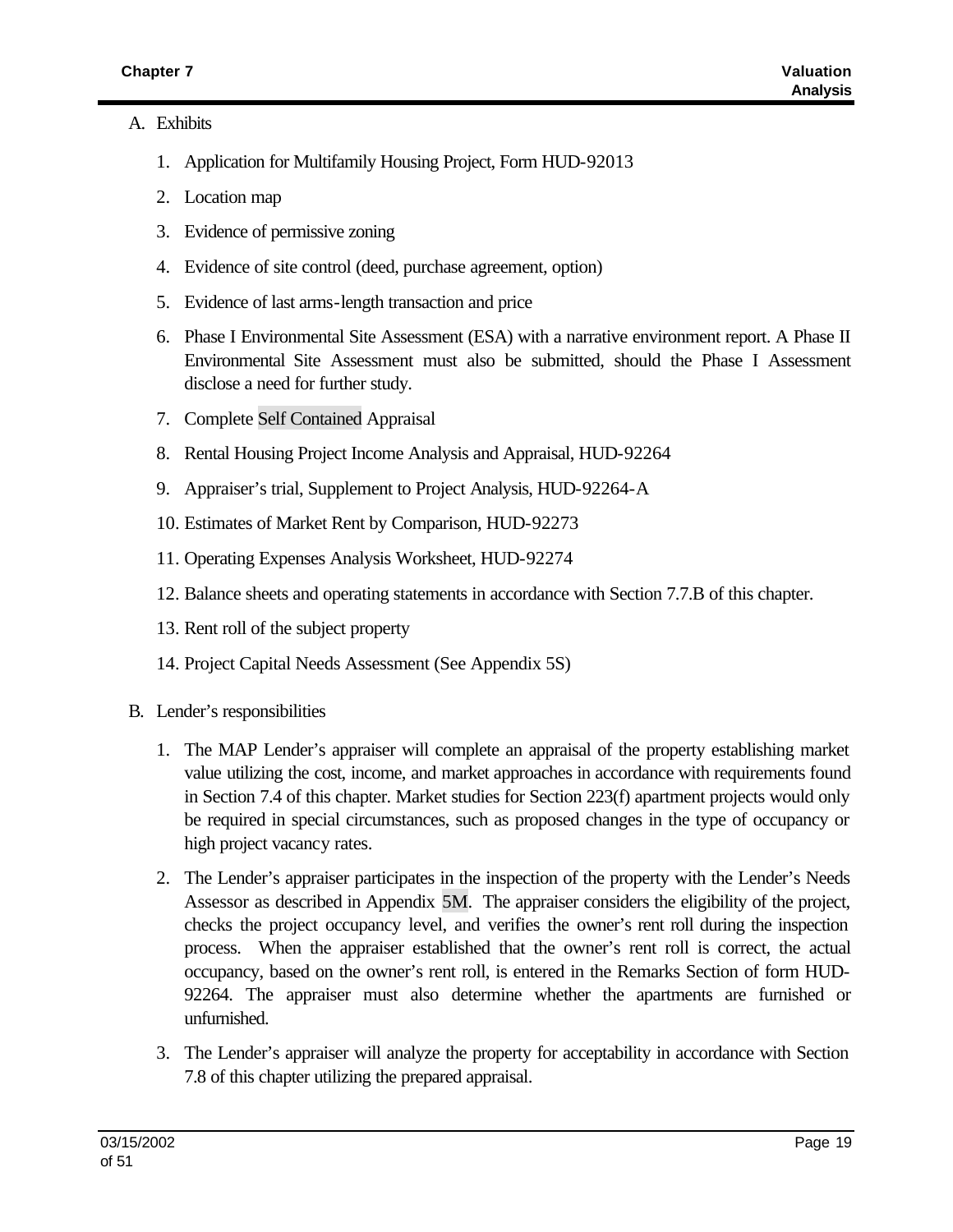- 4. The MAP Lender will have the Phase I ESA and narrative report prepared in accordance with Chapter 9.
- 5. The Lender's appraiser will complete HUD-92273, Estimate of Market Rents, utilizing the instruction found in the MAP Forms Book The Lender's appraiser will determine project rents and estimated rental income in accordance with Section 7.6 of this chapter, utilizing HUD-92273, the appraisal and the operating history of the property (rent roll and financial statements).
- 6. The Lender's appraiser will complete HUD-92274, Operating Expense Analysis Worksheet, utilizing the instruction found in the MAP Forms Book. The appraiser will determine operating expenses for the property in accordance with Section 7.7 of this chapter, utilizing HUD-92274 and the operating history of the property (financial statements).
- 7. The Lender's appraiser is to prepare certain sections of the Rental Housing Project Income Analysis and Appraisal, HUD-92264), in accordance with instruction found in the MAP Forms Book for the type of project proposed. Certain sections are solely the responsibility of the appraiser, and others are done in coordination with the Lender's architect, and cost analyst.
- 8. Principal HUD-92264 items to be calculated by the Lender's appraiser include:
	- a. Market rents and estimated income
	- b. Estimated total operating expenses
	- c. Total estimated replacement cost
	- d. "Warranted Price of the Land"
	- e. Fair market value of the project
	- f. Estimate of operating deficit and replacement reserve
	- g. Estimated occupancy rate
- 9. The data provided in the Lender's HUD-92013 and HUD-92264 should be consistent. Moreover, any inconsistency between the data reported on the HUD-92264 prepared by the Lender's appraiser and the Lender's HUD-92264 must be explained in the Lender's Underwriting Summary.
- 10. The Lender's appraiser will provide in the Remarks Section of HUD-92264 the following:
	- a. The appraiser's statement of actual occupancy, based on the owner's rent roll.
	- b. The required amount of initial deposit into the Replacement Reserve Fund as estimated in accordance with Section 15.B of this chapter.
	- c. The estimated cost of required repairs as provided in the inspection report.
	- d. The estimated amounts for legal, organizational (if applicable) and title and recording expenses based on the maximum insurable 223(f) loan.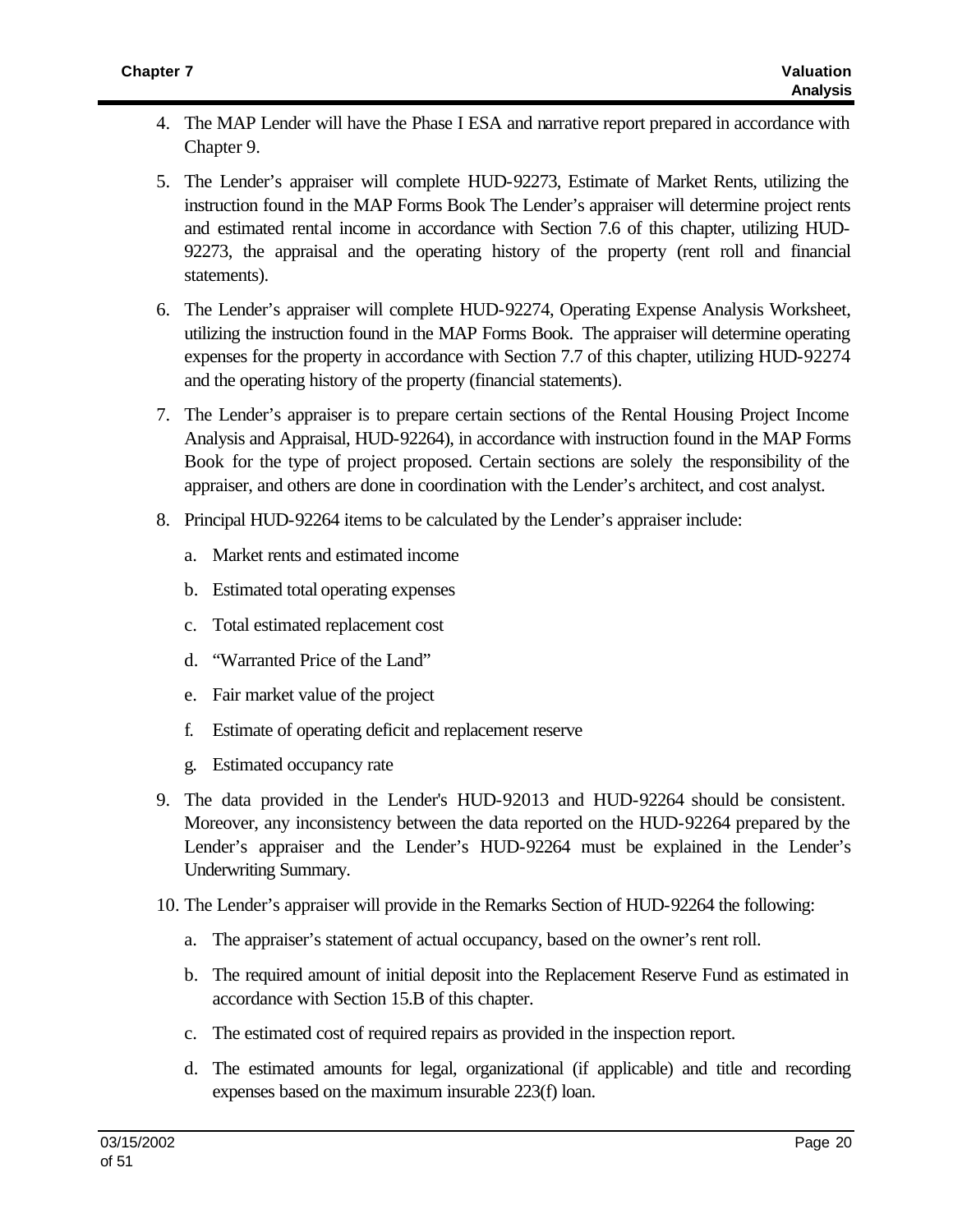### C. HUD review

- 1. The Lender will submit the Exhibits listed in Section 7.11.A of this chapter to HUD.
- 2. The HUD appraiser will perform a thorough technical review of the appraisal submitted for the project, making sure that it meets the requirements of Section 7.4 of this chapter including all USPAP requirements.
- 3. The HUD appraiser will inspect the subject site and a reasonable number of the comparables supplied by the Lender's appraiser. At this visit, the HUD appraiser will also review the Mortgagor's proposed list of critical and non-critical repairs and provide an opinion of the acceptability of the list based upon the HUD appraiser's potentially limited knowledge of construction. The HUD appraiser may consult with a HUD construction analyst when formulating the opinion.
- 4. In accordance with Chapter 9, the HUD appraiser will complete Part A of HUD-4128.
- 5. The HUD appraiser will review the recommendations of the HUD architectural analyst and the HUD-92264. The appraiser will review property characteristics for compliance to requirements found in Section 7.8 of this chapter. Based on these reviews and the environmental analysis, the HUD appraiser will make a recommendation of site acceptability.
- 6. The HUD appraiser must review and approve each of the following Exhibits:
	- a. Rental Housing Project Income Analysis and Appraisal, HUD-92264
	- b. Estimate of Market Rent by Comparison, HUD-92273
	- c. Operating Expenses Worksheet, HUD-92274

Within these forms the HUD appraiser must focus on and approve major items including the estimated income, the total operating expenses, the total estimated replacement cost, the maximum insurable mortgage, and the fair market value of the project.

- 7. The HUD appraiser will review the Lender's Underwriting Summary for justifications of discrepancies between Lender's and Lender's appraiser's conclusions.
- 8. The HUD appraiser will review the Lender's Underwriting Summary to determine if the Lender's underwriter carried out a " due diligence" review of the Lender's appraisal.
- 9. The HUD appraiser will issue a written report containing recommendations and forward a copy to the HUD Team Leader, Appendix 7C.

## **7.12 Processing for Section 232**

A. In general. Processing is to provide a valuation of a Skilled Nursing Facility (SNF), Intermediate Care Facility (ICF), Board and Care facility (BC), or Assisted Living Facility (ALF). These facilities will serve as the security for the Section 232 insured loan.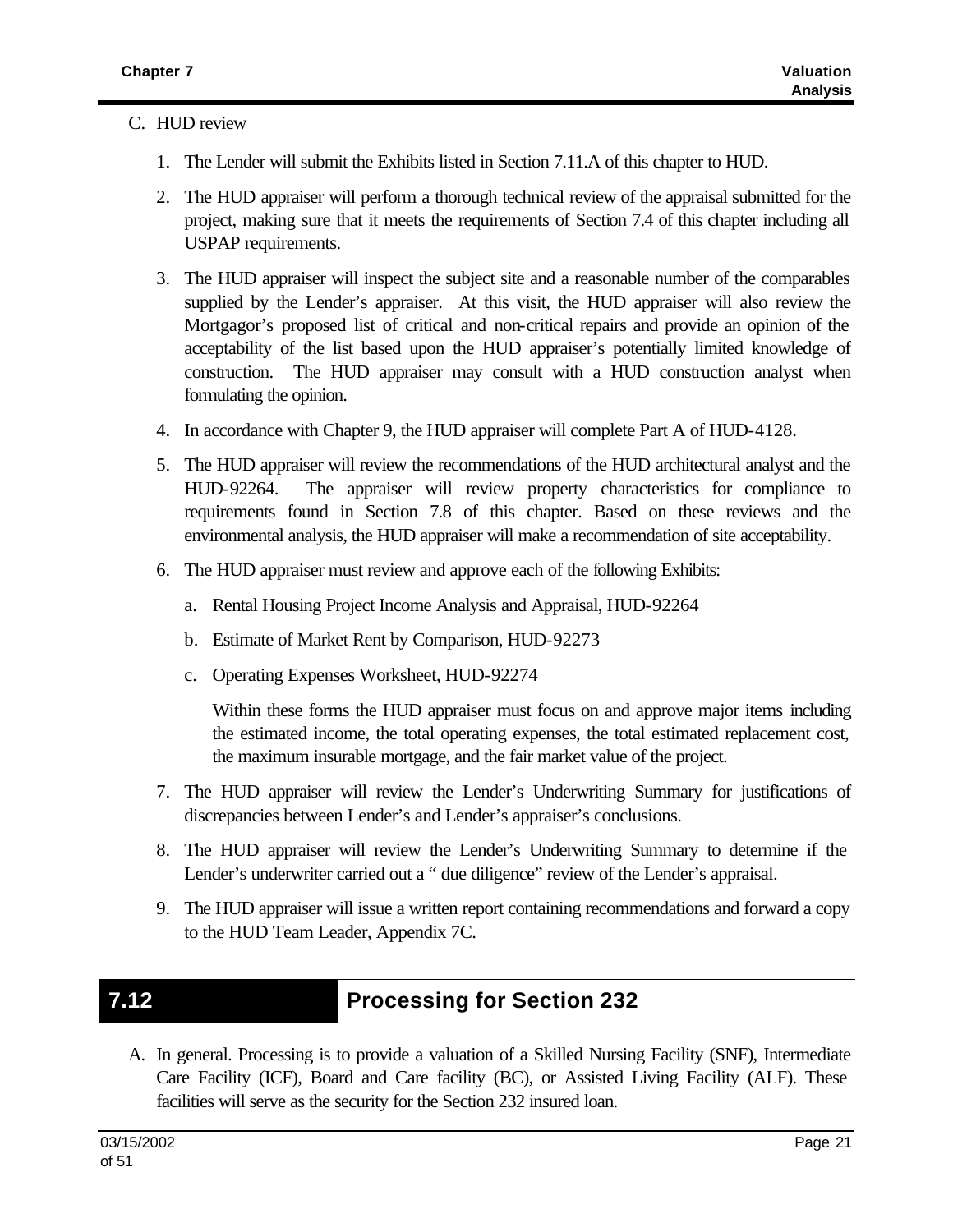- 1. For new construction and substantial rehabilitation follow instruction for Section 221(d) with additions and modifications as indicated below. Section 232 does not include BSPRA.
- 2. For Section 232 projects pursuant to Section 223(f) follow instruction for existing projects pursuant to Section 223(f) with additions and modifications as indicated below.
- 3. The primary difference in determining market value for a healthcare facility as compared to an apartment complex is the net income of a Section 232 proposal includes a return to the realty, non-realty and to the business operation of the proposal. This return to the business operation (proprietary earnings) must be deducted from the net income, since only net income from the realty and major movable equipment may be used to support a Section 232 mortgage.
	- a. The appraiser must first identify the overall "Business Value" a.k.a. "Going Concern Value " prior to establishing a proprietary income adjustment and "Real Estate Only" value. The review appraiser should insure that there is a reasonable relationship between "Business" or "Going Concern" value verses "Real Estate Only" value and the proprietary income adjustment. Note that because of the variances in return expectations for a "Business Value" analysis verses "Real Estate Only" value, there may not necessarily be a one-toone relationship between the two values and the proprietary adjustment, however, if there is a significant difference, the methodology used by the appraiser must be questioned. It shall be the lender's appraiser's responsibility to make the determination as to how to best perform this analysis. That determination should be based upon the quantity and quality of information that is available. Several suggested methods of applying this analysis follow:
	- b. One method of applying this analysis would be to compare the cost to build a new facility to that same property's sale price after reaching stabilized operation. In this case, the cost to construct the improvements and major movables would measure the value attributable to the real estate, whereas, the sale of the operating facility would reflect the purchaser's opinion of value of the total Going Concern or business value. Anther method would be to perform an analysis where the appraiser derives capitalization rates from sales of leased facilities to compare to capitalization rates from sales of going concern properties. In this case, analysis of the sales of leased facilities will reflect the landlord's real estate only interest whereas sales of operating facilities will reflect the value of the total business or the going concern.
	- c. When this concept is applied to the analysis of comparable sales in an attempt to derive market extracted capitalization rates, the analysis should generally follow the following guidelines.

Capitalization Rate Extraction and Analysis Technique (sales of stabilized & operating facilities)

|                          | Sale 1 | Sale 2 | Sale 3 | Sale 4 |
|--------------------------|--------|--------|--------|--------|
| <b>Number Beds/Units</b> | 120    | 175    | 155    | 135    |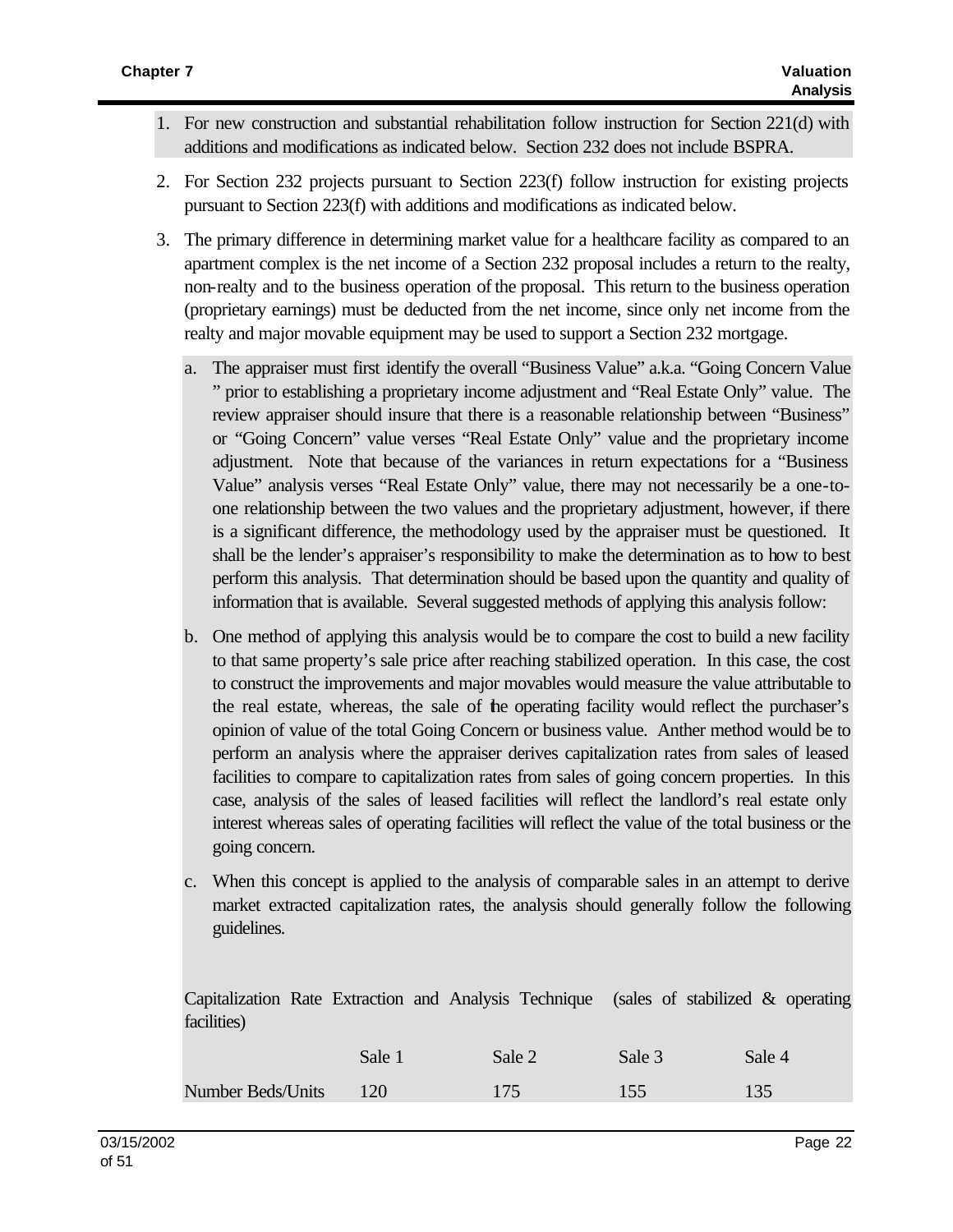| <b>Sale Price</b>              | \$2,500,000      | \$3,200,000  | \$2,900,000      | \$2,750,000      |
|--------------------------------|------------------|--------------|------------------|------------------|
| <b>NOI</b>                     | \$420,000        | \$550,000    | \$475,000        | \$450,000        |
| <b>Overall Cap Rate</b>        | 16.8%            | 17.2%        | 16.4%            | 16.4%            |
| <b>Proprietary Earnings</b>    | $15\% = $63,000$ | 15%=\$82,500 | $15\% = $71,250$ | $15\% = $67,500$ |
| Proprietary Cap Rate           | 25%              | 25%          | 25%              | 25%              |
| <b>Capitalized Proprietary</b> |                  |              |                  |                  |
| Earnings                       | \$252,000        | \$330,000    | \$285,000        | \$270,000        |
| <b>Adjusted Real Estate</b>    |                  |              |                  |                  |
| <b>Only Value</b>              | \$2,248,000      | \$2,870,000  | \$2,615,000      | \$2,480,000      |
| <b>NOI Real Estate Only</b>    |                  |              |                  |                  |
| (85% of total NOI)             | \$357,000        | \$467,500    | \$403,750        | \$382,500        |
| <b>Real Estate Only</b>        |                  |              |                  |                  |
| <b>Cap Rate</b>                | 15.9%            | 16.3%        | 15.4%            | 15.4%            |
| <b>Ratio of Real Estate</b>    |                  |              |                  |                  |
| to Business Value              | 89.9%            | 89.7%        | 90.2%            | 90.2%            |

- d. Note that the preceding examples are provided as guidance only and are not represented to be the only proper methods of performing the required "Business Value" verses "Real Estate Only Value" analysis. It is the appraiser's responsibility to make the determination as to how this analysis should be accomplished based upon the quantity and quality of data available, which will be specific to each report.
- 4. If the chosen method of deriving a capitalization rate is the cash dividend to equity method, the appraiser must use the prevailing market rates of return to both equity and the mortgage, without regard to any discounted or special financing specific to the subject property.
- 5. As detailed example 3c above, if the comparable sale property was the transfer of real property along with the business component, the appraiser must adjust the comparable accordingly when deriving the Real Estate Only rate of capitalization, or Gross Income Multiplier. This is also true when applying the sales comparison approach.
- 6. When deriving the final "Real Estate Only" value (HUD's insurable value determination), and when preparing the HUD 92264 and HUD 92264a, a management fee should not be included as an operating expense under Section 232. Management fees are viewed as a portion of the proprietary income deduction, so that applying a management fee in the Real Estate Only analysis and in preparation of the HUD 92264 and HUD 92264a would be a duplication of expenses thus unfairly penalizing the property.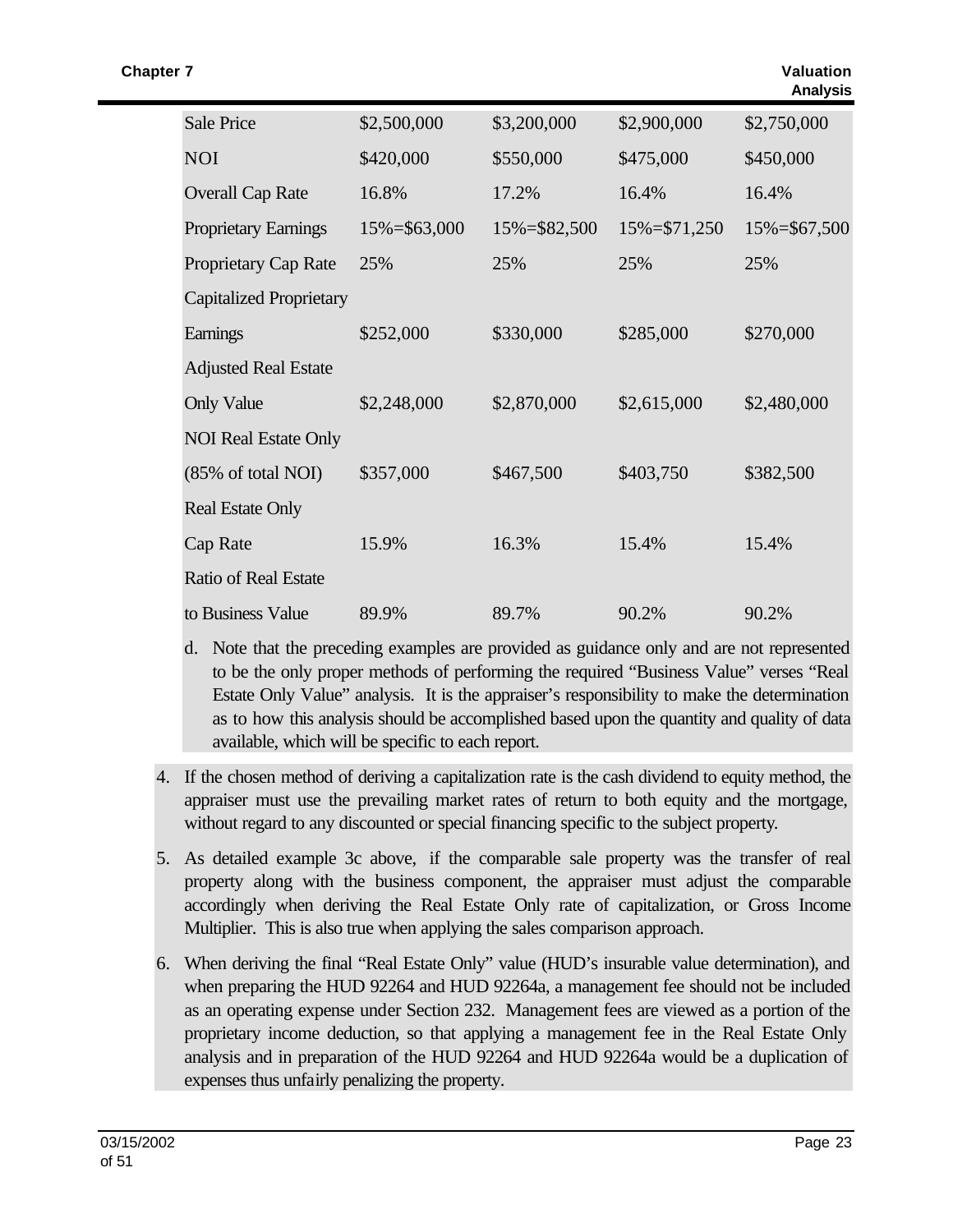- 7. The appraiser may NOT use apartment sales in lieu of health care facilities to derive capitalization rates as comparables in the sales comparison approach.
- 8. The cost or summation approach must consider all applicable forms of depreciation for 232/223(f) cases. Due to this requirement, the replacement cost approach does not automatically set the upper limit of value for 232/223(f) projects. For New Construction and Substantial Rehabilitation pursuant to Section 232, the replacement cost or summation approach shall in all cases set the upper limit of value. This does not negate the necessity of the reconciliation process for the three approaches to value. Section 232 remains a value based program and all three approaches to value must be considered. It is rather an acknowledgment that no prudent purchaser would pay more for a property than the cost to acquire a similar site and construct improvements of equal desirability and utility.
- 9. Appraisers are permitted to use a modified version of HUD Forms 92273 and 92274 to estimate the per bed/or unit charges and expenses for skilled nursing (NH) and intermediate care facility (ICF) proposals under Section 232. It is imperative that the forms and materials submitted in lieu of the 2273 and 2274 achieve the intent of these forms by providing the data that is needed to perform a thorough underwriting analysis and review.
- B. Exhibits for New Construction and Substantial Rehabilitation
	- 1. Pre-Application.
		- a. Application–Project Mortgage Insurance, HUD-92013-NHICF.
		- b. Certificate of Need for Health Care Facility and Assurance of Enforcement of State Standards, HUD-2576-HF, for SNF and ICF facilities. For state without certificate of needs procedures, an alternative study of market needs and feasibility with the state standards and enforcement of certification may be substituted.
		- c. Section 1616(e) Certification (Keys Amendment) of the Social Security Act is required for Board and Care facilities.
		- d. Market study with comparables. (See Appendix 7B)
		- e. Location map.
		- f. Phase I Environmental Site Assessment (ESA) with a narrative environmental report. A Phase II Environmental Site Assessment must also be submitted, should the Phase I Assessment disclose a need for further study.
		- g. Evidence of site control.
		- h Prospective reimbursement rate and percentage of population for each patient type.
		- i Description of services included in base rate and any additional personal care fees above the base rate for Assisted Living and Board and Care facilities.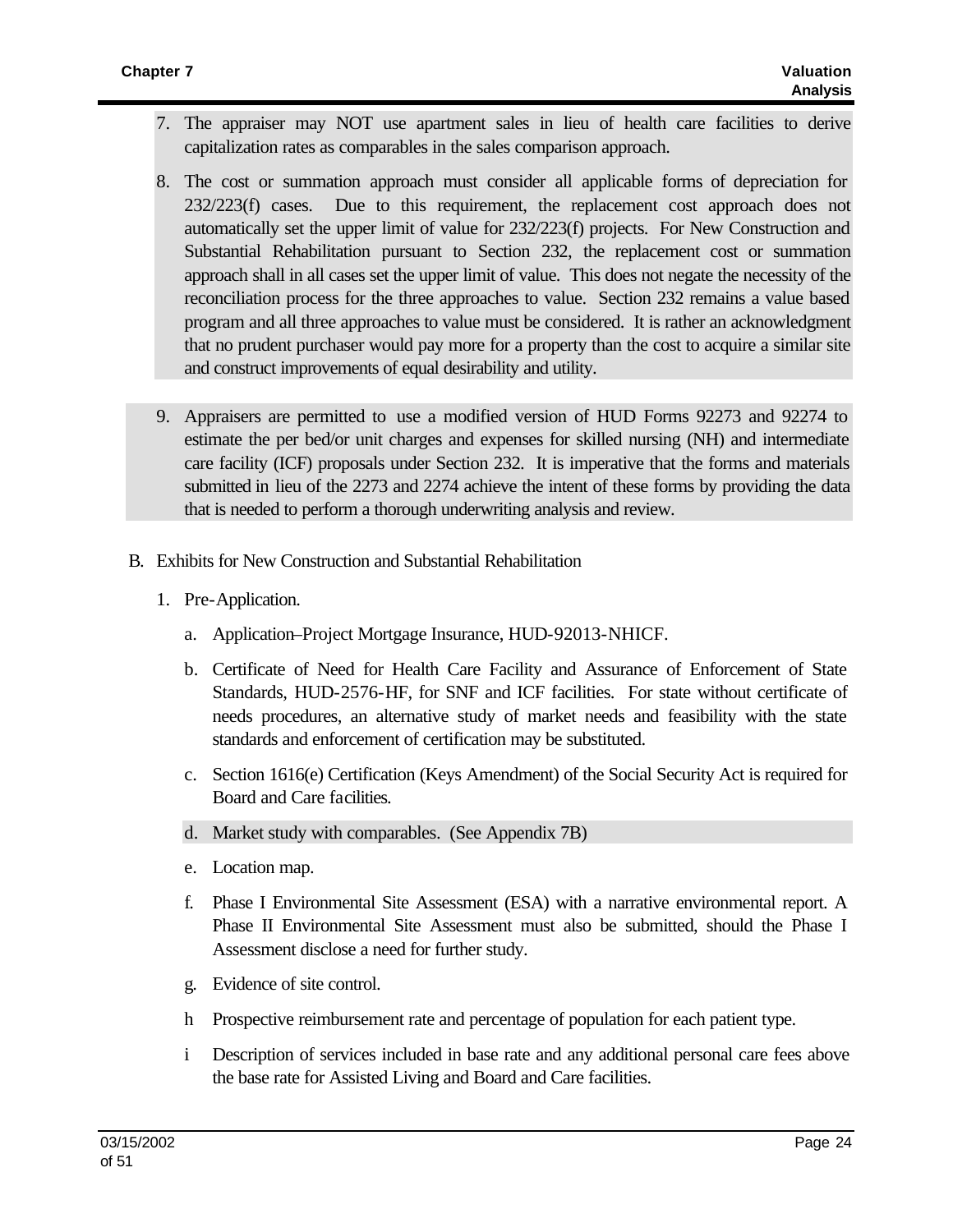- j HUD 92273 and HUD-92264T analysis, if appropriate, and operating expense analysis completed by the Lender's appraiser according Section 7.6, 7.7 and 7.12 of this chapter.
- k Lender's appraiser's estimate of occupancy rate for the project.
- l Lender's appraiser's estimate of proprietary income and Net Operating Income.
- m Estimate of mortgage amount based on HUD 92264-A, Criterion 5, Debt Service Ratio.
- 2. Firm Commitment
	- a. Application–Project Mortgage Insurance, HUD-92013-NHICF.
	- b. Evidence of permissive zoning.
	- c. Evidence of last arms-length sale and price.
	- d. Current provider agreement for Medicare/Medicaid, if any.
	- e. Current licenses as required by state and local jurisdiction.
	- f. Appraisal as described in Section 7.4 of this chapter.
	- g. Health Care Facility Summary Appraisal Report, HUD-92264-HCF and all supporting HUD forms, i.e., HUD-92264-A, HUD-92273 (with appropriate modifications of adjustment characteristics) and expense analysis.
	- h. All Exhibits needed for HUD to complete the Environmental Assessment.
	- i. Documentation from the appropriate state regulatory agency of approval or conditional approval of the assisted living facility's plans and specifications.
	- j. Operating deficit proforma
	- k. Business Plan
	- l. For new construction, a list of major moveable equipment and cost schedule.
	- m. For substantial rehabilitation, a list of major moveable equipment not being replaced by new equipment during the rehabilitation with a cost new, age and remaining useful life schedule for each piece of equipment. In addition, a list of major moveable equipment to be purchased new with corresponding costs.
- C. Exhibits for Existing Projects–Firm Commitment
	- 1. Application–Project Mortgage Insurance, HUD-92013-NHICF.
	- 2. Certificate of Need for Health Care Facility and Assurance of Enforcement of State Standards, HUD-2576-HF for SNF and ICF facilities. For states without certificate of needs procedures, an alternative study of market needs and feasibility with a state standards and enforcement certification may be substituted.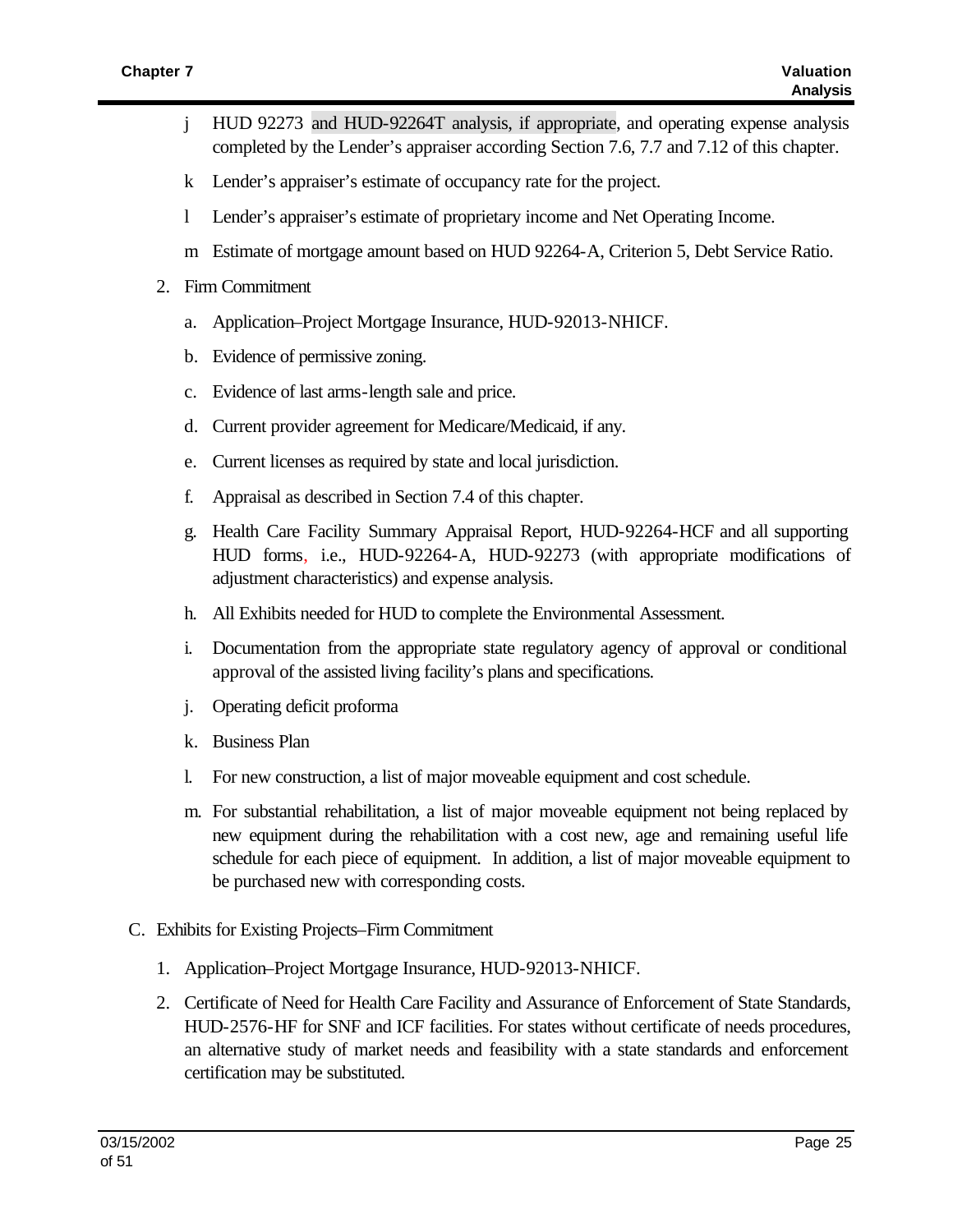- 3. Section 1616e Certification (Keys Amendment) of the Social Security Act is required for Board and Care facilities.
- 4. Assisted Living Facilities must meet state and local licensing requirements.
- 5. Market study with comparables.
- 6. Location map.
- 7. Phase I Environmental Site Assessment (ESA) with a narrative environmental report. A Phase II Environmental Site Assessment must also be submitted, should the Phase I Assessment disclose a need for further study.
- 8. Evidence of site control.
- 9. Evidence of permissive zoning.
- 10. Evidence of last arms-length transaction and price.
- 11. Current provider agreement for Medicare/Medicaid, if any.
- 12. Current licenses as required by the state and local jurisdiction and latest state residential care facility agency's report of operations.
- 13. Appraisal as described in Section 7.4 of this chapter.
- 14. Health Care Facility Summary Appraisal Report, HUD-92264-HCF.
- 15. Board and Care facilities that have contracts with local and state agencies must submit letters of understanding regarding the subsidized amount.
- 16. Project Capital Needs Assessment (See Appendix 5M).
- 17. Three years of balance sheets and operating statements. The most recent year's financial statement certified by an independent public accountant or certified public accountant.
- 18. Monthly resident roster/accommodation charges.
- 19. Unit Vacancy and Resident Turnover Report, HUD-9447.
- 20. Description of services included in base unit rate and any additional personal care fees above the base rate for Assisted Living and Board and Care facilities.
- 21. Schedule of Major Movables and age/life/cost schedule.
- D. Market analysis

The Certificate of Need (CoN) or alternative market needs study does not relieve the appraiser or market analyst from making an independent determination of current market conditions and demand for the type of facility proposed. The CoN reflects bed-need on a population and use basis without regard to total monthly charges or needs in a specific market or sub-market. The MAP market analysis is mandatory in all cases for Section 232 projects.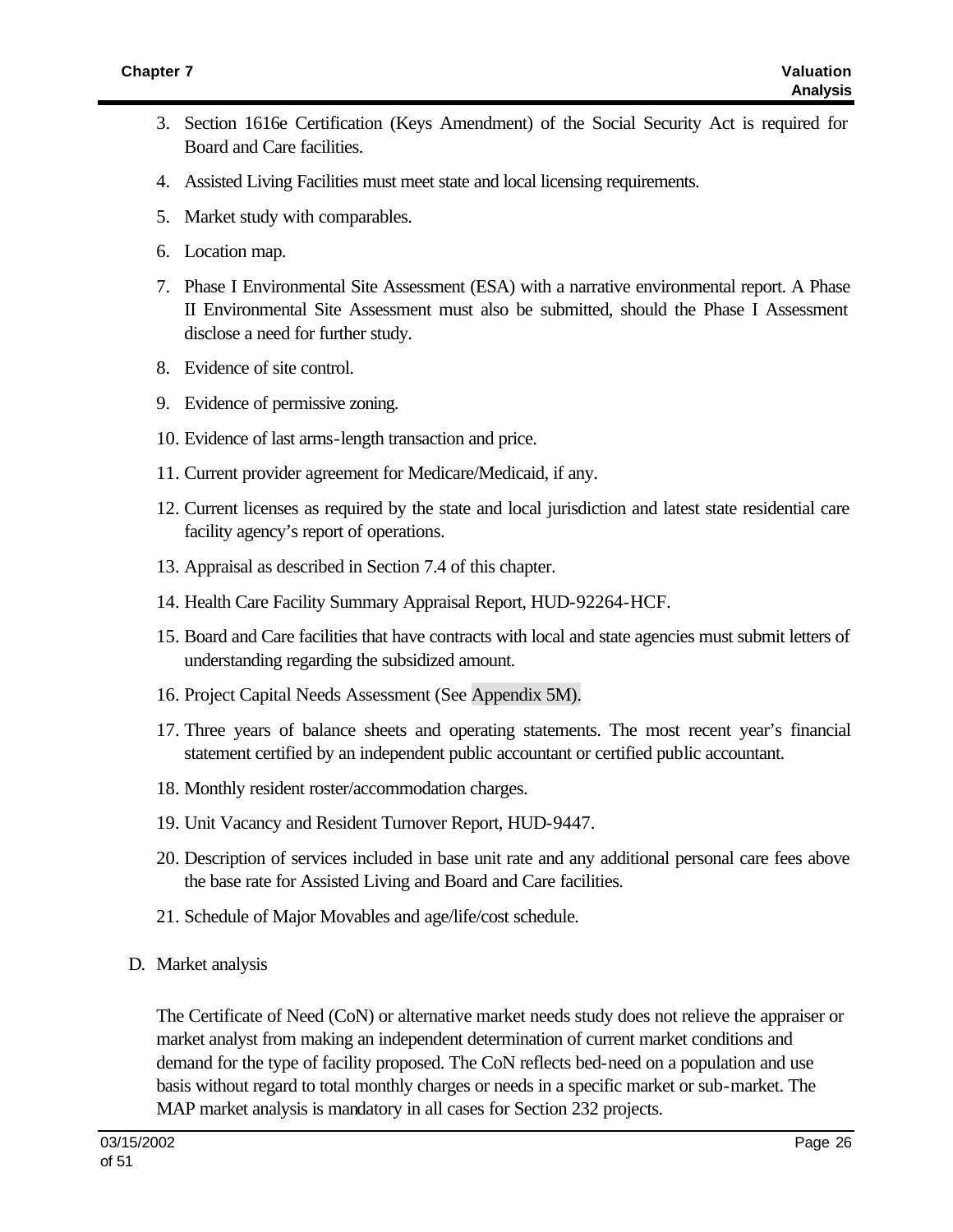### E. Equipment

- 1. Realty (fixed) equipment is included in the construction contract.
- 2. Major movable equipment may not be included in the construction contract but should be included in Line H-36 of HUD-92264-HCF.
- 3. Minor movable equipment is considered in the project's operating expenses and is not included in the estimated replacement cost.
- F. Total earnings will include earnings for realty and major movable equipment, and also proprietary earnings. Proprietary earnings provide a return to the business of running a skilled nursing facility, an intermediate care facility, a board and care facility, or an assisted living facility or any combination of the above.
	- 1. Proprietary earnings are not capitalized into the value for realty and major movable equipment.
	- 2. The percentage of total net income before debt service attributable to proprietary earnings found typical is:
		- a. Skilled nursing beds–15 to 25 percent.
		- b. Intermediate care beds–10 to 20 percent.
		- c. Board and care beds–5 to 10 percent.
		- d. Living units in an assisted living facility–10 to 15 percent.

The above percentages are only general guidelines. The key should be the intensity of the services provided by the proprietary operation. Accordingly, a board and care facility that will be providing intensive services such as those that might be associated with a drug or alcohol rehabilitation center could, in fact, have a percentage of income attributable to the proprietary operation that might be equal to, or even greater than, a skilled care facility. Net operating income (before debt service) of the realty and major movable equipment is a residual after subtracting proprietary earnings from total earnings.

- 3. For proposed construction and substantial rehabilitation, charges for no less than 67 percent of SNF beds and ICF beds shall be estimated at Medicaid rates. No more than 3 percent of beds shall be estimated at Medicare rates. Private Pay beds cannot exceed 30 percent. The remainder of SNF and ICF beds shall be estimated at market rates for such facilities. The following exceptions are permitted:
	- a. With 223f refinance when the project has demonstrated it has been operating at a different bed unit mix for at least three years.
	- b. With substantial rehabilitation when there is no change in the intended use and associated income of the project after completion of substantial rehabilitation. The same three years of bed mix operating history applies.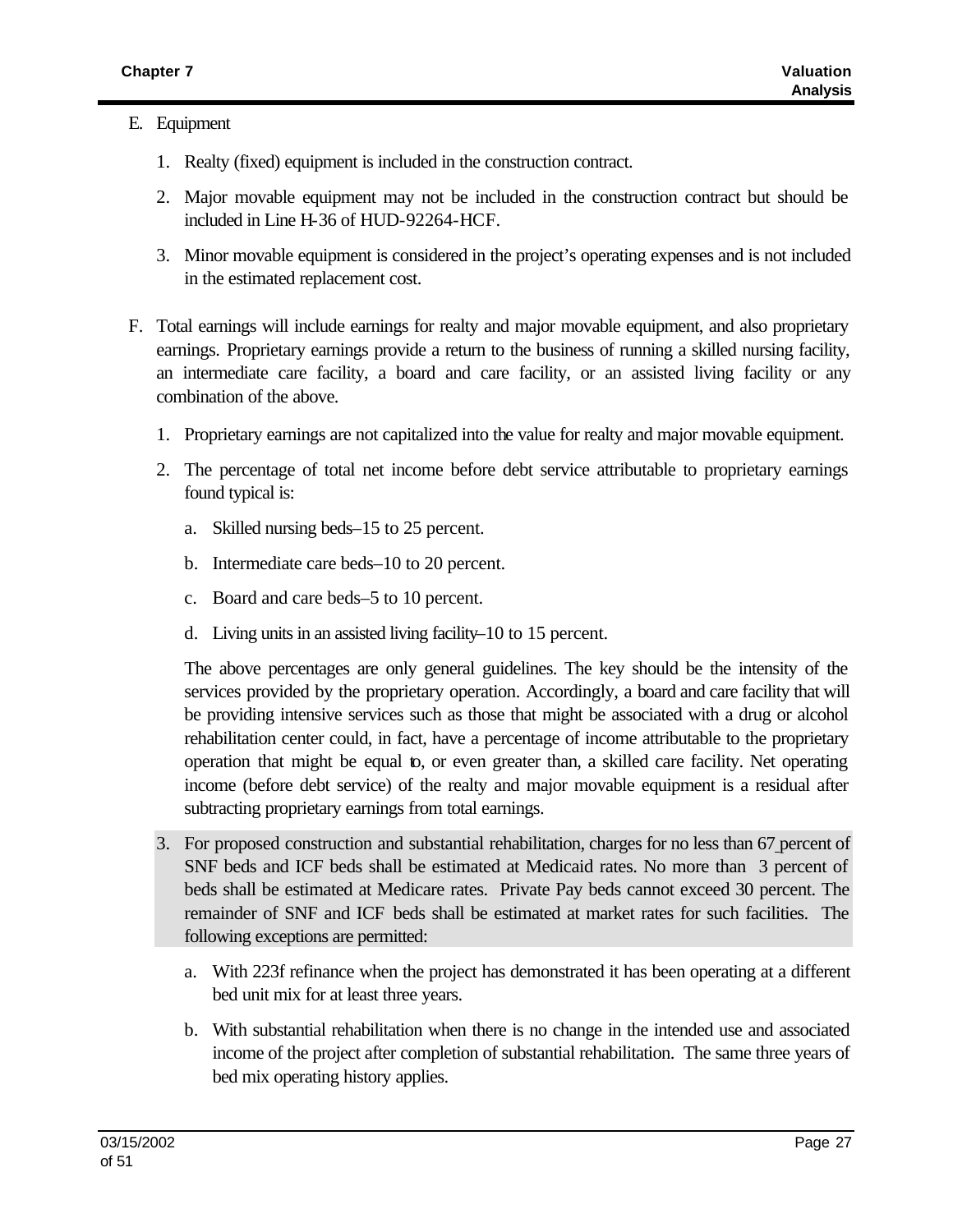- 4. Board and Care beds and Assisted Living Facility units shall be estimated at market rates for similar facilities.
- G. Economic life. The appraiser will enter his/her estimate of remaining economic life. The mortgage term may not exceed 75 percent of the remaining economic life.
- H. Budget review
	- 1. For proposed construction, the sponsor must submit a budget approved by its Board of Directors or owners showing projected income and expenses for the operation of the facility.
	- 2. For substantial rehabilitation and Section 223(f) proposals, the sponsor must submit for review:
		- a. Balance sheet, statements of income and expense and statement of changes in financial position for the last 3 years.
		- b. A bed and residential accommodation charge roll listing: each bed; name of each occupant, if any, or vacant if none; source of payment (Medicare, Medicaid or private pay); monthly charge; and amount in arrears, if any.
		- c. Copies of all Medicare and Medicaid audits with
			- (1) Outstanding findings and/or
			- (2) Repayment schedule for over-reimbursement in prior years.
	- 3. The appraiser analyzes the financial information and compares proposed occupancy and room charges from the budget(s) with data from a facility of similar size and providing similar services.
- I. Principal elements of the Lender's appraiser's duties
	- 1. Land appraisal. Estimate the value of the site fully improved.
	- 2. Site and market acceptability. Decide whether the site is acceptable for the project and whether a market exists for the units or beds at the estimated charges.
	- 3 Bed and residential accommodation charges by comparison. Prepare estimates based on comparison for private pay and the reimbursement formula for Medicaid and Medicare units. Show formula and calculations. Board and Care beds and Assisted Living Facility units shall be estimated at market rates for similar facilities.
		- A. Because by definition, market value assumes a value in exchange, many appraisers make the assumption that there will be an automatic increase in the property's reimbursement rate when appraising in states that permit such a step increase with a change in ownership. HUD has determined that Medicaid and Medicare reimbursement rates used in the value (Criteria 3) and debt service analysis (Criteria 5) may NOT assume an automatic increase based upon this "Value in Exchange" concept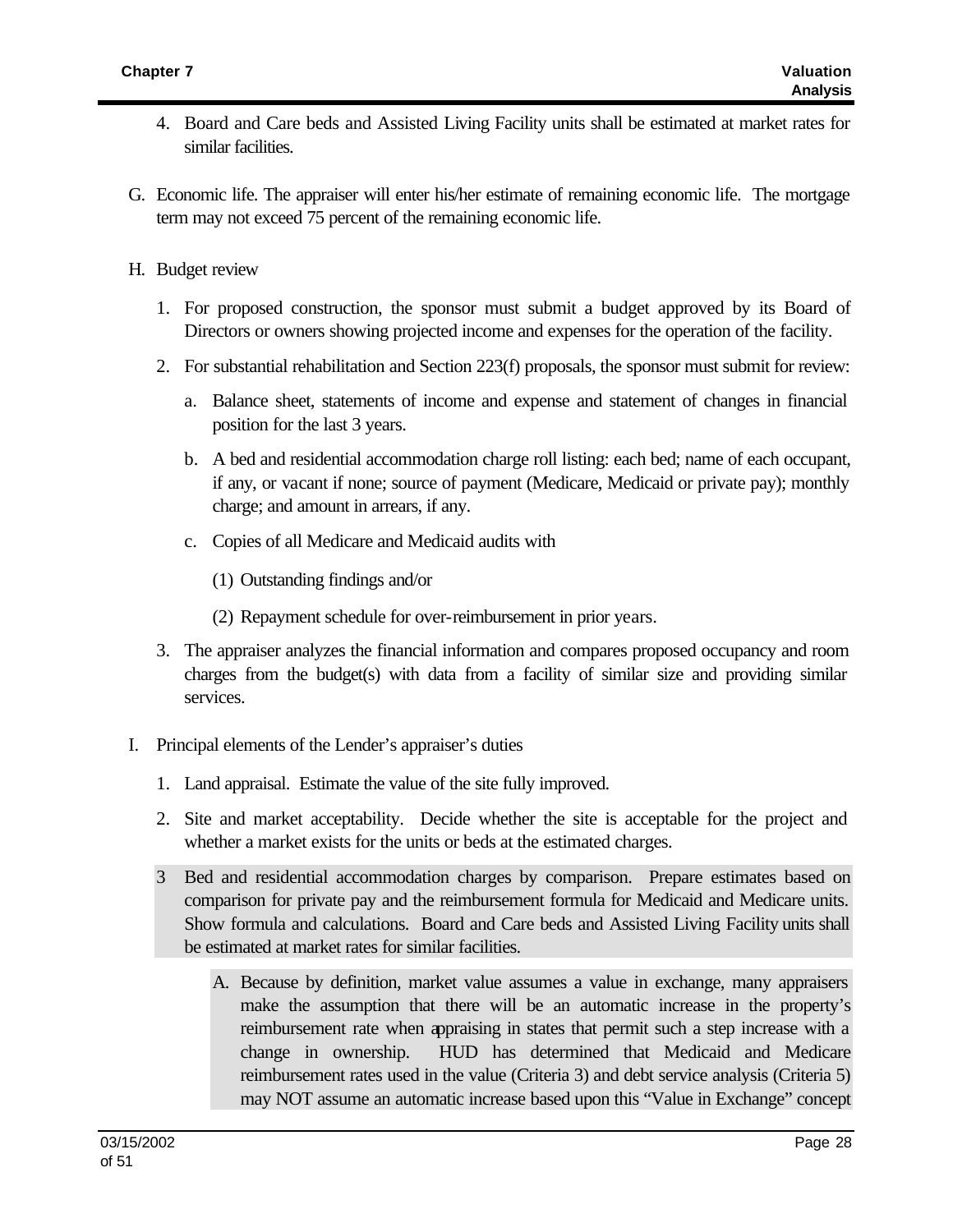for refinance transactions where there is no true change in ownership. The net income estimates used for calculation of both Criteria 3 and Criteria 5 should be based upon the actual expected reimbursement rate for the up-coming year of operation for the applying ownership. Note that this does not preclude the appraiser from re-basing the rates and operating expenses based on current and expected conditions. It should be stressed that the NOI proforma presented for processing should reflect the true rate of reimbursement that the applying ownership can expect to receive. The appraiser is directed to invoke a Jurisdictional Exception, and amend his/her definition of market value used in the report as directed herein.

- B. For 223(f) acquisitions, the appraiser must make an analysis and determination of the new ownership's likely rate of reimbursement. Note that there are cases where new ownership of an existing facility may actually experience a decrease in their reimbursement due to depreciation laws specific to certain states and associated re-basing of the property. In true 223(f) acquisitions, if there will be an increase in the reimbursement rate for the new ownership, the appraiser must document, analyze and provide supporting documentation from the appropriate authorities in that jurisdiction.
- 4. Annual expense. Estimate project expenses based on comparison with actual operating expense data from SNF, ICF, BC facilities, or ALF separate living units depending on type of occupancy. The expense estimates must reflect typical long-term operations.
- 5. Net income computations. After the gross income has been developed, then estimate occupancy and effective gross income; then subtract annual expense to arrive at net income before debt service and before subtraction of the return on proprietary earnings.
- 6. Determination of project value. Estimate the value of the project utilizing the income, cost, and market approaches. In order to prevent manipulation of data to circumvent the purpose of the proprietary income adjustment, an administrative decision has been made that each appraisal of properties submitted under MAP and TAP, Section 232 must first identify the overall "Business" or "Going Concern" value of the property prior to establishing a proprietary income adjustment and the "Real Estate Only" value. The review appraiser should insure that there is a reasonable relationship between "Business Value" verses "Real Estate Only" value and the selected proprietary income adjustment. Note that because of variances in return expectations for a "Business Value" analysis verses "Real Estate Value" there may not necessarily be a one-to-one relationship between the values and the proprietary adjustment, however, if there is a significant difference the methodology used by the appraiser must be questioned.
	- A. The cost or summation approach must consider all applicable forms of depreciation for 232/223(f) cases. Due to this requirement, the replacement cost approach does not automatically set the upper limit of value for 232/223(f) projects.
	- B. For New Construction and Substantial Rehabilitation pursuant to Section 232, the replacement cost or summation approach shall in all cases set the upper limit of value. This does not negate the necessity of the reconciliation process for the three approaches to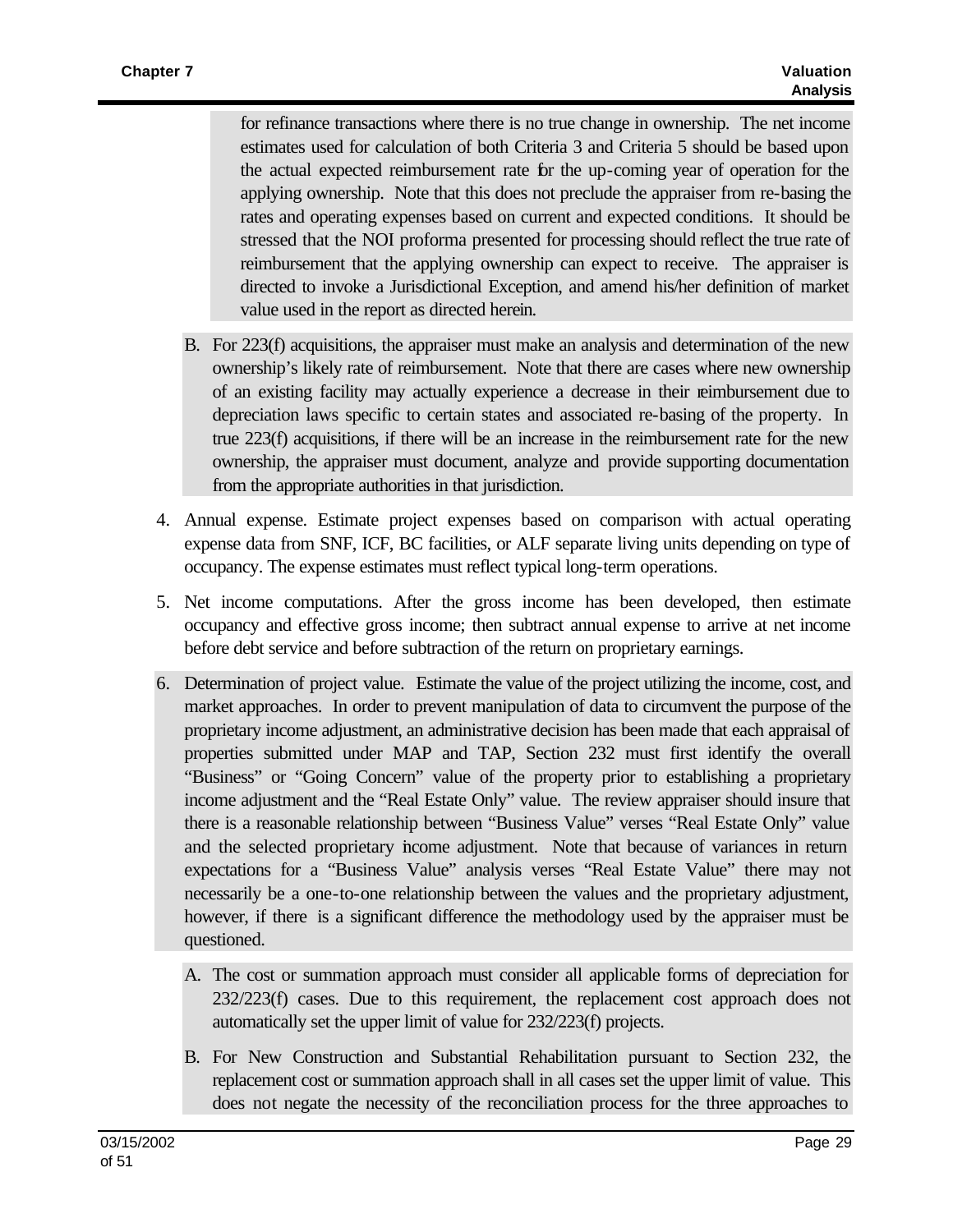value. Section 232 remains a value based program and all three approaches to value must be considered. It is rather an acknowledgment that no prudent purchaser would pay more for a property than the cost to acquire a similar site and construct improvements of equal desirability and utility

- 7. Operating deficit. Estimate the operating deficit expected during the initial absorption period. See MAP Guide Section 7.14 for the procedures for calculating the operating deficit.
- J. Substantial rehabilitation processing under Section 232
	- 1. In general. The "As Is" value of the existing land and structures is used in the replacement cost in place of land, in substantial rehabilitation cases. Only the cost of the repairs is used in the cost estimate, rather than the cost of constructing the structures and other improvements. This definition of replacement cost in substantial rehabilitation provides for depreciation by using the "As Is" value of the existing realty, rather than including the construction cost new.
	- 2. General processing consideration. As is value of the property (realty/major movable equipment) before rehabilitation is based on:
		- a. The property's intended use, not the current or highest and best use,
		- b. Its condition at the time of appraisal, and
		- c. If the property is an operating health care facility, the "As Is" value must not include proprietary income.
	- 3. The appraiser will complete the "As Is" appraisal using a supplemental HUD-92264-HCF as well as a narrative containing all pertinent conclusions and documentation.
	- 4. Once the "As Is" value is determined, complete Form HUD-92264-HCF for value after rehabilitation for new construction, with the following exceptions and amplifications:
		- a. Section C. Estimate of income. Estimate bed/unit charges to be obtained after rehabilitation.
		- b. Section H. Replacement Cost. Comparable sales of an operating health care facility normally include the CON. Accordingly, the organization line item should not include any cost relating to the CON except for cases where costs are incurred in obtaining a CON for ALF units.
		- c. Section L. Remarks. A deposit to reserve for major movable equipment must be calculated for those existing items of equipment which are not going to be replaced by the rehabilitation. The amount of this required initial deposit may be computed by the appraiser taking into account the cost and useful life information on these items from the accepted mortgagor's schedule.
		- d. Section H. Estimated replacement cost. Complete the appropriate replacement cost format to show mortgage replacement cost were the only limiting criterion.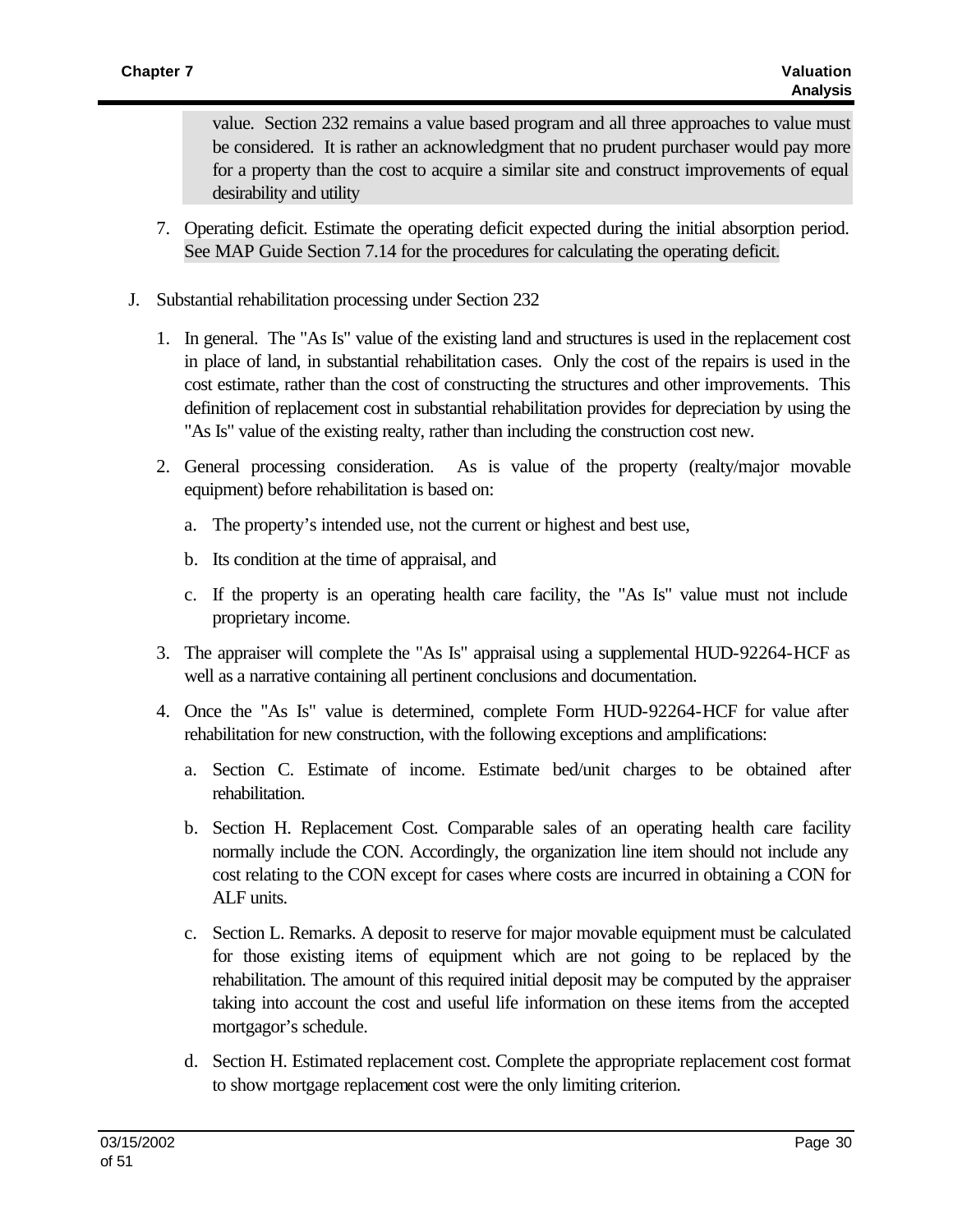- e. HUD-92264A. Complete the trial HUD-92264A to show the mortgage to be used in completing Section H.
- K. Assisted living facility/board and care processing. The Lender's appraiser will process ALF or BC proposals following the instructions as outlined for SNF and ICF proposals for the completion of HUD-92264-HCF with the exception of the following:
	- 1. Section C. Estimate of income. The type of room or unit should be analyzed carefully as to market:
		- a. Particularly whether 3- and 4-person occupancy rooms or units will be marketable at the rate used in processing.
		- b. BC and ALF charges are predicted on current market rates. Accordingly, income for a "stand-alone" ALF or BC proposal will not be trended to date of the initial project occupancy. However, charges for ALF units or BC beds which are part of a SNF or IDF proposal will be trended to the beginning of operations if Medicaid rates are established and projected into the future by the state reimbursement administrator. The state agency on aging may be able to provide a listing of ALF and BC projects for data purposes.
	- 2. Sections D and F. Payroll salaries and estimate of annual operating expenses. Make an analysis of the expense component relating to the particular ALF and BC facilities. If data on BC and ALF expenses is lacking, SNF comparables may be used and adjusted on the basis of the intensity of the services being contemplated. However, this should be done only as a last resort.
	- 3. Section K. Estimate of value of capitalization. Line 5–"Net Return to Realty and Major Movable Equipment Based on Leased Nursing Homes." If the project is to be entirely a BC facility or an ALF, and data on leased BC facilities or ALFs is lacking, adjustments to the best available data will have to be used.
		- a. As a guideline, the amount of income attributable to proprietary earnings should fall in a range of 5 to 10 percent for BC facilities and 10 to 15 percent for ALFs.
		- b. Generally, the greater the services provided, the greater the percentage attributable to proprietary income.
	- 4. Section L. Comparison approach to value. If the project is entirely BC or ALF, data from sales of such leased facilities should be obtained if at all possible. If the project is primarily a SNF or ICF, sales data from that type use will be used with appropriate adjustments for any differences. Comparables that include proprietary value in their sales must be adjusted to exclude such value from the sales. The documentation supporting the estimates must be reasonable and convincing.
- L. Processing projects under the Section 232 program pursuant to 223(f). The valuation and processing of a SNF, ICF, BC facility and ALF units under Section 223(f) program is basically the same as processing under the 232 program, new construction. Listed below are the differences: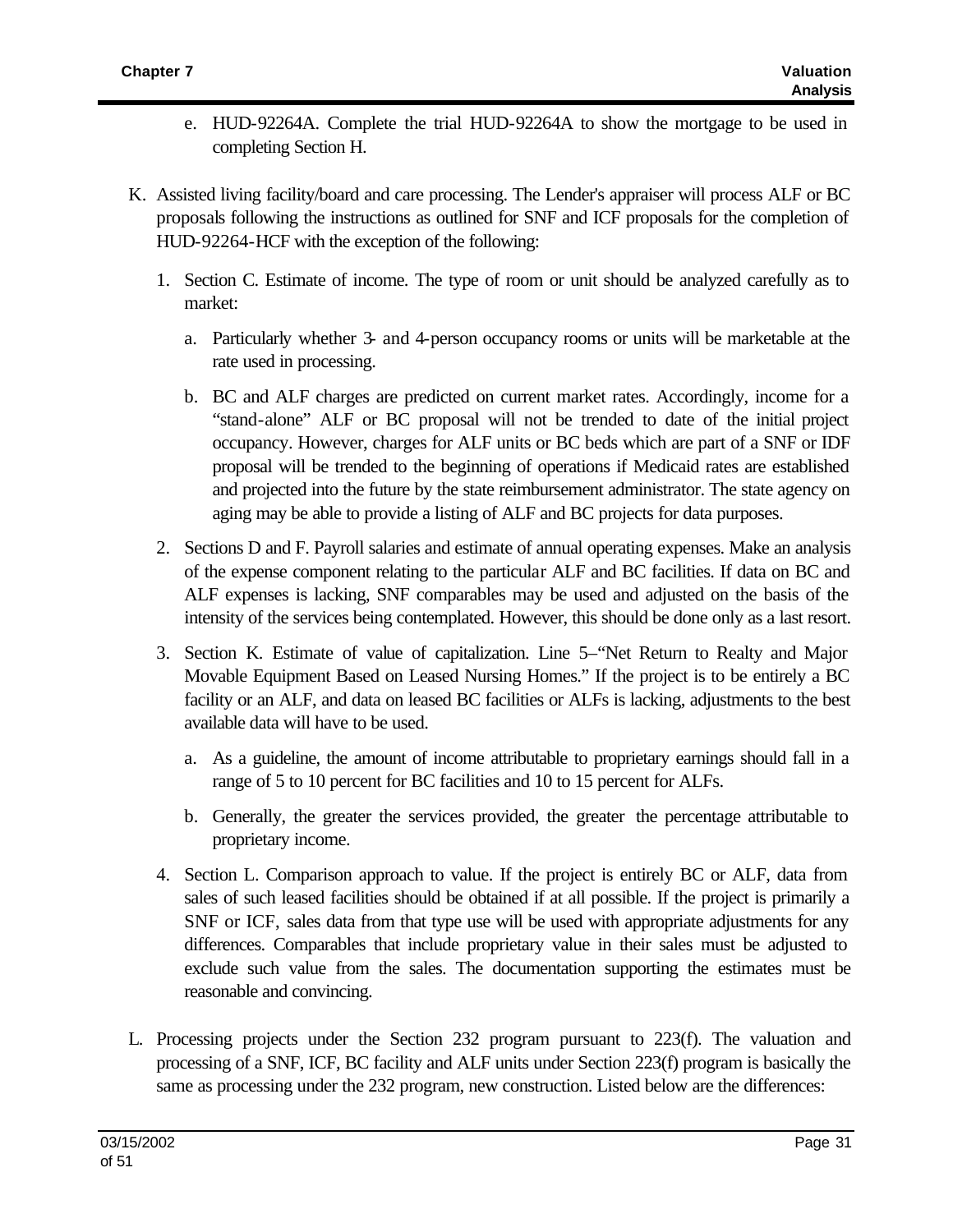- 1. Bed and AFL unit charge list. An inspection of a sufficient number of residents' accommodations will be required.
- 2. Financial statements (audited or owner-certified) for a 3-year period.
- 3. In a value program, such as an existing Section 223(f) project, the replacement cost must reflect the accrued depreciation that results from physical deterioration, functional obsolescence, or external obsolescence, or any combination of these sources. The replacement cost estimate must include the following under Section 223(f):
	- a. Total cost of structures and equipment included in the construction contract,
	- b. Soft costs during construction,
	- c. Major movable equipment,
	- d. Warranted price of land.

Items a, b, and c are depreciable items. Land value for the site is determined as if vacant, but for its intended use, not its highest and best use.

- 4. A blended Loan-to-Value ratio must be calculated when the mortgage includes both the purchase or refinance of an existing health care facility (HCF) and new construction of any type of additional health care facility:
	- a. The estimated monthly income from the SNF, ICF, B  $\&$  C beds or ALF units in the proposed addition are added to the estimated total monthly income of the existing facility.

For example, assume that the addition will include 40 ALF units with a total monthly income estimated to be \$112,541. This amount is divided by the total income for the property (both existing and new addition) in the amount of \$312,700. The result indicates that 35.99 percent of the income will come from the proposed addition; while 64.01 percent of the income will come from the existing property.

- b. The 35.99 percent of income from the proposed addition is multiplied by 90 percent authorized for profit-motivated owners loan ratio for proposed construction under Section 232 to equal a blended portion of 32.39 percent.
- c. The 64.01 percent of income from the existing property is multiplied by 85 percent authorized for profit-motivated owners of existing property to equal a blended portion of 54.41 percent.
- d. The blended ratio of loan to value of both the existing and the proposed addition to the subject is the sum of the blended portions under calculated above, or 86.80 percent.
- e. If the sponsorship of the HCF is a nonprofit, the percentage of income from the proposed addition would be multiplied by 95 percent and the income from the existing property would be multiplied by 90 percent.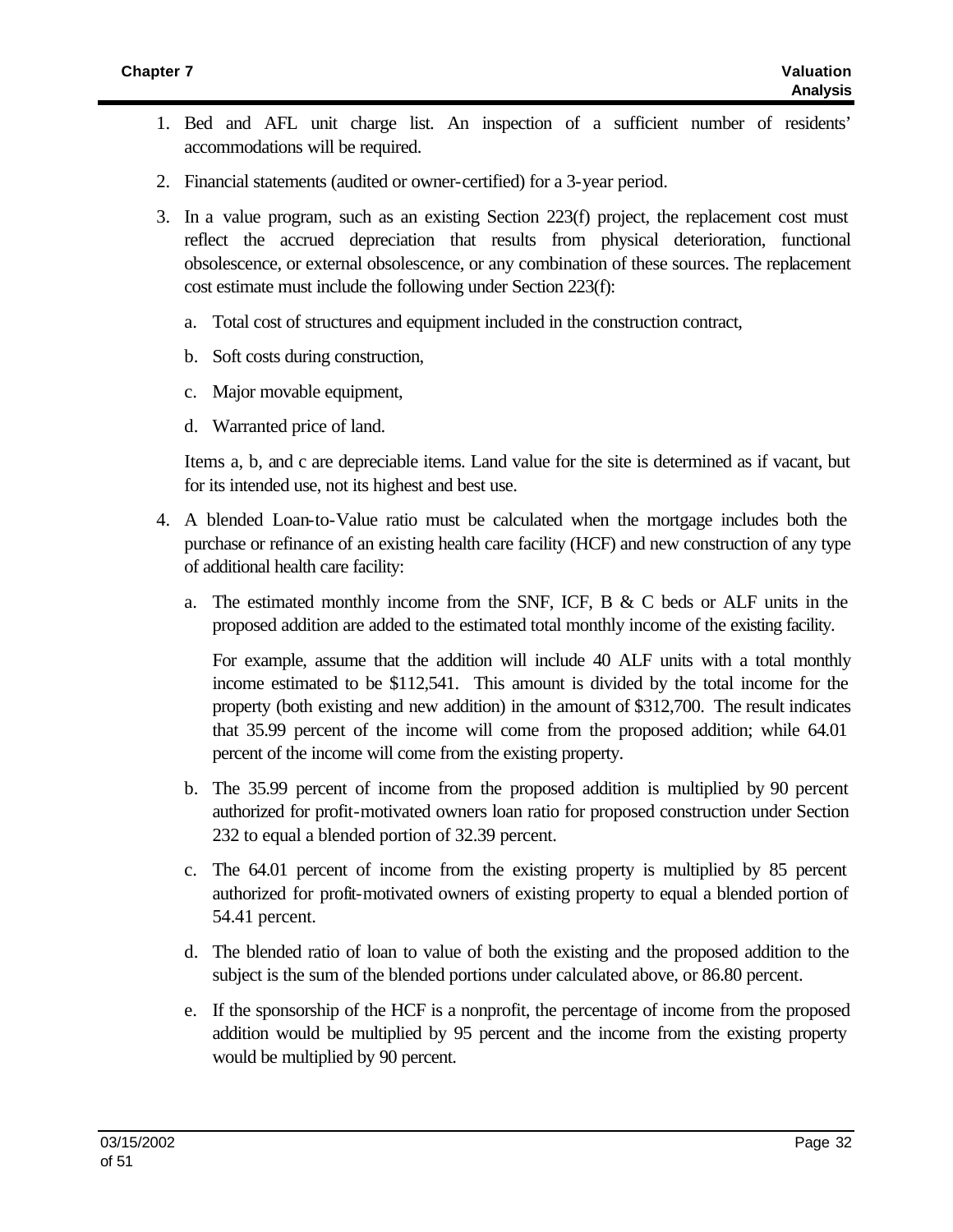- 5. The Lender's appraiser will provide in the Remarks Section of HUD-92264-HCF for the following.
	- a. Occupancy of the subject as of the date of inspection plus an estimate of time required, if any, to reach sustaining occupancy.
	- b. Loss of income due to incomplete repairs at endorsement.
	- c. Estimated cost of required repairs including additional repairs and improvements proposed by sponsor reflecting what the appraiser considered in his/her value.
	- d. Estimated amounts for legal, organization (if applicable) and title and recording based on the maximum insurable loan.
	- e. Lender's appraiser's should determine a tentative maximum insurable mortgage. Attach HUD-92264a with Criteria1, 3, and 5 completed.

### M. HUD review

- 1. The Lender will submit the Exhibits listed in Section 7.12.B for New Construction and Substantial Rehabilitation or Section 7.12.C for Existing Projects.
- 2. The HUD appraiser and the EMAS economist will each provide a desk review of the market study submitted by the Lender. EMAS will not perform its own market analysis of a particular project. The EMAS advisor review would be provided to the team leader who would in turn provide it to the HUD appraiser. The HUD appraiser makes final recommendations to the team leader regarding market demand for the project.
- 3. For projects at the Pre-Application stage, the HUD appraiser will inspect the subject site and a reasonable number of the comparables used in the Lender's appraiser's HUD 92273, income estimation, and the expense analysis.
- 4. The HUD appraiser will prepare the HUD-4128 in accordance with Chapter 9 from the Phase I ESA and supporting narrative submitted by the Lender and complete the Sample Field Notes Checklist.
- 5. Based on his site visit and environmental analysis, the HUD appraiser will make a recommendation to the Team Leader regarding the acceptability of the site.
- 6. The HUD appraiser will determine that the projects submitted as comparables to the subject are acceptable comparables.
- 7. At the Pre-Application stage, from his review of the Lender's appraiser's HUD-92273 and HUD92264T if appropriate, and expense analysis and all supporting information including the Lender's HUD-92013, the HUD appraiser will make a recommendation regarding:
	- a. The acceptability of the proposed rents and estimated rental income and their compliance to requirements to requirements to Section 7.6 and 7.12 of this chapter.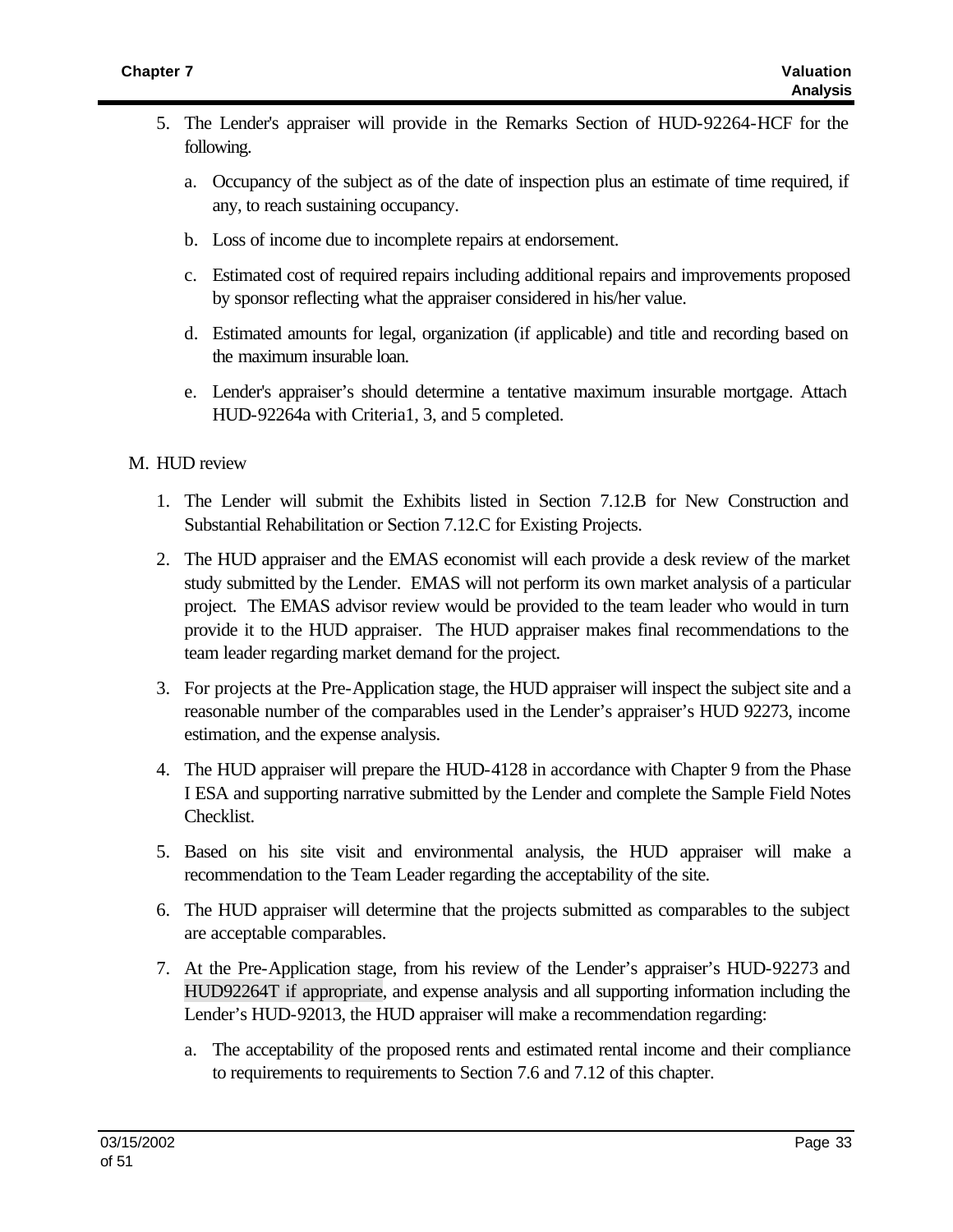- b. The acceptability of operating expenses and compliance to Section 7.7 and 7.12 of this chapter.
- c. The acceptability of the proprietary earnings estimate used in the Net Operating Income calculation and its compliance to Section 7.12 of this chapter.
- d. The acceptability of the vacancy factor used in the Net Operating Income calculation.
- e. The acceptability of the estimated mortgage amount based on HUD 92264-A, Criteria 5, Debt Service Ratio.
- 8. At the pre-application stage the HUD appraiser will issue a written report (format in Appendix 7C) containing recommendations and forward a copy to the HUD Team Leader.
- 9. At Firm Commitment, the HUD appraiser will perform a thorough technical review of the appraisal submitted for the project, making sure that it meets the requirements of Section 7.4 of this chapter including all USPAP requirements.
- 10. At Firm Commitment, the HUD appraiser must review and approve each of the following exhibits completed by the Lender's appraiser:
	- a. Health Care Facility Summary Appraisal Report, HUD-92264HCF
	- b. Estimates of Market Rent by Comparison, HUD-92273
	- c. Expense estimate analysis
	- d. Operating Deficit Proforma

Within these forms, the HUD appraiser must focus on and approve major items including the estimated income, the total operating expenses, the proprietary earnings estimate, the total estimated replacement cost, the "Warranted Price of the Land" or the "As Is" value as appropriate, and the maximum insurable mortgage.

- 11. The HUD appraiser will review the Lender's Underwriting Summary, including any justifications of discrepancies between Lender's and Lender's appraiser's conclusions.
- 12. The HUD appraiser will issue a written report (Checklist in Appendix 7C) containing recommendations and forward a copy to the HUD Team Leader.

## **7.13 Substantial Rehabilitation Processing for Sections 220 and 221(d)(3) and 221(d)(4)**

A. In general. A substantial rehabilitation project is processed in accordance with the instructions found in Sections 7.9 and 7.10 of this chapter, except as noted below.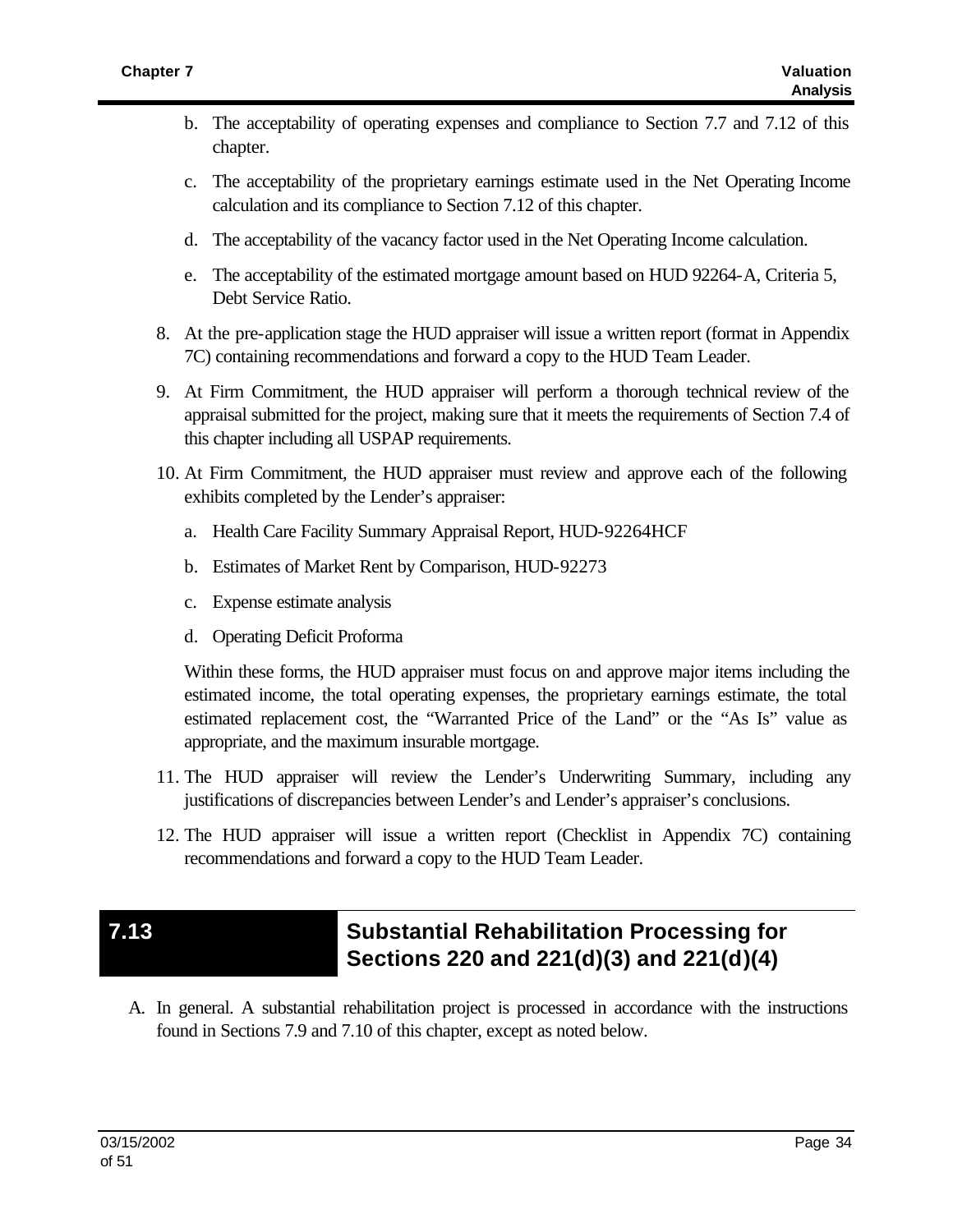- B. Processing of HUD-92264: Form HUD-92264 is completed in accordance with basic valuation instructions for Sections 221(d) and 220 processing in Section 7.10 of this chapter, with the following modifications:
	- 1. Supplemental HUD-92264. A supplemental HUD-92264 will need to be completed to estimate the "As Is" Value. The form should be titled Supplemental 92264 "As Is" Value. Both the Direct Sales Comparison and Income approaches to value are used in the value estimation.
	- 2. The HUD-92273 and HUD-92274 analysis used to support the income and expenses on the primary HUD-92264 will reflect the conditions that exist after substantial rehabilitation has taken place. An estimate of replacement cost new is made on a worksheet (a supplementary form, HUD-92264, Section G) and the result is reported in Part O, Remarks Section of the primary HUD-92264.
	- 3. A value for the land without improvements will need to be estimated and entered on the primary HUD-92264 in Section H.
- C. "As Is" value in multifamily rehabilitation. The estimate of "As Is" value of the property before rehabilitation will be estimated by the direct market comparison approach and the income approach to value. The "As Is" value by the residual approach can be used in circumstances where there is a lack of market sales. The Fair Market Value (FMV) by the market comparison approach will be based upon market prices for comparable properties in similar condition to the project being appraised. For example, if comparable sale properties in similar condition are available at \$4,000 per unit, there is no justification for finding a value "As Is" in an amount substantially in excess of \$4,000 per unit.
- D. Valuation Processing
	- 1. Find the market value of the property "As Is". Complete the Location and Description of the Property, Information concerning Land or Property, Estimate of Income, Equipment and Services Provided in Rent, Estimate of Annual Expenses, Income Computations, Income Approach to Value, and Comparison Approach to Value on a supplemental HUD-92264. Do not complete the Summation estimate in Section M. This is the "As Is" value before rehabilitation. If the project involved rehabilitation and new construction with additional land to be added, also complete a land appraisal on the supplemental form for that portion of the land to be added for new construction.

The market value of the project is the sum of the land appraisal for the vacant portion of the subject site and the value of the existing property (land and improvements) based upon the lesser of the "As Is" value by market comparison and the "As Is" value by a residual approach.

2. Use the Replacement Cost by Formula, Rehab Projects, with or without BSPRA, found in the MAP Forms Book to find the total project cost (summation estimate) using the market value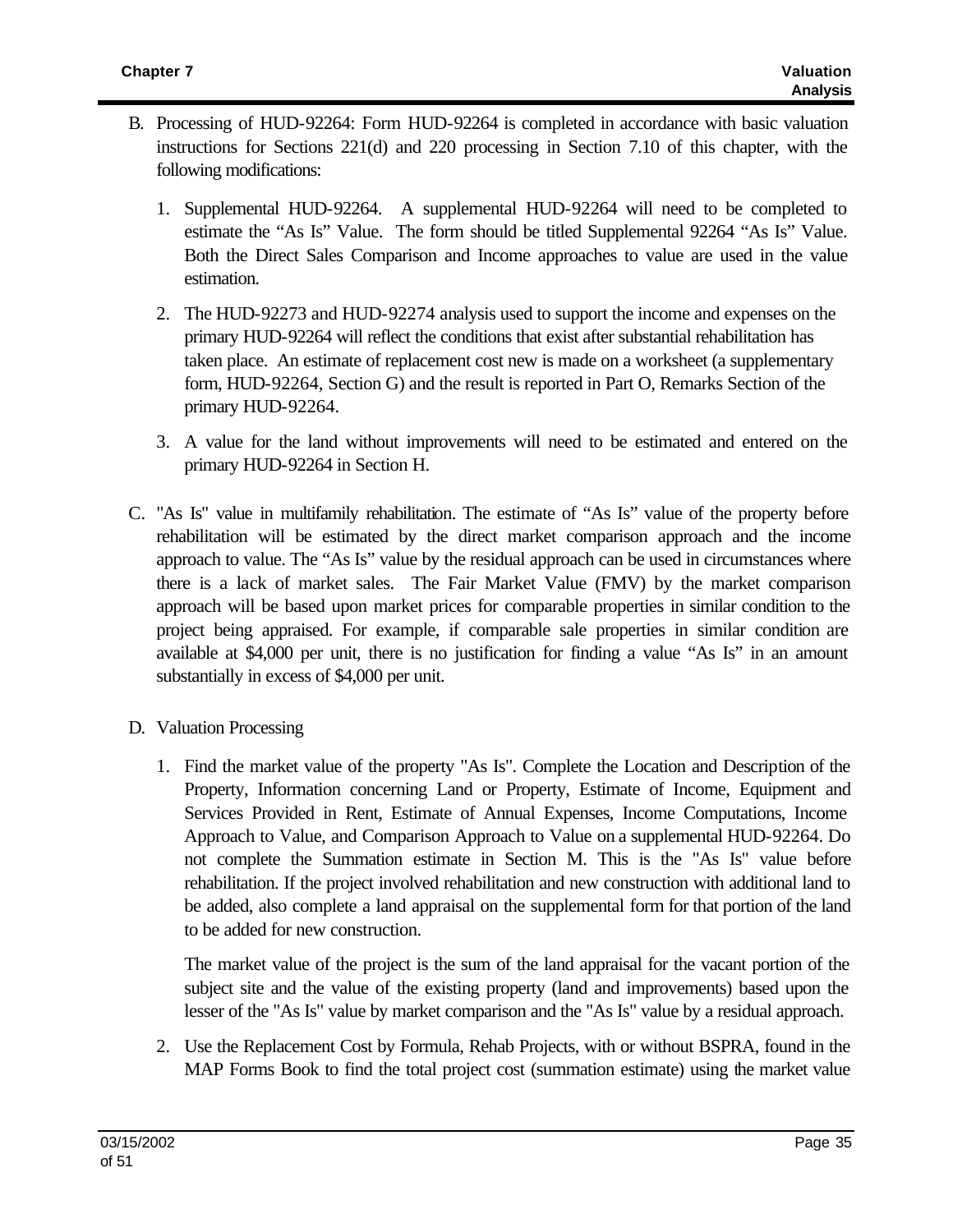"As Is" of the property, and the rehabilitation cost estimate furnished by the cost analyst, plus carrying charges and financing.

- 3. Complete HUD-92264, headed "Value of the Project after Rehabilitation." In Section G of that form, the market "As Is" value of the property before rehabilitation will be shown on the line titled "As Is" value of property."
- 4. "As Is" value of property acquired as a leasehold estate. Instruction for limiting the "As Is" value of property before rehabilitation—when that property is acquired as a leasehold estate are to be found in Ground Leases, Section 7.16 of this chapter.
- 5. To find the project mortgage amount for Section 220 and Section 221, use the lower of Criteria 1, 3, 4, or 5 on HUD-92264A. Estimate the "As Is" value of the property before rehabilitation. Then, add the total for all improvements, plus soft costs to the AS-IS Value to obtain the sum of the above costs. Afterwards, multiply the sum of the project costs listed above by 90 percent based upon Criterion 3 to obtain the maximum project mortgage amount. Under the Section 221(d)(3) program for nonprofit mortgagors, multiply 100 percent against the sum of the project's cost.
- E. Contingency reserves. For the purpose of provision for unanticipated costs inherent in the rehabilitation of older structures, there will normally be included in the mortgage amount a reserve for contingencies. This reserve is based on the percentage of estimated rehabilitation cost without fees (the sum of the total land improvements, total structures and general requirements). This percent may range between 0 percent and 10 percent, depending upon the job conditions, the experience and financial ability of the sponsor, the mortgagor and contractor. In determining the amount of the contingency reserve, judgment should be made on whether the contractor's bid already contains a reserve for contingencies. This percentage, determined by the cost analyst, is included as a separate line item in the estimate of replacement cost on HUD-92264.
- F. Interest during construction. For Section 220/221 projects, interest during construction will be calculated based on the sum of one-half the mortgage amount plus one-half of the "As Is" value of the property, plus demolition, plus off-site costs.
- G. Inspection fee. The inspection fee is calculated at .5 percent of the loan amount when the project involves new construction. For substantial rehabilitation projects, the inspection fee is calculated as the sum of Total for All Improvements (plus BSPRA, if applicable), rounded to the next higher \$100, times .5 percent.
- H. Offsite costs. If there are any offsite costs associated with the rehabilitation, enter them as a line item in the Estimated Replacement Cost. This separate entry is necessary in rehabilitation processing, since the "As Is" value does not include offsite cost requirements.
- I Rehabilitation cost not attributable to residential use. This entry must be completed for all rehabilitation projects. This cost is prepared on Rehabilitation Cost Not Attributable to Residential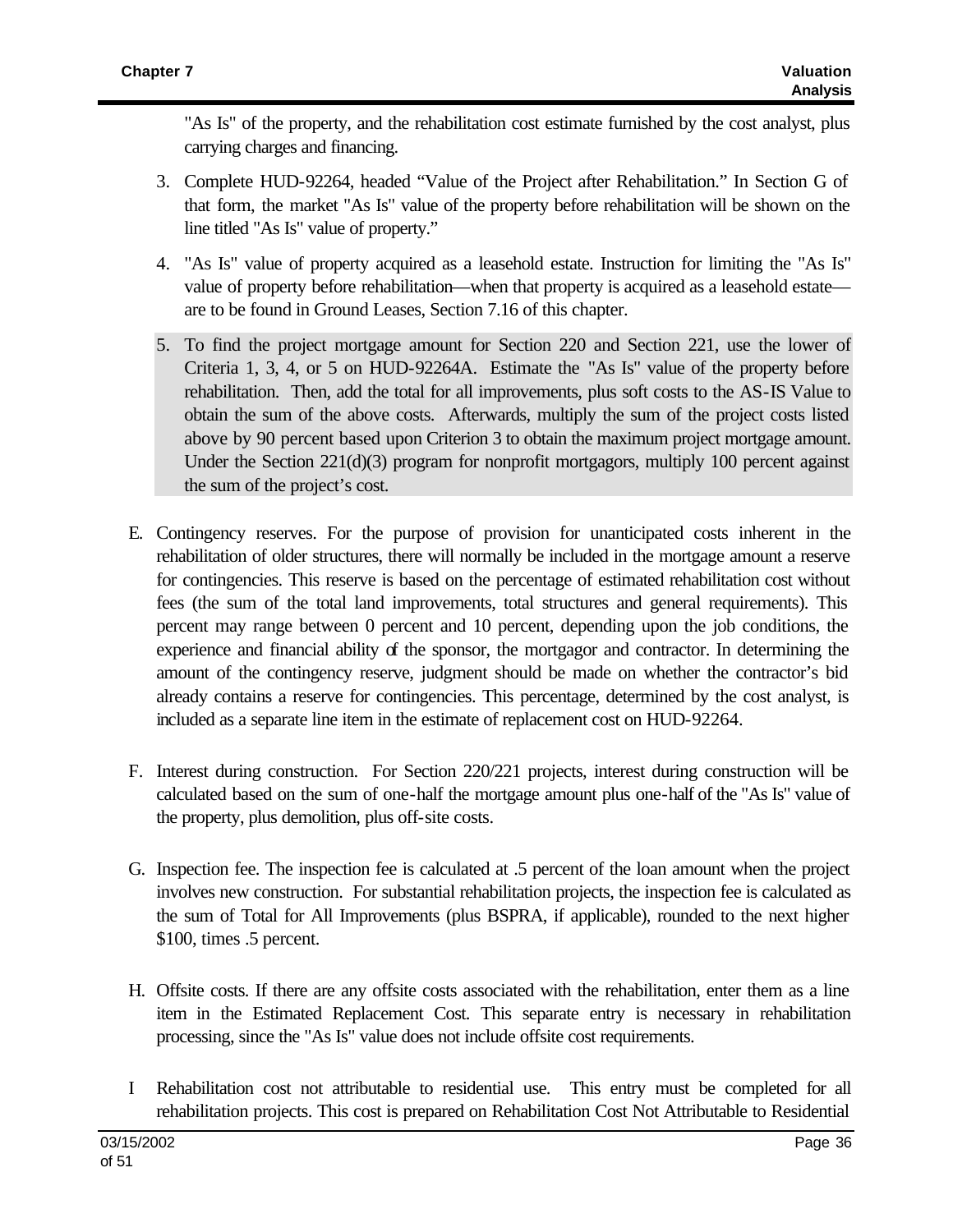Use, found in The MAP Book. This cost (line 8) is transferred to line 4b under Criterion 4, Amount Based on Limitations per Family Unit, HUD-92264A.

J. Developer's Fee. HUD Notice H 96-63 shall apply for MAP Projects.

## **7.14 Calculating Operating Deficits**

- A. In general. Estimate the operating deficit, if any, in the early years. A project which cannot rent-up in the first years should be carefully examined from a feasibility standpoint. On the other hand, it takes time to move tenants into a large project, and it is almost inevitable that the average overall occupancy percentage for the first year will be something less than the break-even percentage. When it is anticipated that the entire project net income will not be available during the initial rentup period, the Lender's appraiser must estimate the anticipated project operating deficit, utilizing the following steps:
	- 1. Estimate the total project expenses and add the debt service requirement (including principal, interest and M.I.P.). This total is divided by the potential gross income for the project. The resultant ratio is the break-even occupancy level. Multiply that percentage times the total project units to obtain the number of units required for break-even occupancy. (A fraction of a unit is rounded up.)
	- 2. Afterwards, estimate the total number of units expected to be occupied at the time of project endorsement. The difference between the total units required for break-even occupancy and those occupied units at the time of project endorsement represent the total number of units that must be rented in order to reach a break-even occupancy level.
	- 3. The appraiser must then make an estimate of the likely rate of absorption of the available units. The selected rate must take into account the current and proposed supply of housing units in the subject's market and must be balanced against demographic demand considerations. The absorption or lease-up rate should be supported by comparison with similar project's historic rates of absorption during their lease-up period whenever this comparison can be made. The number of units to be absorbed, divided by the monthly absorption rate, will yield the total number of months of the entire operating deficit period.
	- 4. Because the deficit period can begin at certificate of occupancy, continue through the cost certification phase, and run into the amortization phase, there are three distinct expense Intervals to consider during the total deficit period. Note that not every project will require using all three intervals. Interval 1 spans the period of time between certificate of occupancy and the end of the construction period/cost certification period. (Note that the construction period is defined as construction time plus two months for cost certification purposes). This will be an optional interval, because some projects may have the same certificate of occupancy date and construction completion date and thus would not need an Interval 1. When calculating expenses for this Interval, there should be no debt service included as an expense.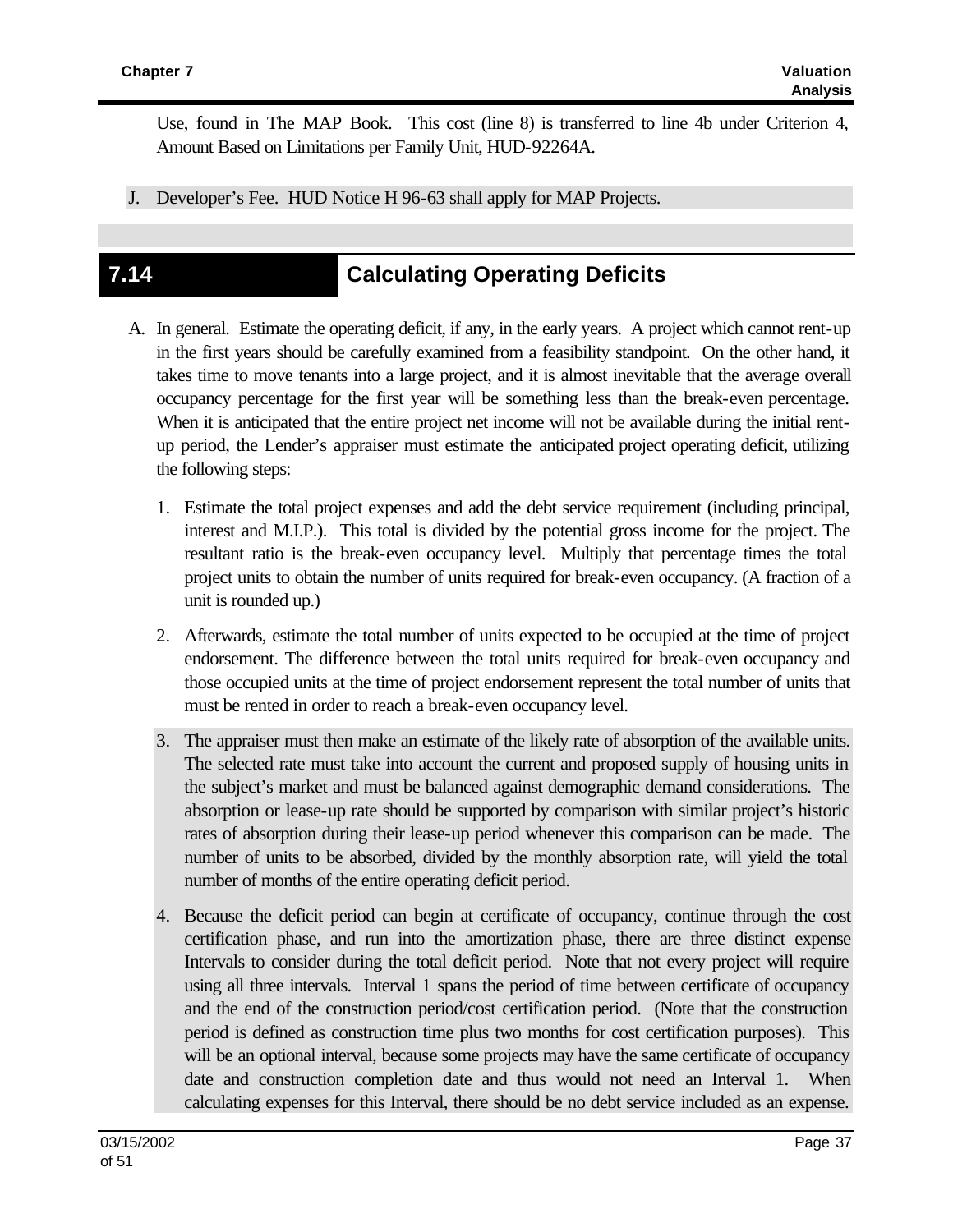The mortgage interest for this interval is included in the mortgage in Section G Line 53 "Construction Interest". Ground rent is also not to be included in Interval 1. The MAP Guide, at 7.16G, requires ground rent during the construction period to be included in the mortgage. Replacement reserves are also not included in Interval 1 (the MAP Guide at 7.14 6 directs that reserves are not included until amortization begins). This interval should only include the appraiser's estimate of all of the applicable operating and leasing expenses for each month (period) in this interval.

Interval 2 begins at the end of the construction period/cost certification process (construction time plus two months) and ends at the beginning of amortization. This period can be no greater than 2 months and is also an optional interval. (Map Guide at 8.5 A says amortization must begin "no later than 4 months after construction completion for insurance of advances and first day of second month after final endorsement for insurance of completion cases"). If amortization begins at the end of the construction period, this interval will not be necessary. Debt service should include payment for interest and MIP, but not amortization, as the beginning of amortization signals the beginning of Interval 3. (Section G Line 53 of the 92264 includes mortgage interest for the construction period plus two months. If amortization is deferred until 4 months after construction completion, there will be two months of unaccounted-for interest and MIP that must be included in the IOD). Ground rent must be included if the property is a leasehold. (only ground rent during construction can be included in the mortgage, this Interval begins after construction completion so ground rent must be included if there is a ground lease). Replacement reserves are not included in Interval 2. This interval should include the appraiser's estimate of applicable operating expenses for each month (period).

Interval 3 begins at the beginning of amortization. Amortized debt service is mandatory in this Interval, and should include payment to principle and interest and MIP. Ground rent, if applicable, is also mandatory in interval 3. Replacement reserves also are mandatory in Interval 3. This interval should include the appraiser's estimate of applicable operating expenses for each month (period). Interval 3 should end when NOI become positive.

Note that operating deficits can occur before and after the start of amortization. The operating deficit calculation for the first interval should begin at the point the Certificate of Occupancy is secured.

- 5. If the dollar debt service for a period is greater than the net income for that period, the difference represents the estimate of the operating deficit. One period of positive income does not cancel a prior period of income deficiency.
- 6. The operating deficit represents the total of all cumulative losses projected to occur before the project "breaks even" and produces a positive cash flow to the equity position.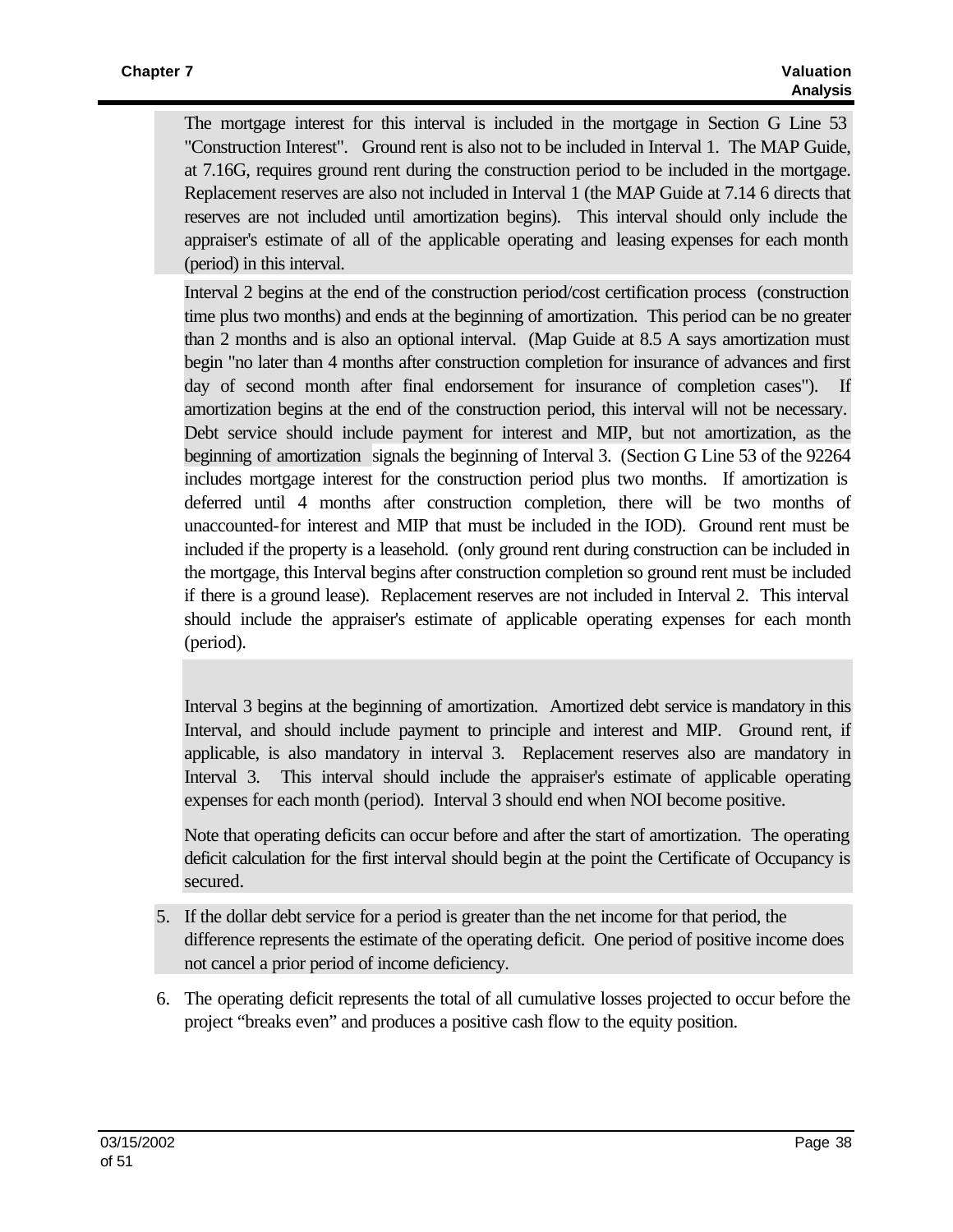B. Where commercial facilities are included in the project, a separate analysis will be made of the effect that the commercial operation will have on the project expense estimate. A separate operating deficit estimate of income loss for commercial rent-up will then be made. The appraiser should insure that expenses included in the residential deficit estimate are not duplicated in the commercial space deficit estimate so as to unfairly penalize the property. The commercial space deficit is then added to the residential operating income deficit to determine the total deficit escrow that will be necessary. It should be noted that positive income attributable to the commercial space during the deficit period does not offset the residential operating deficit requirements.

## .**7.15 Reserve for Replacement Escrow**

- A. Sections 221, 220 and 232 annual deposits to the Replacement Reserve shall be calculated by the following formulas:
	- 1. Section 221 and 220
		- a. New construction: 0.006 X Total Structure Cost
		- b. Substantial rehabilitation: 0.004 X Mortgage Amount
	- 2. Section 232
		- a. New construction:
			- (1) Realty: 0.006 X Total Structure Cost
			- (2) Major Movable Equipment: 0.10 X Major Movable Equipment Cost
		- b. Substantial Rehabilitation:
			- (1) Realty: 0.004 X Mortgage Amount
			- (2) Major Moveable Equipment: 0.10 X (Major Movable Equipment Cost + Replacement Cost new of existing equipment not being replaced by the rehabilitation)

Note: An Initial Deposit to Reserve for Major Movable Equipment must be calculated for those existing items of equipment which are not going to be replaced by the rehabilitation:

*å (Cost new of each of the non-replaced major movable equipment X percentage of useful life used up for the piece of equipment)*

B. Section 223(f) Initial and Annual Deposits to the Replacement Reserve: In general, the Lender's Needs Assessor will conduct a Project Capital Needs Assessment (PCNA) for long-term capital needs. The Lender's appraiser will provide a plan for financing the capital needs. See Appendix 5M for full details.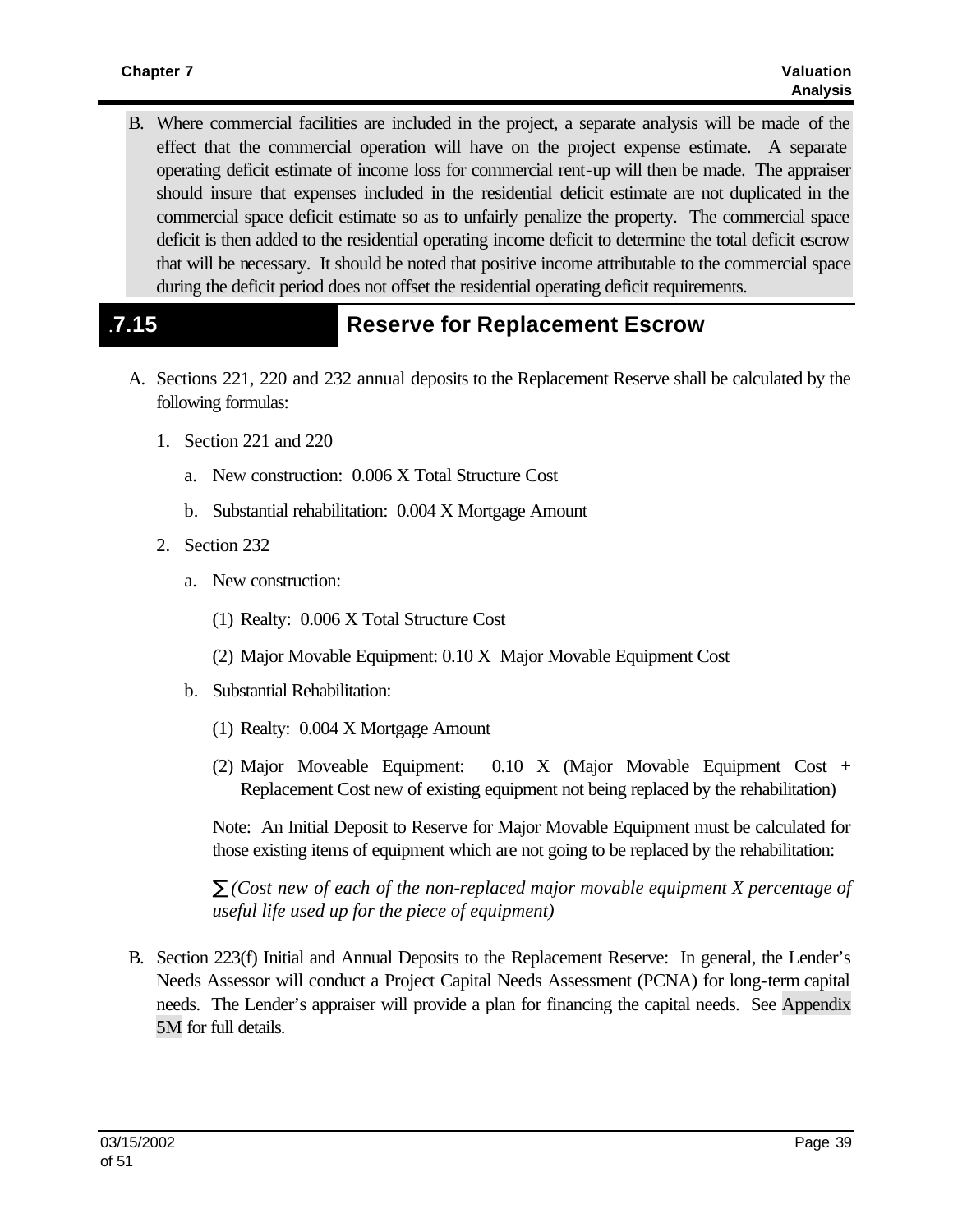## **7.16 Ground Leases**

A. DEFINITIONS**.** When used in this section, the words and phrases below are defined as follows:

- 1. Fee Simple Estate. This represents the entire ownership, from beneath the soil to the air above, enduring by inheritance and, indefinitely into the future. However, governmental limitations to the fee simple estate include taxation, condemnation, and police power (the power to regulate for the general good). Subject to these limitations, the owner of a fee simple estate may use the property and may exclude others from its use; he may dispose of the property by sale or by deeding it to another as a gift, or by allowing it to pass to an heir at his death including its bequest in the owner's will. The owner may also retain his ownership while allowing another person (a tenant) to use the property for a certain number of months or years in return for the payment of money (rent).
- 2. Lease. A lease is a contract between an owner (the lessor) and a tenant (the lessee) which contains a written agreement of the conditions under which the lessor transfers the use of real property to the lessee in return for lease payments (or rent.)
- 3. Ground Lease. The term ground lease is frequently used when a lessor leases an unimproved site to a lessee long enough (in years) to enable the lessee to construct a building on the leased site.
- 4. Ground Rent. The payments on a ground lease are frequently called ground rent, and must bear a reasonable relationship to the value of the site "As Is" (before construction of on-site or off-site improvements).
- 5. Leasehold Estate. The interest of the lessee (user or tenant) under a ground lease for a term of years is called a leasehold estate. When the term of the lease expires, all rights to possession and use revert back to the lessor/fee simple owner and the leasehold estate terminates.
- 6. The Leased Fee. The interest of the lessor/fee simple owner during the period when the property is under lease.
- 7. In computing payments due under the lease, the terms "gross collections," "operating expenses and taxes," "net income before debt service payments," and "net cash flow" shall be defined as follows:
	- a. Gross collections (or effective gross income) shall mean the annual amount collected from all sources, less refunds.
	- b. Operating expenses and taxes shall be composed of items of operating expense and taxes in accord with generally accepted accounting principles. However, for lease payment computations, taxes shall not include income taxes, and operating expenses shall not include interest charges, or charges or allowances for depreciation of real or personal property, or amortization of financing expense, or payments to any officer or director of the corporation, unless such payments are for services at the project which are necessary to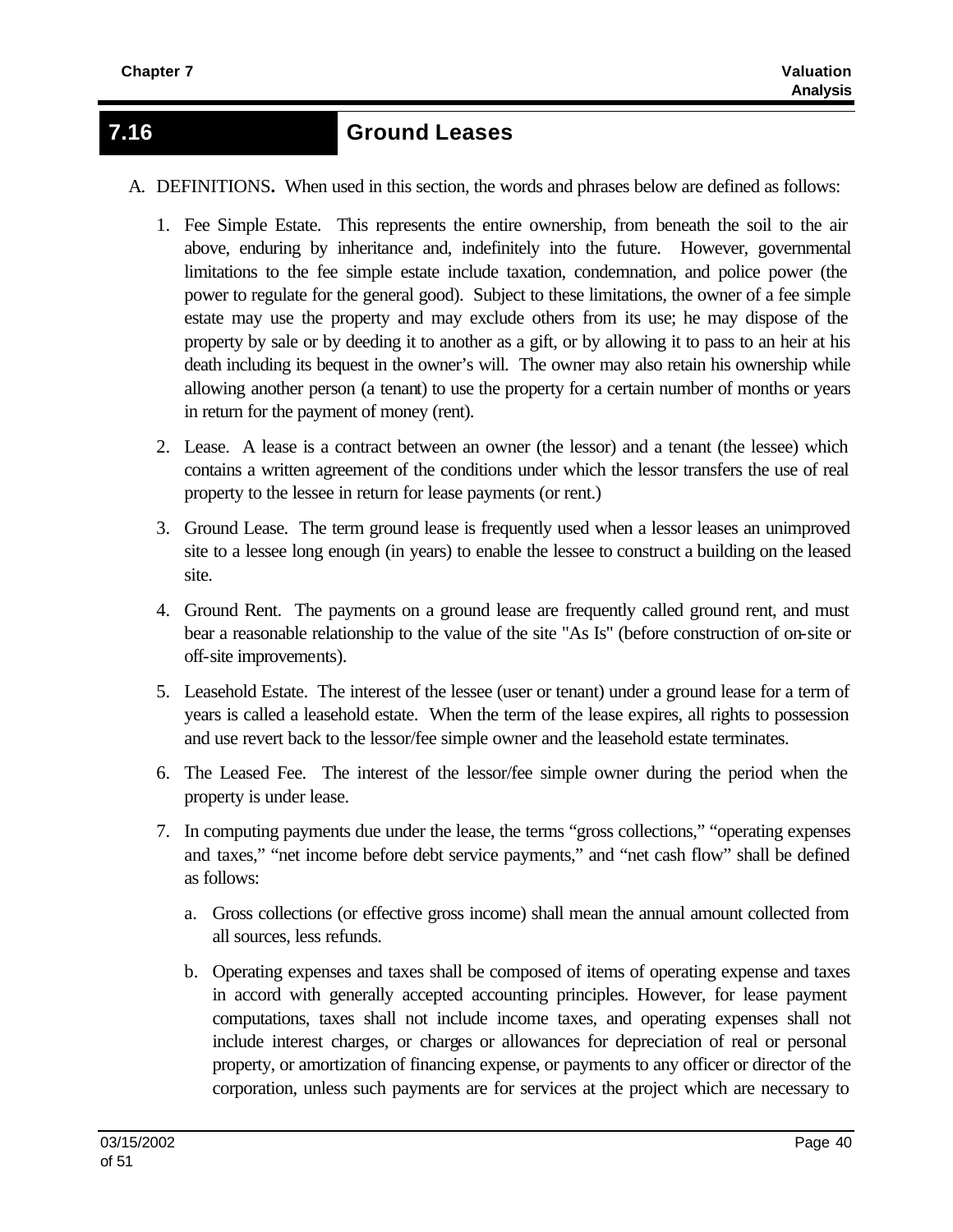the operation of the project. Conversely, operating expenses shall include the annual amounts deposited to replacement reserve funds.

- c. Net income before debt service payments shall mean the annual amount which remains after operating expenses and taxes are subtracted from effective gross income.
- d. Debt service payments shall be the annual amounts paid to mortgage principal, interest, and mortgage insurance premium.
- e. Net cash flow shall be the annual amount remaining after debt service payments are subtracted from net income.
- B. Term of Lease. Leaseholds must conform to the FHA Lease Addendum Form FHA-2070. The term of The Lease Addendum may be varied to conform with applicable State and local law, except that the HUD closing attorney must approve:
	- 1. The legal need for any proposed lease term changes, and
	- 2. That any term changes are consistent with the following requirements of the Section of the Act under which the project is underwritten:
		- a. Section 207/223(f). The lease term must satisfy one of the following requirements):
			- (1) Term is 99 years and is renewable, or
			- (2) Term is at least 50 years from the date the mortgage is executed (where a lease is on trust/other land on a reservation the HUD closing attorney must ensure that the lease provisions are coordinated with Bureau of Indian Affairs requirements).
		- b. Section 220, 221(d) and 232. The lease term must satisfy one of the following requirements:
			- (1) Term is 99 years and is renewable, or
			- (2) Term has at least 10 years to run after maturity date of the mortgage.
- C. Marketability. The purchaser of a multifamily housing project is typically an investor in a national or regional market of competing investments. The marketability of a rental project is based primarily on an investor's estimate of the present worth of future cashflows. If the ground lease increases the cash flow to equity, most investors will consider marketability enhanced. However, the leasehold estate cannot be considered marketable unless the lease meets the underwriting review requirements described in this section.
- D. Regulation for Leaseholds. HUD regulations state "Reduced mortgage amount leaseholds. In the event the mortgage is secured by a leasehold estate rather than a fee simple estate, the value or replacement cost of the property described in the mortgage shall be the value or replacement cost of the leasehold estate (as determined by HUD) which shall in all cases be less than the value or replacement cost of the property in fee simple."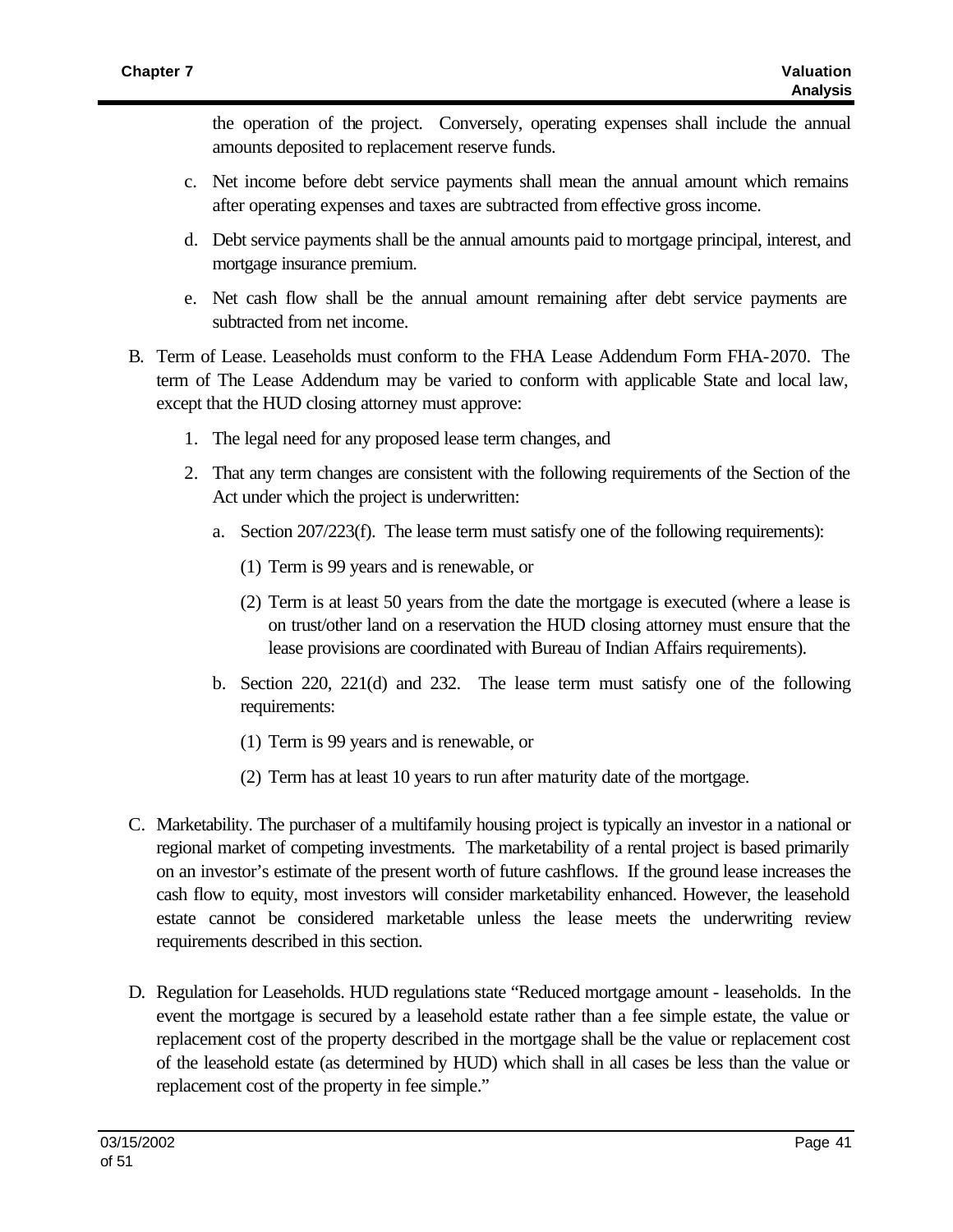- E. Legal Review. The lease must receive both a legal review and MAP Lender underwriting review. Neither of these reviews may be substituted for the other. Legal review, performed by the HUD legal counsel, shall establish that the proposed lease is in conformity with the applicable statute, HUD regulations, Form No. 2070 (the Lease Addendum model form), and applicable provisions of local law. Any substantive deviations from Form 2070 must be to the Assistant General Counsel for Multifamily Mortgage Insurance.
- F. Underwriting Review of Lease at Firm Commitment. In testing the lease payments for acceptability, the appraiser takes the following actions:
	- 1. The appraiser performs a Firm Commitment review to develop the following estimates:
		- a. Fair market value of land fully improved (in fee simple)
		- b. Warranted price of site fully improved (in fee simple)
		- c. Value of site "As Is" (in fee simple)
		- d. Gross income
		- e. Effective gross income
		- f. Total operating expenses and taxes
		- g. Net income
		- h. Replacement cost by formula

(NOTE: The replacement cost formula to be used with leasehold estates will be found in the MAP Form Book.)

- i. Value of project (in fee simple) if applicable
- j. Mortgage amount, by completing a valuation trial copy of Form HUD-92264A. (NOTE: The value of the leased fee equals the value of site "As Is" in fee simple, before construction of on-site or off-site improvements.)
- k. Annual debt service payments to principal, interest, and MIP.
- l. Annual cash flow to equity (after debt service payments but before ground lease payments.)
- 2. The appraiser analyzes lease provisions which determine the amount of annual lease rental payments (or ground rents). Although it has been administratively determined that certain kinds of ground rents will be permitted that vary with the passage of time, this must be accomplished without weakening the tests which are designed to assure that the position of the mortgagor and of HUD in an insured mortgage secured by a leasehold estate would be no worse than if the property were held in fee.
	- a. Some methods of determining variable lease payments are not acceptable as these methods contain the danger of future payments being too burdensome to be made without default in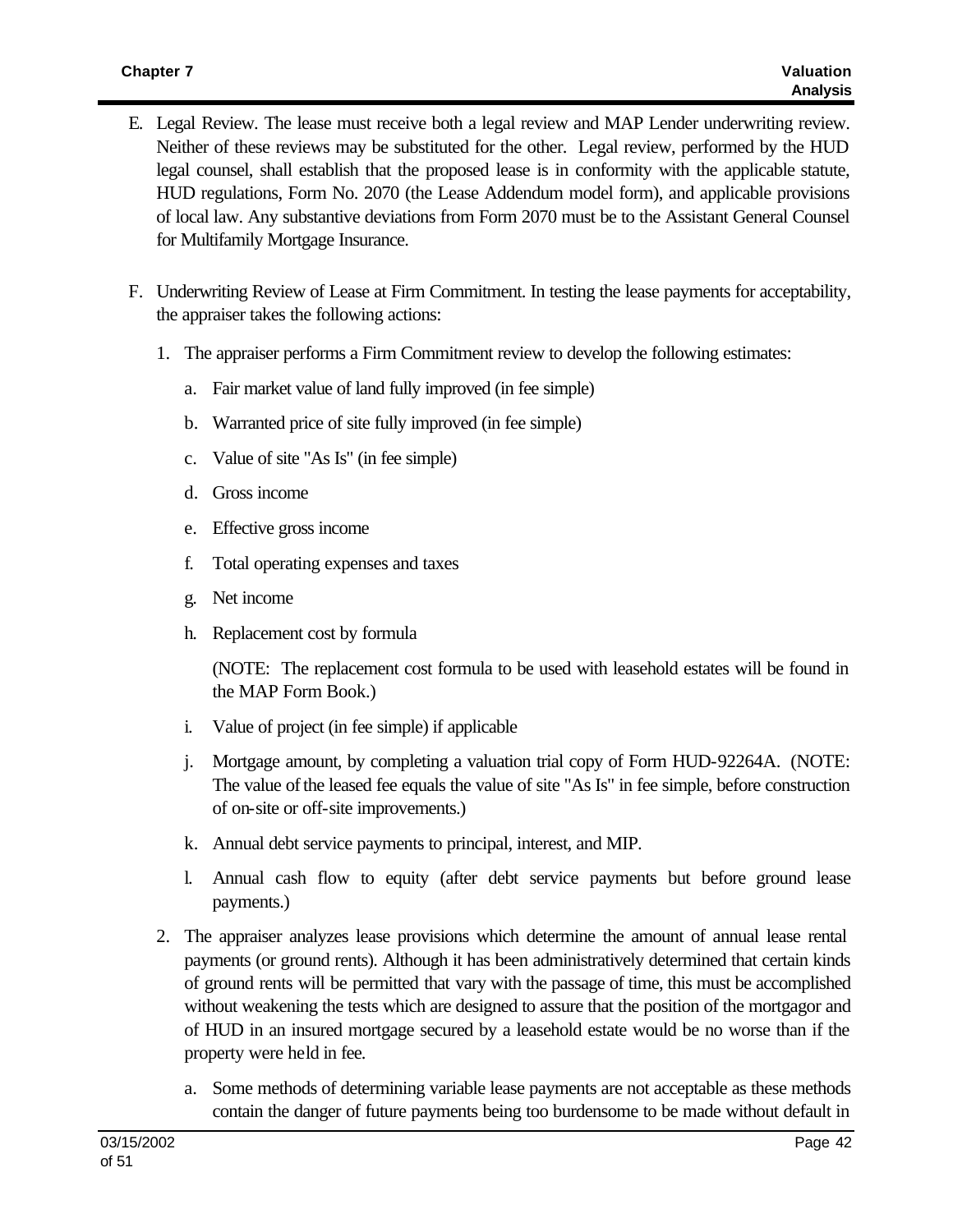mortgage payments. Examples of unacceptable methods of determining variable ground rents are:

- (1) A graduated schedule of future increases on a lump sum year-by-year basis.
- (2) COLA increases.
- (3) Increases based on the results of future appraisals.
- b. To determine if the initial amounts are within underwriting limitations, ground rents may be computed using any of the following three methods:
	- (1) A fixed percentage of gross collections (or effective gross income). The percentage must remain the same throughout the term of the lease.
	- (2) A fixed percentage of net cash flow to equity (after debt service payments but before lease payments). The percentage must remain the same throughout the term of the lease.
	- (3) A stated dollar amount per year, which must remain fixed for at least ten years more than the term of the insured mortgage. (If monthly or quarterly payments are required, these will be converted to annual amounts by the appraiser). When the lease contains more than one method of computing lease payments, it will also indicate whether the amount to be paid shall be the greatest or the least, or the sum of these amounts. The stated annual dollar amount may be described as a minimum payment.
- 3. The appraiser estimates the lease payments, using the lump sum annual amounts and percentages contained in the lease provisions, as applied to the estimated annual effective gross income or annual cash flow to equity indicated by the appraisal and on Form HUD-92264. (The estimates are not based on the income which would be available during any period of deficit operation, but should reflect the effective gross income shown on Form HUD-92264 and the corresponding cash flow to equity which result when sustaining occupancy has been reached.)
- 4. Example: Assume the facts are as shown in the following example:

#### **LAND VALUE**

| Warranted Price of Land Fully Improved (In Fee Simple)\$ 125,000 |  |
|------------------------------------------------------------------|--|
| "As Is" Value of Land (In Fee Simple)115,000                     |  |
|                                                                  |  |
| <b>Income and Cash Flow</b>                                      |  |
|                                                                  |  |
|                                                                  |  |
|                                                                  |  |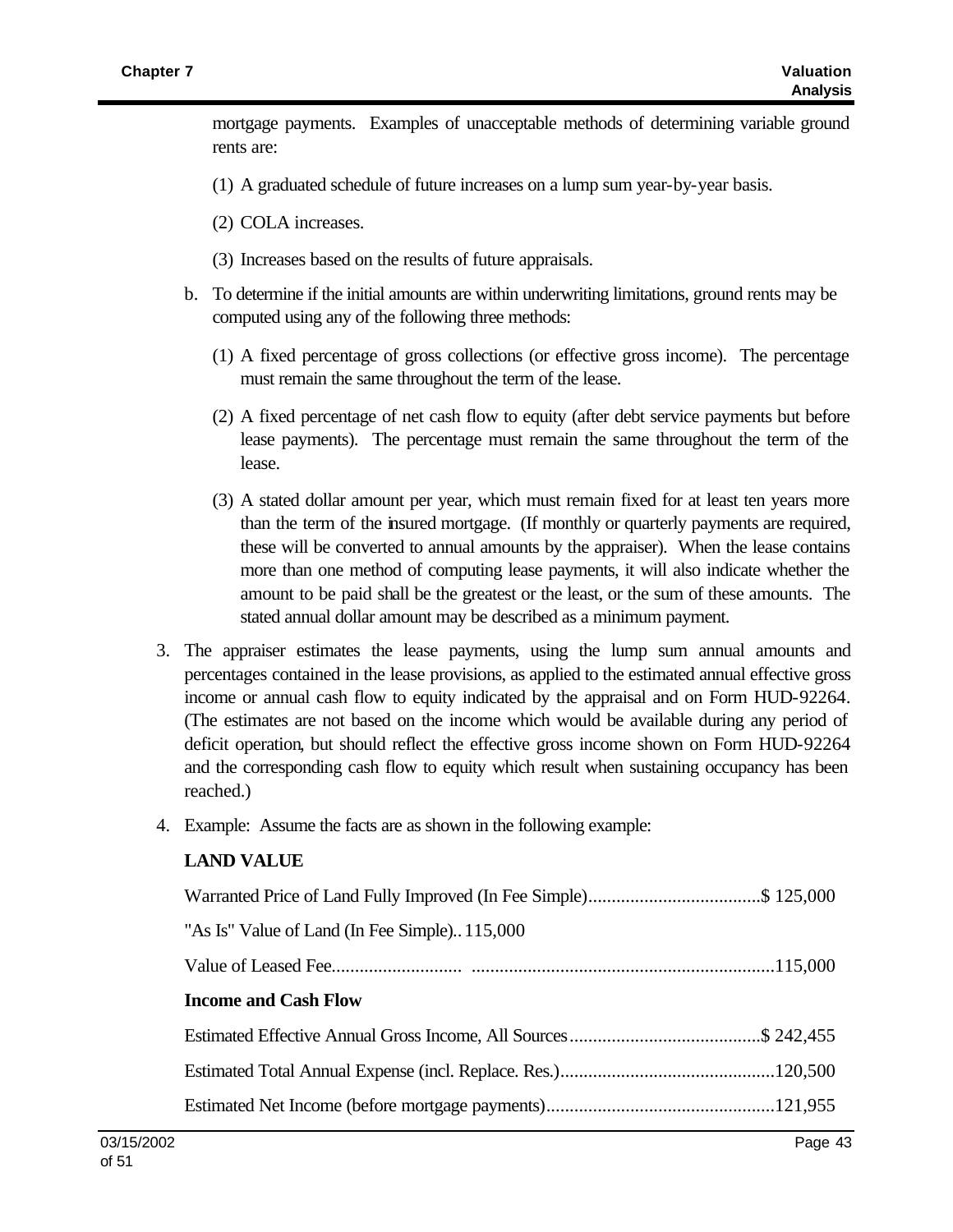| <b>Estimated Replacement Cost and Mortgage Amount</b>                                          |  |  |  |  |
|------------------------------------------------------------------------------------------------|--|--|--|--|
| Estimated Replacement Cost (or Value) of Project                                               |  |  |  |  |
| (In Fee Simple) $$1,250,000$                                                                   |  |  |  |  |
|                                                                                                |  |  |  |  |
| Estimated Replacement Cost (or Value)                                                          |  |  |  |  |
|                                                                                                |  |  |  |  |
| Maximum Mortgage Amount From Form 92264A                                                       |  |  |  |  |
| (Leasehold Estate) $$1,021,500$                                                                |  |  |  |  |
| Annual Ground Rent Required                                                                    |  |  |  |  |
| Assume that provisions of the lease require annual lease payments to equal the greatest of the |  |  |  |  |

a. Three percent (3%) of annual gross collections;

three following calculations:

- b. Twenty percent (20%) of annual net cash flow to equity (after debt service payments but before lease payments); and
- c. Seven Thousand Dollars (\$7,000.00) per year minimum.

The appraiser will use estimates he/she previously made in the appraisal for annual gross collections (effective gross income), and for the annual net cash flow to equity (after debt service payments but before lease payments.) The appraiser estimates the three amounts as follows:

- a. 3% of annual gross collections  $(\$242,455) = \$7,274$
- b. 20% of annual net cash flow  $(\$22,294) = \$4,459$
- c.  $$7,000$  per year, minimum = \$7,000

The appraiser notes that the amount of initial ground rent required by the lease is the greatest of these three amounts: 3% of annual gross collections, or \$7,274. This amount is next tested to determine whether it is within permissible limits.

5. Test for Acceptability of Variable Lease Payments. In the above example (Paragraph 4, above), the appraiser has determined the amount of the initial annual ground rent required by the lease; to be acceptable.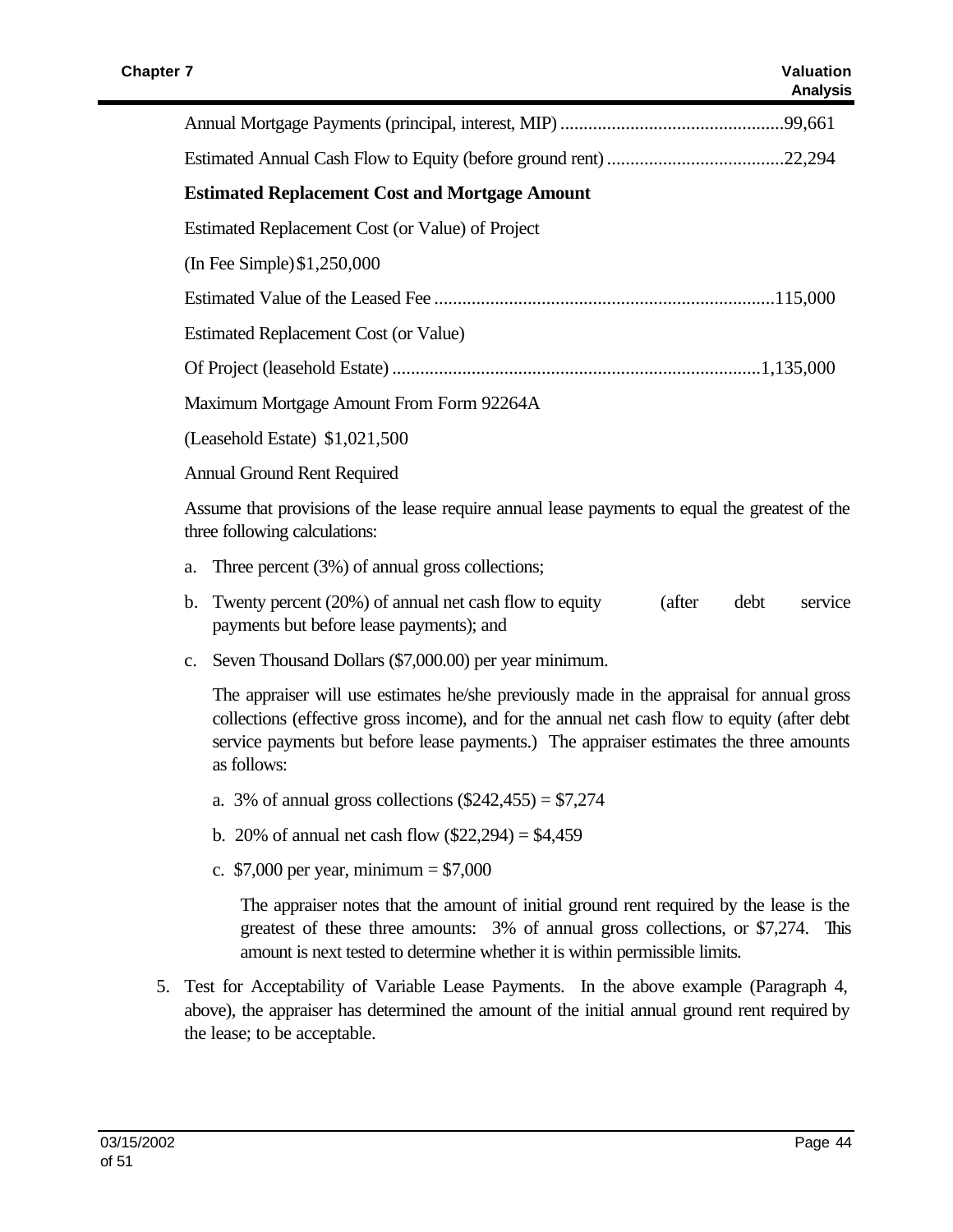Except for level lease payments described in sub-paragraph g, the annual ground rents must not exceed the value of the site "As Is" in fee simple (\$115,000) multiplied by 90% of the interest rate of the insured mortgage  $(.90 \times .09 = .081)$ .

The following is an example of Test for Acceptability of Variable Lease Payments:

\$7,274, based on the estimate of annual gross collections (effective gross income) used in the appraisal. Thus  $$115,000 \text{ x} \cdot .081 = $9,315$ . The ground rent  $$7,274$  is less than  $$9,315$ the value of the site "As Is" multiplied by 90% of the interest rate of the insured mortgage; therefore, the annual rent is acceptable.

- 6. Form No. 2070, 207 Lease Addendum. The appraiser also reviews provisions of the lease (other than those concerned with annual lease payments) to determine that they will not restrict the successful operation of the project. In analyzing the lease the appraiser must keep in mind that the provisions of Form 2070, the 207 Lease Addendum, must be included in, or legally appended to, the lease. The proposed lease must not contain any provisions in conflict with the lease addendum. If the above conditions are met and the annual lease payments required under the lease meet the test for acceptability described above, the appraiser recommends that the lease be accepted.
- 7. Test for Acceptability of Level Lease Payments. The provisions of the lease may require only payments that are a stated dollar amount per year, and these stated annual ground rent payments must remain fixed for at least 10 years more than the term of the insured mortgage. A lease may require payments that are in accord with the stated dollar amount, but may not require payments of a fixed percentage of gross collections, or a fixed percentage of net cash flow to equity (after mortgage payments but before ground lease payments). In such case, the amount of stated annual ground rent will be acceptable if it does not exceed the value of the site "As Is" multiplied by 100% of the interest rate of the insured mortgage.
- 8. Single, up-front payment Leases are not acceptable. HUD has a longstanding policy of only insuring mortgage proceeds for land that is owned in fee simple. Up-front, single payment ground rents are to be subtracted from property value in Criterion 3 (Line B-1 identified as "value of the leased fee") and are not to be included in the mortgage. They are treated as any other leased fee in this regard because they do not include the total bundle of rights that are included in a fee simple case.
- G. Ground Rent during Construction. For proposed construction under all sections of the Act, lease payments during construction MUST be included in the estimated replacement cost of the project (and also in the certified cost), subject to the following conditions:
	- 1. The period for which ground rent is estimated is the same as that for which interest and other related charges are calculated, namely, the estimated construction time plus two months.
	- 2. Ground rent during construction is entered in Line G 69 of Form HUD-92264 (currently labeled "Construction Fee.") A remark should be entered in Section H, indicating that the amount in Line G 69 represents Ground Rent During Construction.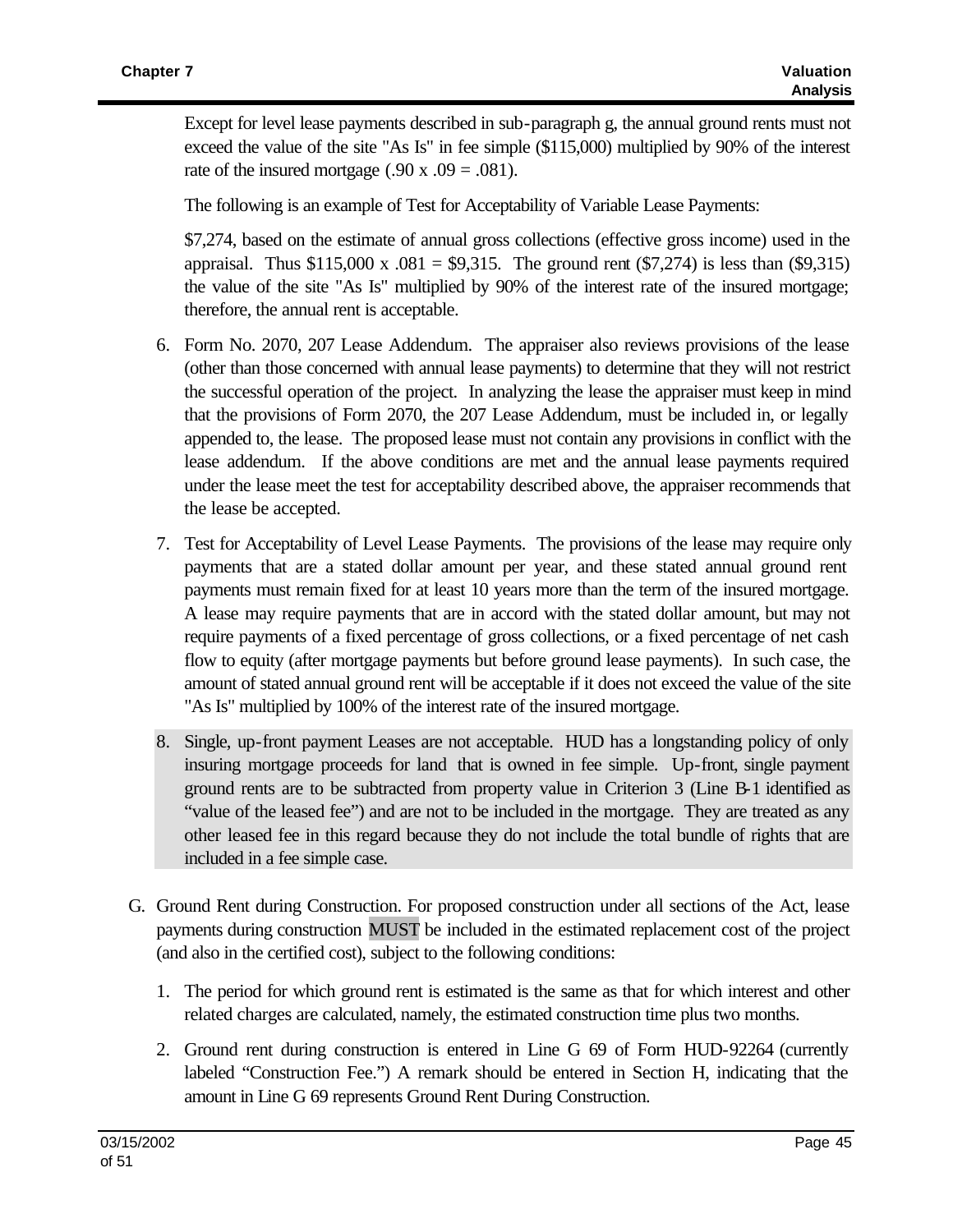- 3. Ground rent is not to be included in the base on which Section 220, 221(d) Builder and Sponsor Profit and Risk Allowance (BSPRA) is calculated.
- 4. The annual amount of ground rent during construction may not exceed the test for acceptability of lease payments.
- H. Replacement Cost by Formula

A formula that will provide the total project replacement cost and mortgage amount, based on cost for proposed construction where a leasehold estate is involved. This formula provides for Sections of the Act, which use BSPRA and also those without BSPRA. A separate formula is necessary for leasehold properties because the mortgage amount is less than it would be if no ground lease were involved.

- H. Value of the Leased Fee
	- 1. The procedures for estimating the value of the leased fee are composed of a general rule and two exceptions.
		- a. General Rule. Except as provided in subparagraph b below, the value of the leased fee must be estimated to equal the market value of the site "As Is" in fee simple. The value of the leased fee must equal the value of the site "As Is" regardless of whether the ground rent is an escalating amount based on a percentage of gross collections, or cash flow, or whether it is a level stated dollar amount each year.
		- (1) The value of the leased fee, so estimated, is entered in the appropriate space in line K-6, Form HUD-92264.
		- (2) Next, the annual ground rent, based on the lease provisions and estimates of income and expense used in the appraisal is entered in the appropriate space in line K-6, Form HUD-92264.
		- (3) Dividing the ground rent by the value of the leased fee will result in the earning rate indicated by this ground rent. This rate is also entered in line K-6.
		- b. Exception for Leases Containing an Option to Buy. In cases which meet the following conditions, the value of the leased fee may be estimated by capitalizing the ground rent.
			- (1) The lease must give the lessee an option to buy the site in fee simple for a stated purchase price at some time during the term of the lease. This stated purchase price must not exceed the value of the leased fee estimated by capitalization at the time of project review.
			- (2) The annual ground rent required by the lease must be level payments of a stated dollar amount. The amount of these payments must remain unchanged from the date of mortgage endorsement to at least ten years after the mortgage term.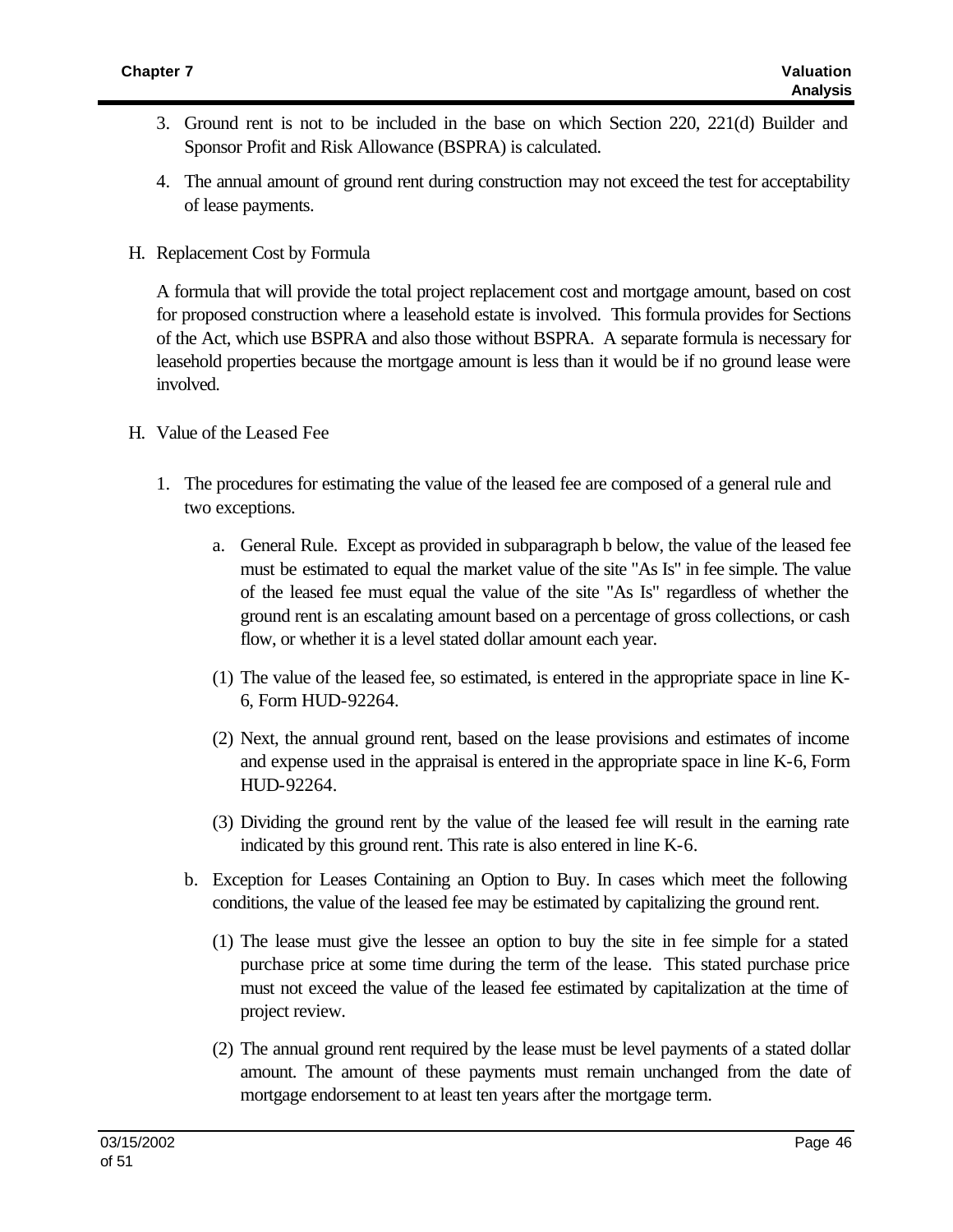- (3) The capitalization rate used must be the market capitalization rate for similar investments except that it may never exceed the interest rate of the insured mortgage. The ground rent divided by the capitalization rate results in the estimated value of the leased fee to be entered in line K-6, Form 92264.
- J. Option Price for Assistant Secretary for Housing–Federal Housing Commissioner. The Assistant Secretary - Federal Housing Commissioner's option price in the lease addendum must reflect the value of the leased fee in Form HUD-92264.
- K. Ground Leased from Public Bodies. Where sites are leased by a public body to a developer for a specific purpose, the procedures outlined in this chapter remain unchanged, except that the "As Is" market value of the site in fee simple (before construction of on-site and off-site improvements) may not exceed the value of the leased fee.
- L. Rehabilitation of an Existing Leasehold Project. When a leasehold estate with existing buildings thereon is to receive an insured mortgage for substantial rehabilitation, Valuation processing will vary from fee simple rehabilitation processing as follows:
	- 1. "As Is" Value of Entire Property, Land, and Buildings
		- a. Tentative "As Is" value of both land and building(s) is made in the usual way by capitalization and by comparison.
		- b. Value of land without building improvements is made by market comparison based on sales of similar sites.
		- c. Acquisition Cost of Buildings. The maximum ground rent is limited by the value of the land without buildings multiplied by 100 percent of the market mortgage interest for level ground rent payments, or multiplied by 90 percent of the market mortgage interest rate for acceptable escalating payments. Since the value of the land without improvements does not include buildings, the cost of the acquisition of the buildings will be whatever added cash amount the buyer pays the seller of the subject property for the buildings, at or before initial closing. A certificate of the separately agreed amount for purchase of the buildings shall be submitted with the application exhibits. In a refinancing rehabilitation loan, which does not involve a buyer and seller, the acquisition cost of the buildings may not exceed the remaining mortgage balance.
		- d. Final "As Is" value of entire property is the lesser of Paragraph 7.16.L.1.a or the sum of Paragraphs 7.16.L.1.b and 7.16.L.1.c.
	- 2. Value of the Leased Fee. This value will be the amount shown in Paragraph 7.16.L.1.b, Value of Land without Building Improvements.
	- 3. Term of Ground Lease. The term of the leasehold must comply with Paragraph 8 above.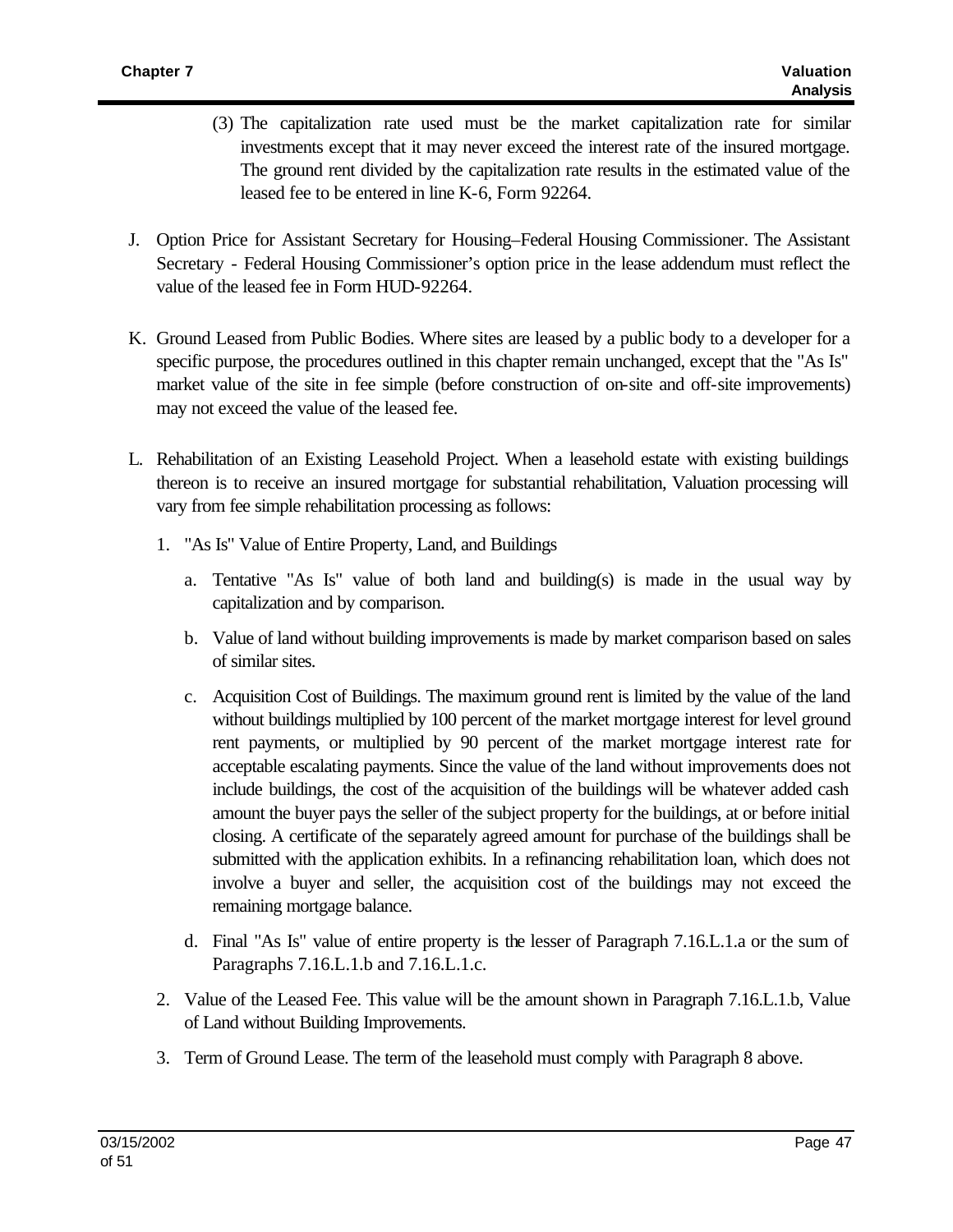- 4. Value of the Leased Fee. The value of the leased fee is estimated to equal the value of the site in fee without the on-site improvements and is entered on Line K-6 of Form HUD-92264.
- 5. Underwriting Review of Lease. The appraiser follows procedures in Paragraph F in this section of the Chapter to determine whether the annual ground rental is acceptable.
- 6. Lease Addendum. Form 2070 must be included in, or legally appended to, the lease. The appraiser also reviews provisions of the lease (other than those concerned with annual lease payments) to determine that they will not restrict the successful operation of the project. If the above conditions are met and the annual lease payments meet the test for acceptability, the appraiser recommends that the lease be accepted.
- 7. Ground Rent during Construction. For rehabilitation under all Sections of the Act, ground rent during rehabilitation MUST be included in the replacement cost in a manner which meets the requirements of Paragraph G above.
- 8. Replacement Cost by Formula. A formula which will provide the total project replacement cost and mortgage amount, based on cost for substantial rehabilitation wherein a leasehold estate is involved, is shown in the MAP Forms Book. This formula provides both for sections of the act which use BSPRA and those without BSPRA.

## **7.17 Site Not Attributable to Dwelling Use**

For each project where the trial HUD-92264-A indicates the mortgage will be limited by Criterion #4, Amount Based on Limitation per Family Unit, the portion of the site value allocated to facilities not attributable to dwelling use will be calculated by the Lender's appraiser and entered in the Remarks portion of HUD-92264 or HUD-92264HCF.

- A. The Lender's appraiser will calculate the site not attributable based on the square footage estimate of the Cost not attributable to Land developed by the Lender's Cost Analyst. For simplification designate this amount as *A.*
- B. The Lender's appraiser next takes the total site square footage from his estimate on the front of the HUD-92264 or HUD-92264HCF. For simplification designate this amount as *B*.
- C. The Lender's appraiser next takes the value estimate for the total site from the front of the HUD-92264 or HUD-92264HCF. For simplification purposes designate this amount as *C*.
- D. To calculate the Site Not Attributable (S.N.A.) the Lender's appraiser uses the following formula:  $S.N.A. = (A/B) X C$
- E. The Lender's appraiser will then enter the S.N.A. cost on line 4.c of the trial HUD-92264-A.

## **7 7.18187.18 Tax Abatement Procedures**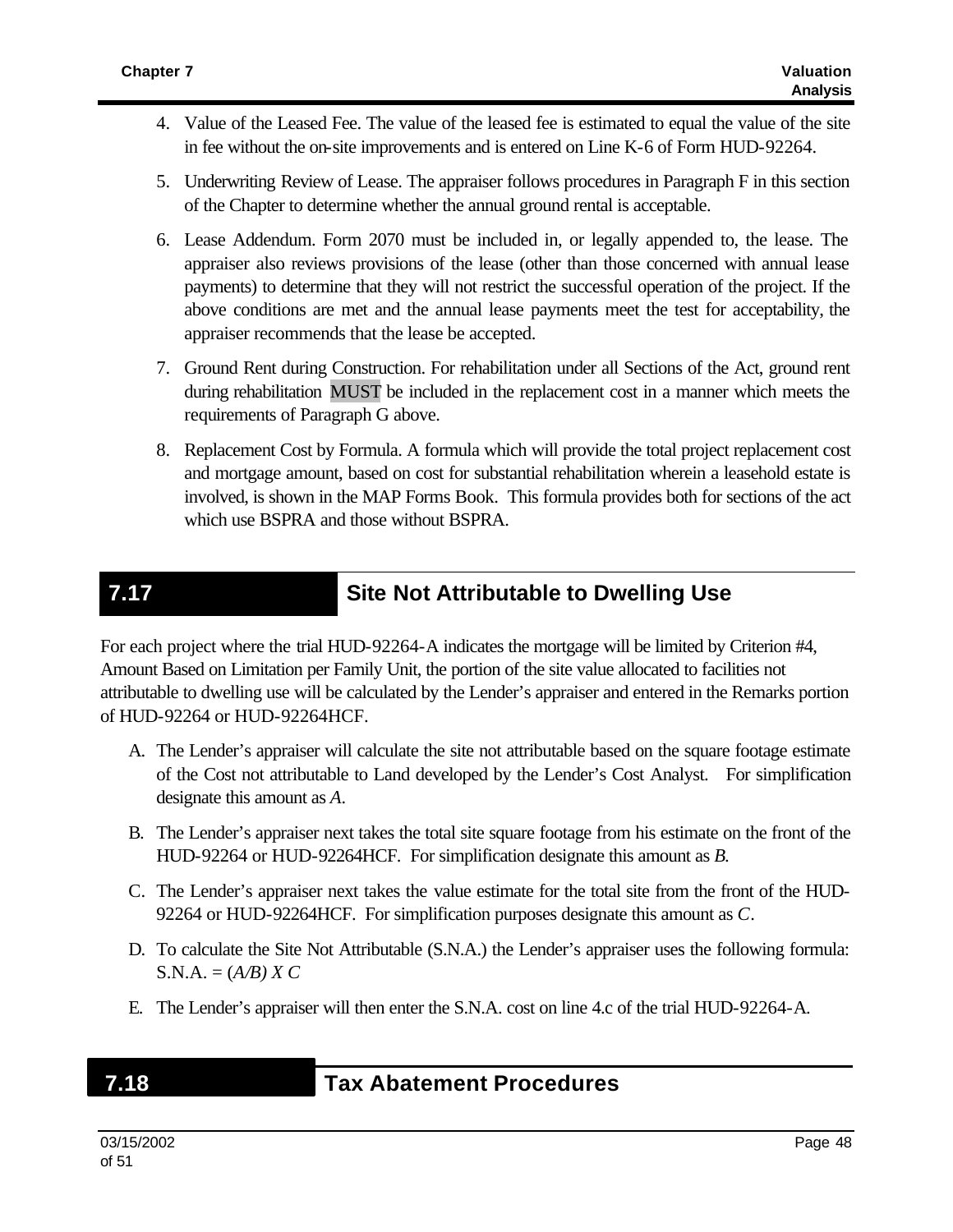Tax Abatement is a reduction of property taxes for a specified term by the appropriate taxing body. Properties with a tax abatement agreement may be eligible for an increased mortgage amount, when the Debt Service Mortgage Criteria 5 controls the calculation of the FHA Maximum Insurable Mortgage. Additionally, the tax abatement must run with the real estate and not with the type of sponsorship if it is to secure additional mortgage proceeds. These tax abatement procedures are applicable to Sections 220, 221(d)(3), 221(d)(4), 223(f) and Section 232 processing.

### **A. Fixed Long Term Tax Abatement**

If the amount of the tax abatement is fixed and runs the entire term of the mortgage, the real estate tax expense reported on the HUD-92264 should be the actual amount of taxes to be paid after the abatement is applied. The full amount of the real estate taxes without the abatement should be noted in the remarks section of the HUD-92264. This allows the property to benefit from an increased mortgage amount due to the lower proforma operating expenses and thus an increased NOI estimate. **Note, where the abatement is fixed for the full term of the mortgage no adjustment is made to Form HUD 92264A Criteria 5.**

### **B. Short Term or Variable Tax Abatement**

If the abatement is short term or varied, it may be used to secure additional mortgage proceeds. The amount of the additional mortgage is the amount that the abated taxes will amortize over the term of the abatement. A special amortization plan must be requested which has debt service payments that are increased by the amount of additional net income generated from the abatement, over the agreed term of the abatement.

When processing a short term or varied abatement, the full amount of the property taxes will be estimated and included in the total project expenses on Form HUD-92264 as if there were no tax abatement. The additional debt service ability resulting from the abatement should be calculated on line I, criteria 5 of HUD 92264A.

**If Criteria 5, "Amount Based on Debt Service Ratio", does not control the mortgage, then the short term or variable abatement cannot be used to secure additional mortgage proceeds due to statutorily controlled loan to value limitations.**

**1. Short Term Abatements:** Assume that Property A has been awarded a 5 year tax abatement of \$5,000 per year. The interest rate on the loan is quoted at 7.5%. The FHA Mortgage Insurance Premium (MIP) is .5%. The amount of additional mortgage is calculated by dividing the annual abatement, \$5,000 by the applicable debt service rate ( P, I, and MIP). In this example the debt service rate is .245455383.

\$5,000 / .245455383 = \$20,370 Additional Mortgage Amount.

The mortgage amount based upon debt service, Criteria 5 of HUD 92264A would be increased by \$20,370 and a special amortization schedule would be requested with a debt service payment that is \$5,000 per year greater in years 1 through 5.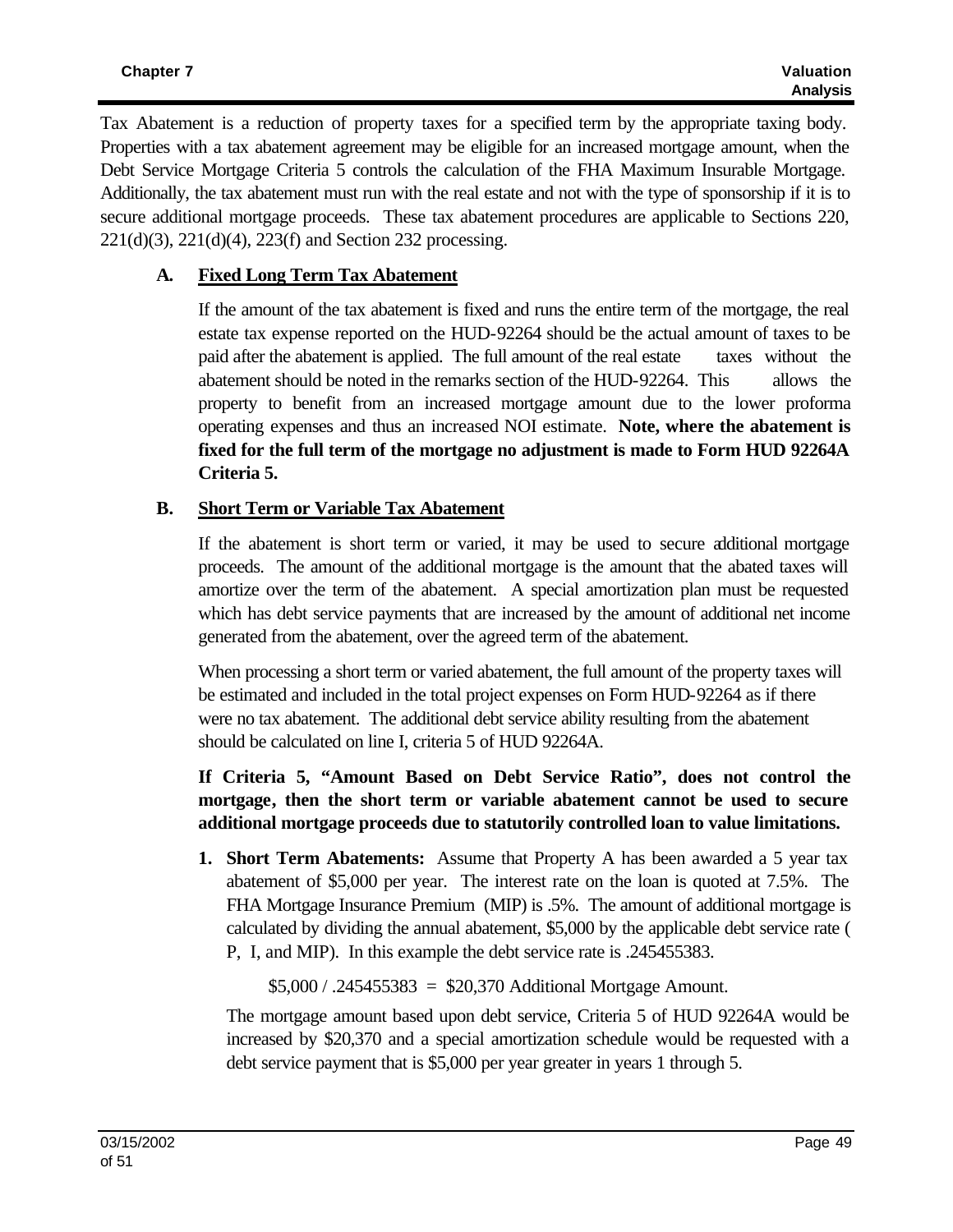**2. Variable Abatements:** Varied tax abatements are a little more complex to quantify, but are essentially calculated in the same manor. Assume that Property B has been awarded a 15 year tax abatement. In years 1 through 5, the abatement is \$25,000; in years 6 through 10 the abatement is \$10,000; and in years 11 through 15 the abated amount is \$5,000. The interest rate on the loan is quoted at 7.5%; MIP is .5%. The amount of additional mortgage is again calculated as the amount that could be fully amortized by the varied payments over the fifteen-year period based on the financing terms as stated. The graph below illustrates the calculation.



When there is more than one abatement amount and period, and the amounts decline, the abatement amount for each period may be found by subtracting the abatement amount of the next period. Period 1 will run 5 years, Period 2 will run 10 years, and Period 3 will run 15 years. Because all three periods begin amortization at the same point, or year 0, you must subtract the amount of the abatement for the next period to avoid double counting.

- (1) Abatement Period  $1 = $25,000$  minus \$10,000 (the amount of abatement in period 2)=\$15,000 for 5 years. The debt service rate for a 5 year term at 7.5% interest with 5% MIP is .245455383. Dividing \$15,000 by .245455383 indicates additional mortgage proceeds of \$61,111 attributable to period 1.
- (2) Abatement Period  $2 = $10,000$  minus \$5,000 (the amount of abatement in period 3)  $= $5,000$  for 10 years. The debt service rate for a 10 year term at 7.5% interest with